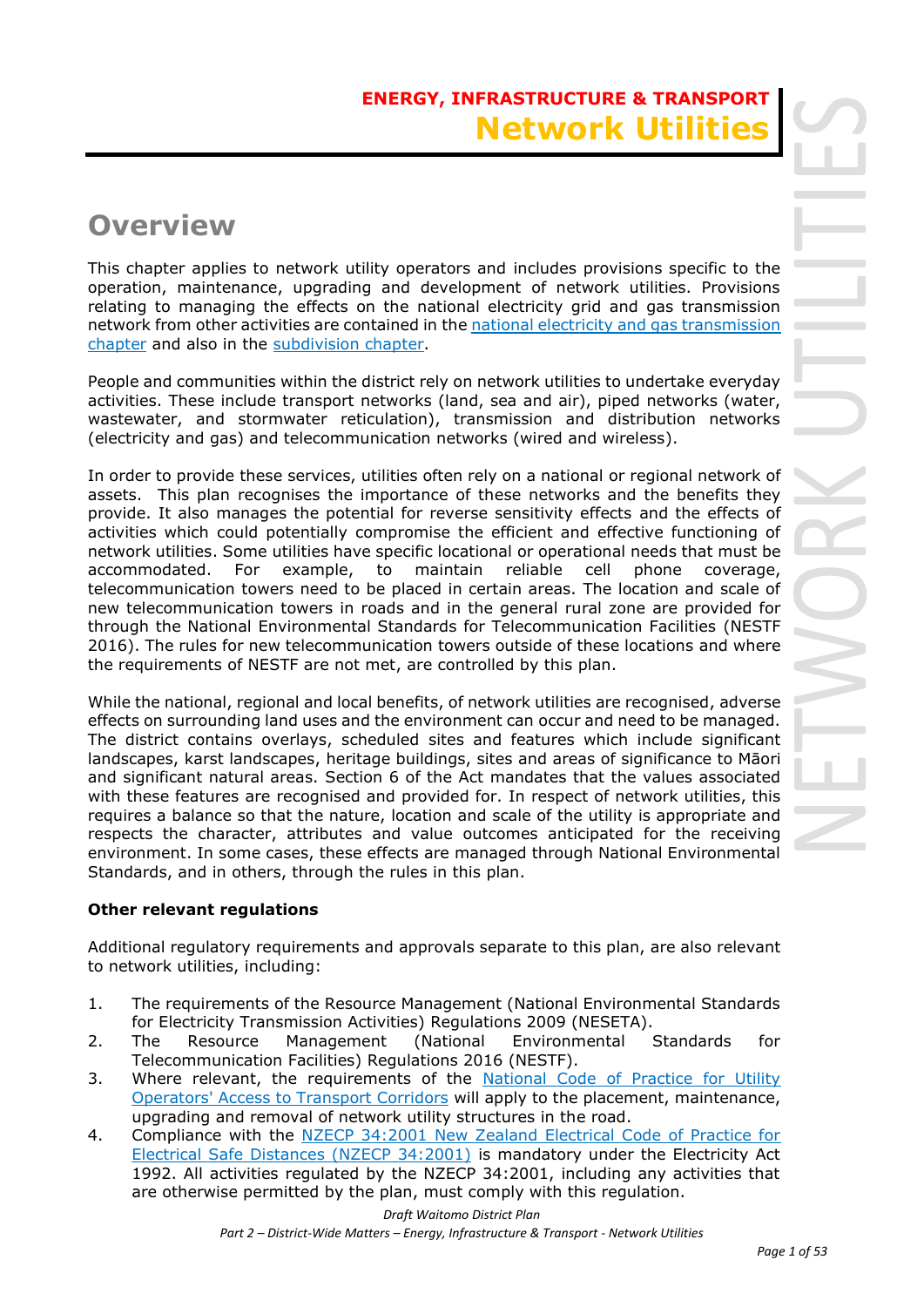- 5. Compliance with the Electricity (Hazards from Trees) Regulations 2003 is mandatory. All activities regulated by these regulations, including any activities that are otherwise permitted by the plan, must comply with this regulation.
- 6. Connections to a network utility require approval of the relevant network utility operator and works within roads require approval of the relevant road controlling authority.

# **Objectives**

*Refer also to the relevant Objectives in Part 2 District-Wide Matters and Part 3 Area Specific Matters*

- **NU-O1.** Effective, resilient, efficient and safe network utilities that:
	- 1. Provide essential and secure services, including in emergencies; and
	- 2. Facilitate local, regional, national, or international connectivity; and
	- 3. Contribute to the economy; and
	- 4. Integrate with development, infrastructure and other activities; and
	- 5. Enable people and communities to provide for their health, safety and wellbeing
- **NU-02.** The adverse effects of network utilities on the environment are avoided, remedied or mitigated whilst recognising the positive effects and functional and operational needs of network utilities.
- **NU-O3.** The national significance and benefits of the national grid and gas transmission network are recognised and provided for.
- **NU-O4.** The transport network is a well-connected, integrated and accessible system that meets, and is responsive to current and future needs, and maximises opportunities to link with land use and development.
- **NU-O5.** Resilient, efficient and safe water, wastewater and stormwater treatment systems are enabled.

# **Policies**

*Refer also to the relevant Policies in Part 2 District-Wide Matters and Part 3 Area Specific Matters*

### **Benefits of network utilities**

- **NU-P1.** Recognise the benefits of network utilities by allowing for the development, upgrade, operation, maintenance, repair or removal of network utilities and provide for the functions and responsibilities of network utilities including during an emergency.
- **NU-P2.** Recognise that the positive benefits of network utilities may be realised at a national, regional and local level. The benefits include an:
	- 1. Effective, safe, secure, and efficient electricity and gas transmission and distribution system; and
	- 2. Integrated, efficient, and safe transport network for the movement of people and goods by land, air, or water, including public transport, walking, cycling and private vehicles; and
	- 3. Effective, reliable and future-proofed communications network and services; and
	- 4. Effective, resilient, efficient and safe water, wastewater and stormwater treatment systems, network and services.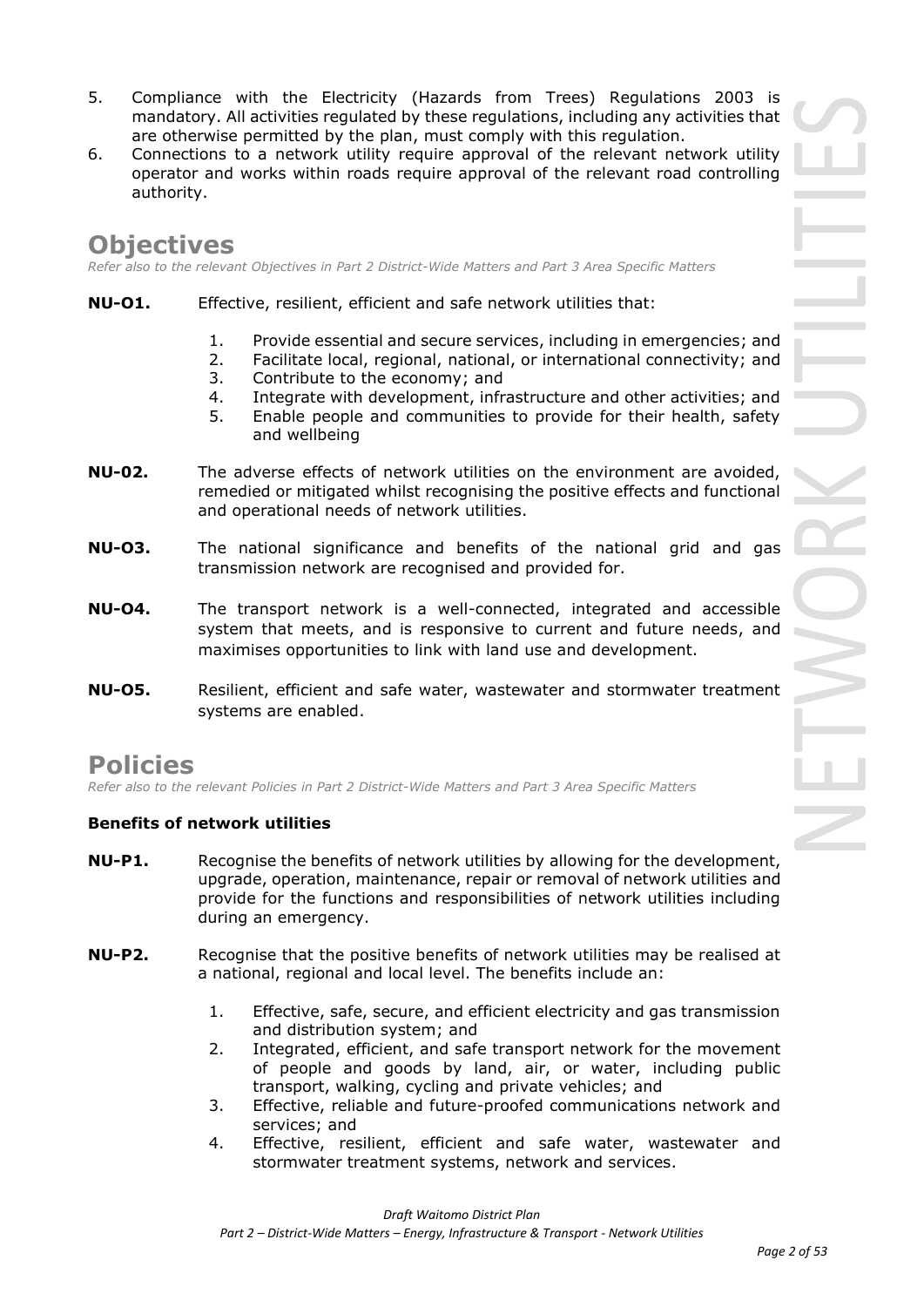### **Minor Utilities**

**NU-P3.** Enable minor utility structures for any network utility in all locations except for significant archaeological sites, sites and areas of significance to Māori, outstanding natural features, on or within the sites or surroundings of scheduled heritage buildings or structures.

**Signs**

- **NU-P4.** Allow signs that are required by legislation, including but not limited to health and safety, dangerous buildings and hazardous substances signs.
- **NU-P5.** Allow signs on roads and railways that assist in directing traffic and promoting safety.
- **NU-P6.** Ensure the number, design, location, and content of any sign does not adversely affect the safe functioning of roads by minimising obstructions caused by signs projecting into or over roads and access ways and avoiding clusters of signs which result in visual clutter and driver distraction.

### **Earthworks**

- **NU-P7.** Enable earthworks where they maintain the stability of land and are setback from caves, sinkholes and water bodies and minimise:
	- 1. Erosion and sediment loss from the site, including loss to reticulated stormwater systems; and
	- 2. The effect of cut or fill faces and retaining structures on the visual amenity and character of the surrounding area; and
	- 3. Significant alterations to natural landforms; and
	- 4. Adverse effects on air quality from objectionable particulate matter.

### **Indigenous vegetation**

**NU-P8.** Enable clearance of indigenous vegetation outside of overlays, scheduled sites and features, cave entrances and sinkholes, coastal and water body margins.

### **Adverse effects**

- **NU-P9.** For all roads and all land located outside of overlays, scheduled sites and features, manage the adverse effects of network utilities by:
	- 1. Controlling the height, bulk and location of network utilities in a manner that is consistent with the anticipated outcomes for the receiving environment including the role, function, character and identified qualities of the zone or precinct; and
	- 2. Requiring compliance with recognised standards or guidelines relating to noise, vibration, radiofrequency fields and electric and magnetic fields; and
	- 3. Requiring undergrounding of new electricity and telecommunications lines in the Te Kuiti CBD Precinct (PREC5) and the future urban zone only; however, this does not apply to new customer connections and / or upgrading of existing overhead lines.
- **NU-P10.** Ensure the location, scale and operation of network utilities and their ancillary activities avoid, remedy or mitigate adverse effects on nearby sensitive activities as far as practicable by: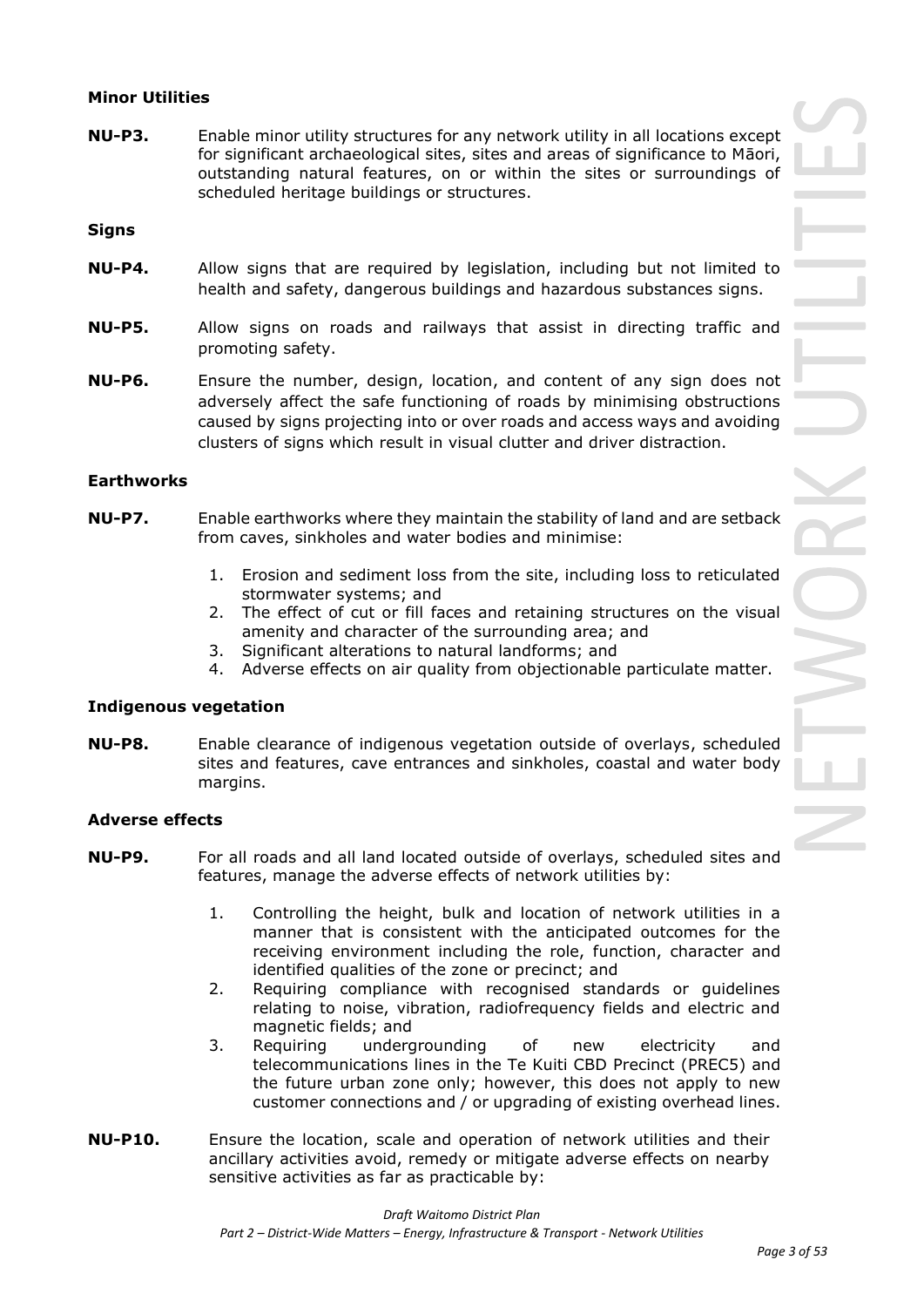- 1. Maintaining required separation distances to ensure reverse sensitivity effects are minimised; and
- 2. Ensuring sites are sufficiently landscaped and screened; and
- 3. Ensuring that industrial buildings are designed as far as practicable to not overshadow or overly dominate the wider surrounding area.

### **Hazards, overlays, scheduled sites and features**

- **NU-P11.** Within the following overlays, scheduled sites and features, avoid the adverse effects from any new network utilities or substantial upgrade of existing network utilities on the values and attributes identified in this plan, including by recognising and providing for:
	- 1. The increased significance of the natural values of the coastal environment (particularly in areas of outstanding natural character and high/very natural character), including its vegetation, coastal margins, lakes and wetlands and vegetation types that are threatened in the coastal environment; and
	- 2. The distinctive outstanding natural features in the district that have rare and unique geological and hydrological values; and
	- 3. The particular values, contextual setting, regional and district significance of outstanding natural landscapes; and
	- 4. The contribution that indigenous vegetation makes to the naturalness of the identified landscapes; and
	- 5. The biodiversity values contained within significant natural areas and in particular, those with habitats of rare and threatened species and those that are naturally rare; and
	- 6. The ongoing relationship mana whenua have with significant archaeological sites, sites and areas of significance to Māori and wāhi tapu sites; and
	- 7. The historical values contained within significant archaeological sites and within the site or surroundings of a heritage building or structure.

For the avoidance of doubt, NU-P11 applies to roads in all locations.

- **NU-P12.** In all locations, protect the unique karst systems of the district by avoiding activities such as the creation of new cave entrances and the placement of fill/rubbish into caves.
- **NU-P13.** Within the coastal environment, karst overlay or landscapes of high amenity value, network utilities must establish whether the effects on the values are of a minor scale and can be adequately remedied or mitigated. If the effects on the values are more than minor, consider whether there is the ability to offset any adverse effects which would benefit the local environment.
- **NU-P14.** Outside of the coastal environment, recognise that it is appropriate for those network utilities that have functional and operational needs to be located close to wetlands and water bodies.
- **NU-P15.** Within the hazard areas and coastal hazard areas, avoid exacerbating risk to people's safety, well-being and property.

### **Integration**

**NU-P16.** In assessing the effects of any application and the directions contained in Policy NU-P1 to Policy NU-P15, have regard to: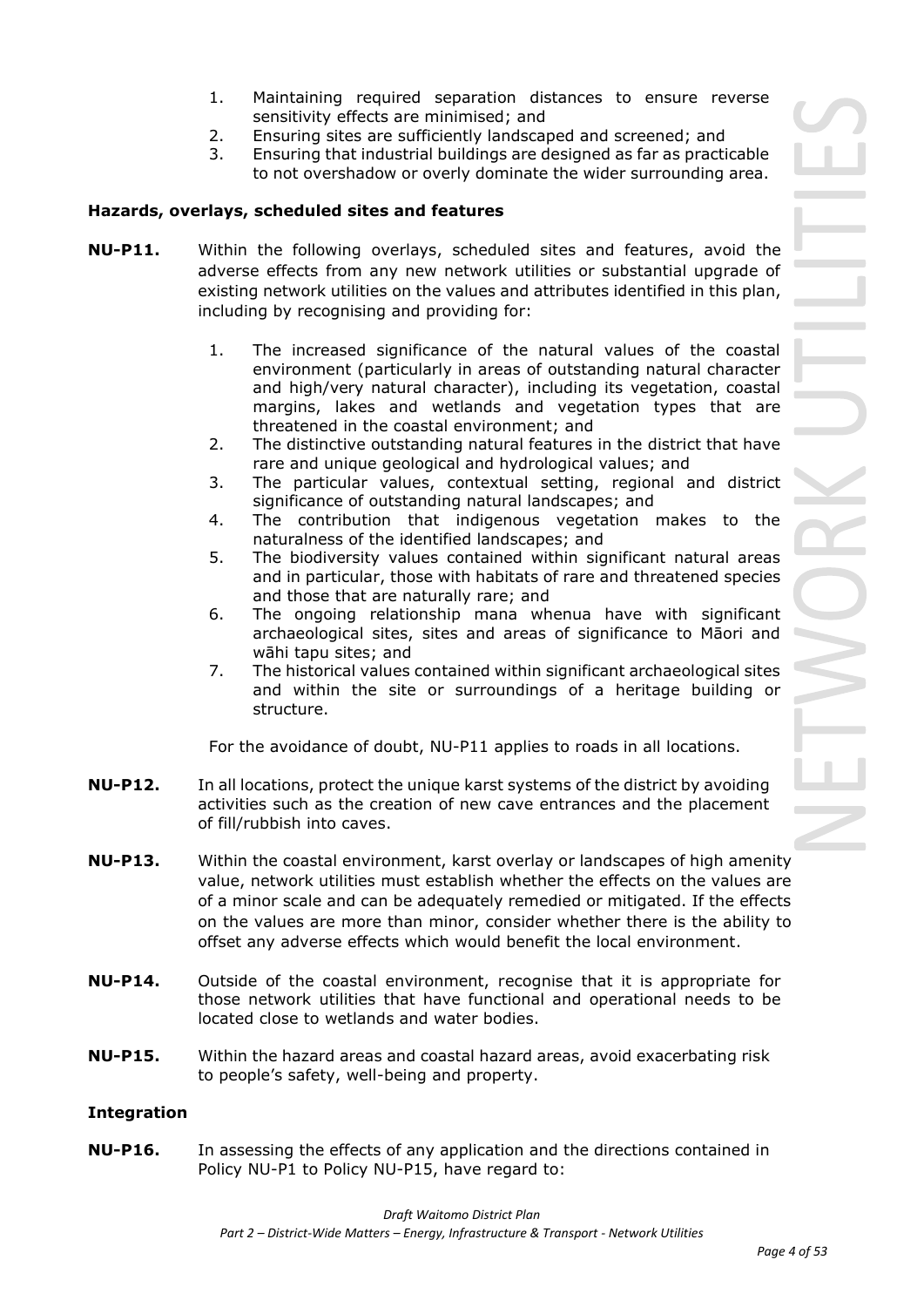- 1. The extent to which adverse effects have been addressed through site, route or method selection and/or the extent to which the network utility is constrained by functional or operational needs; and
- 2. Whether, because of functional and operational constraints, there may be some situations where all adverse effects cannot be avoided, remedied, or mitigated; and
- 3. The necessity and significance of the network utility, including:
	- (i) The need to quickly repair and restore disrupted services; and
	- (ii) The impact at a local, regional and national level of not operating, repairing, maintaining, upgrading, removing or developing the network utility; and
- 4. The time, duration or frequency of adverse effects; and
- 5. the location of existing network utilities, including:
	- (i) The complexity and connectedness of the networks and services; and
	- (ii) The potential for co-location and shared use of network utility corridors.
- **NU-P17.** Encourage the coordination of network utilities planning and delivery with land use subdivision, development and growth so that future land use and network utilities are integrated, efficient and aligned.
- **NU-P18.** Support network utilities in adopting new technologies that:
	- 1. Improve access to, and efficient use of, networks and services; and
	- 2. Allow for the re-use of redundant services and structures; and
	- 3. Enable co-location on existing structures; and
	- 4. Increase resilience, safety or reliability of networks and services; and
	- 5. Result in environmental benefits and enhancements; or
	- 6. Promote environmentally sustainable outcomes including green infrastructure and the increased utilisation of renewable resources.
- **NU-P19.** Facilitate the co-location of network utilities within transport corridors where these do not adversely impact the safe and efficient operation of the land transport network or unduly compromise the amenity of the receiving environment.
- **NU-P20.** Require structures on or adjacent to an indicative road to locate or design the activity in general accordance with the indicative road transport network.
- **NU-P21.** The flightpath height restrictions for the Te Kūiti Aerodrome must be complied with.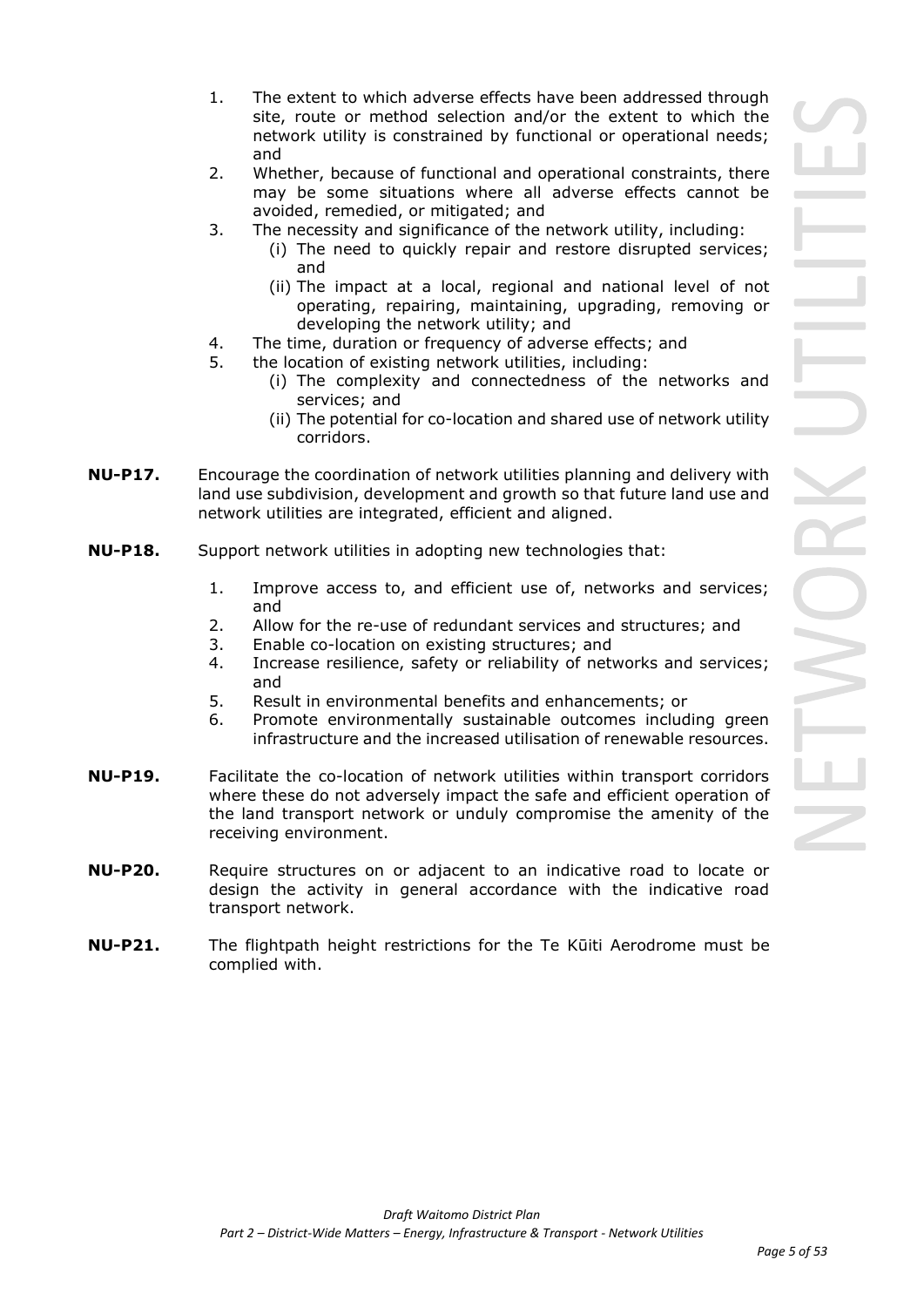# **Rules**

If land containing a network utility is subject to a designation, the designation and its condition(s) prevail.

The rules in this chapter apply to network utility operators only. The rules are contained in the tables listed below. To undertake any activity, it must comply with all the rules listed in:

- NU Table 1 Activities Rules; and
- NU Table 2 Performance Standards; and
- Unless specifically referenced in a rule, Part 2 District-Wide Matters do not apply except for the following chapters: Strategic direction, urban form and development, contaminated land, hazardous substances, financial contributions, hapori whānui, activities on the surface of water, relocated buildings and temporary activities; and
- Unless specifically referenced in a rule, Part 3 Area Specific Matters do not apply.

Where an activity breaches more than one rule, the most restrictive status shall apply to the activity.

Refer to [Part 1](javascript:void(0)) - How the Plan Works for an explanation of how to use this Plan, including activity status abbreviations.

**Pursuant to Section 86B(3) of the RMA, the following rules that protect areas of significant indigenous vegetation or areas of significant habitats of indigenous fauna, and protect or relate to water have immediate legal effect: NU-R37.2 to R37.5 and NU-R40.**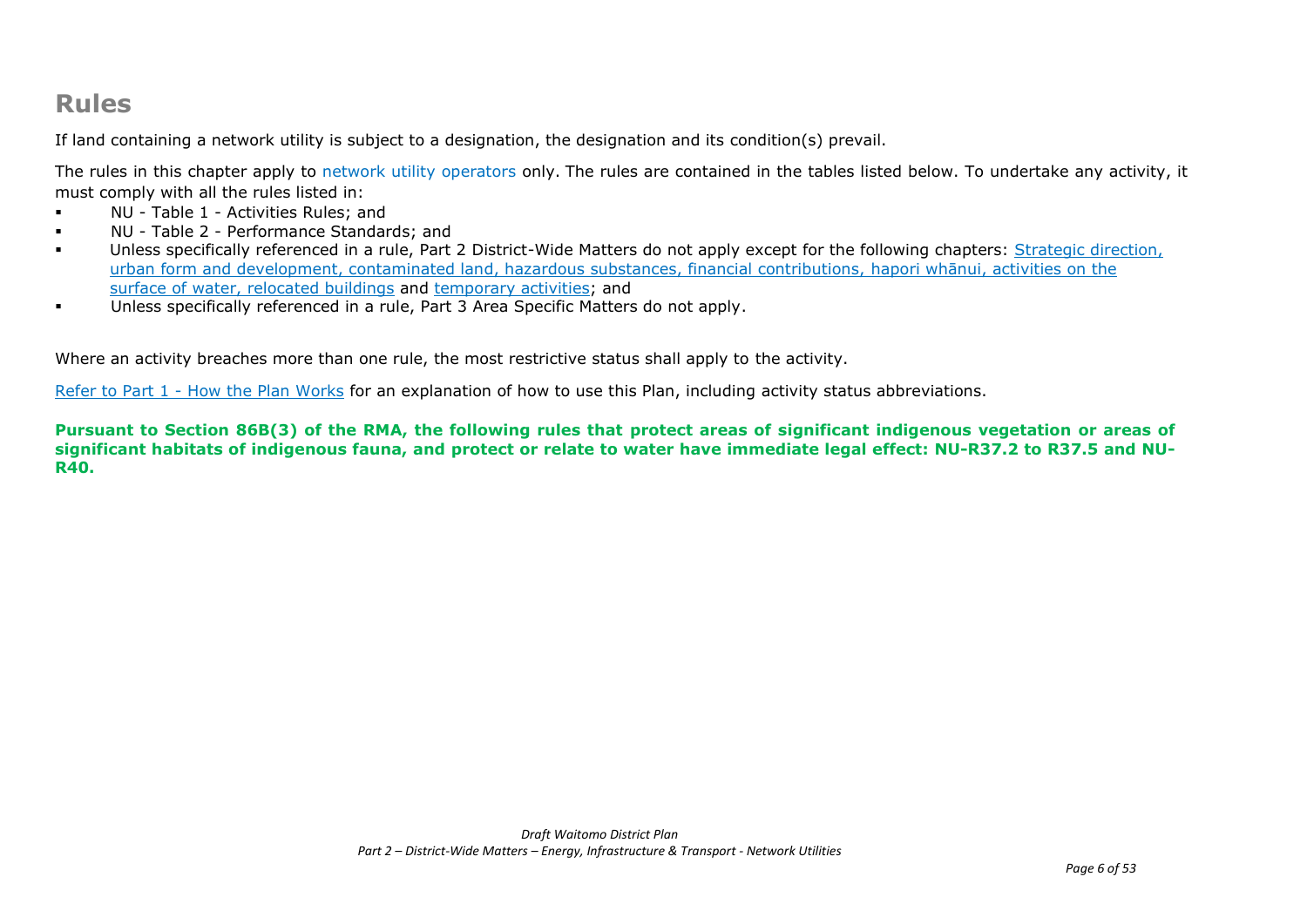### **NU - Table 1 Activity Rules**

NU - Table 1 contains the following sections:

- National Standards
- All network utilities (except where National Standards apply)
- **■** Underground utilities only
- Above ground utilities only
- Telecommunications
- **•** Sensing and monitoring equipment
- Three waters
- Roads
- Signs
- **Earthworks, caves and removal of indigenous vegetation**
- **•** Structures close to the coast or water bodies
- Subdivision
- **EMISSION OF radiofrequency and electromagnetic fields**
- Te Kūiti aerodrome flightpath restrictions

*Note: More than one section and/or rule may apply to an activity.* 

*Note: Where sites and areas of significance to Māori are referred to it means the mapped extent of sites listed in SCHED3 and SCHED4.*

*Note: Where Heritage Buildings and Structures are referred to it means the site or surroundings (of any building or structure listed in SCHED1)*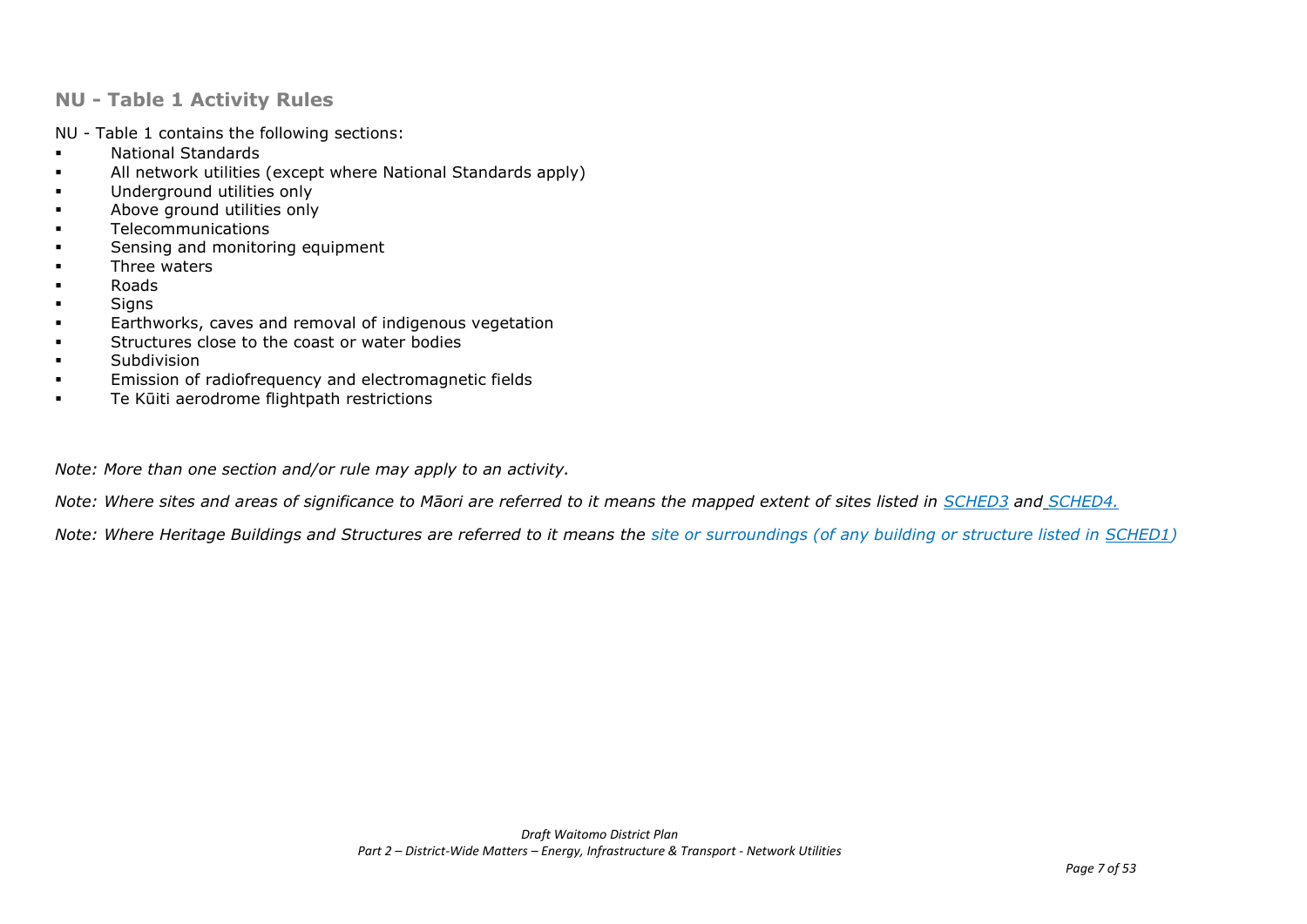## **National Standards**

| NU-R1.                                                                                                                                                                                                                                                                                                                                                                                                                                                                                                                                                                                                                                      | <b>National Grid existing electricity transmission lines</b>   |  |                                                                                        |  |  |                                                           |  |  |
|---------------------------------------------------------------------------------------------------------------------------------------------------------------------------------------------------------------------------------------------------------------------------------------------------------------------------------------------------------------------------------------------------------------------------------------------------------------------------------------------------------------------------------------------------------------------------------------------------------------------------------------------|----------------------------------------------------------------|--|----------------------------------------------------------------------------------------|--|--|-----------------------------------------------------------|--|--|
| Residential, future urban, rural lifestyle,<br>Outstanding natural landscapes,<br>Coastal environment, karst<br>Industrial,<br>Outstanding natural features,<br>outstanding natural character, significant<br>overlay, landscapes of high<br>settlement, commercial, Māori purpose,<br>general rural and<br>heritage buildings and structures,<br>amenity value<br>tourism, open space and natural open<br>sites and areas of significance to<br>natural areas, high/very high natural<br>rural production<br>consent<br>zones and PREC3<br>Māori and significant archaeological<br>space, all precincts except PREC3<br>character<br>sites |                                                                |  |                                                                                        |  |  | All roads and new roads<br>approved as part of a resource |  |  |
| The activity status and standards for the operation, maintenance, upgrading, relocation, or removal of an existing transmission line in the national grid, including maintaining access<br>tracks, earthworks and associated activities is set out in the Resource Management (National Environmental Standards for Electricity Transmission Activities Regulations 2009<br>(NESETA)).                                                                                                                                                                                                                                                      |                                                                |  |                                                                                        |  |  |                                                           |  |  |
|                                                                                                                                                                                                                                                                                                                                                                                                                                                                                                                                                                                                                                             | Note: This rule is not subject to any other rule in this plan. |  |                                                                                        |  |  |                                                           |  |  |
|                                                                                                                                                                                                                                                                                                                                                                                                                                                                                                                                                                                                                                             |                                                                |  | Activity status where compliance is not achieved with the regulations: Refer to NESETA |  |  |                                                           |  |  |

| <b>NU-R2.</b>                                                                                                                                                      | <b>National Environmental Standards for Telecommunication Facilities (NESTF) 2016</b> |                                                                         |                                                                                                                                                            |                                                                                                                                     |                                                                            |                                                                      |  |  |
|--------------------------------------------------------------------------------------------------------------------------------------------------------------------|---------------------------------------------------------------------------------------|-------------------------------------------------------------------------|------------------------------------------------------------------------------------------------------------------------------------------------------------|-------------------------------------------------------------------------------------------------------------------------------------|----------------------------------------------------------------------------|----------------------------------------------------------------------|--|--|
| Residential, future urban, rural lifestyle,<br>settlement, commercial, Māori purpose,<br>tourism, open space and natural open<br>space, all precincts except PREC3 |                                                                                       | Industrial,<br>general rural and<br>rural production<br>zones and PREC3 | Outstanding natural features,<br>heritage buildings and structures,<br>sites and areas of significance to<br>Māori and significant archaeological<br>sites | Outstanding natural landscapes,<br>outstanding natural character, significant<br>natural areas, high/very high natural<br>character | Coastal environment, karst<br>overlay, landscapes of high<br>amenity value | All roads and new roads<br>approved as part of a resource<br>consent |  |  |
| See below                                                                                                                                                          |                                                                                       | See<br>below                                                            | <b>DIS: HH, SASM, SAS, ONF</b><br>Category A, C and D<br><b>NC:</b> ONF Category B, E<br>and F                                                             | <b>DIS</b>                                                                                                                          | <b>RDIS</b>                                                                | See below                                                            |  |  |

**NU-R2.1 to NU-R2.4 are permitted by NESTF where the relevant standards in NESTF are complied with and the activity is not located within an overlay,** 

### **scheduled site or feature:**

- 1. Telecommunication cabinets (Regulation 19 to 25):
	- (i) In the road reserve
	- (ii) Outside the road reserve

*Draft Waitomo District Plan Part 2 – District-Wide Matters – Energy, Infrastructure & Transport - Network Utilities*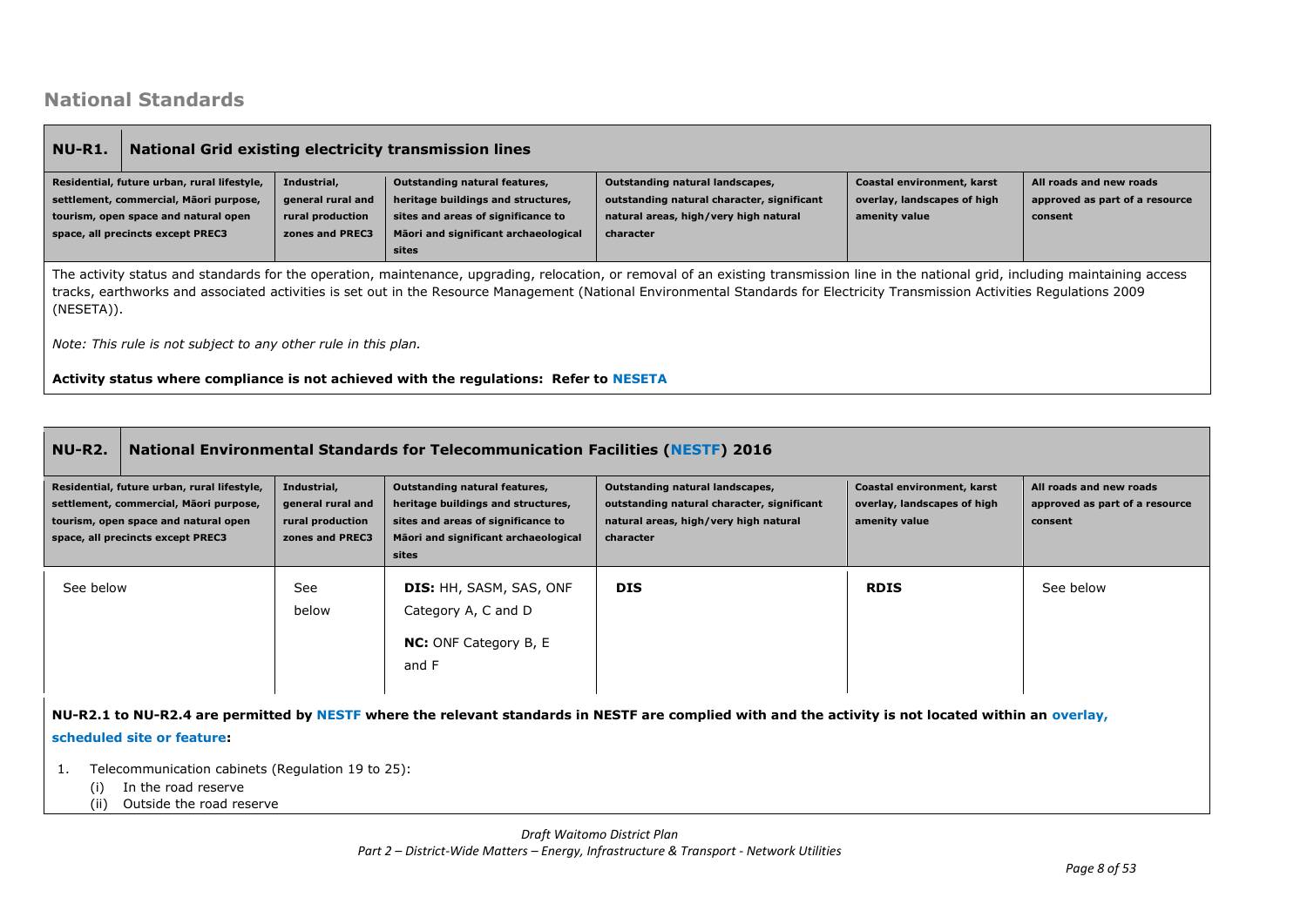### **NU-R2. National Environmental Standards for Telecommunication Facilities (NESTF) 2016**

| Residential, future urban, rural lifestyle, | Industrial,       | Outstanding natural features,        | Outstanding natural landscapes,            | Coastal environment, karst  | All roads and new roads        |
|---------------------------------------------|-------------------|--------------------------------------|--------------------------------------------|-----------------------------|--------------------------------|
| settlement, commercial, Māori purpose,      | general rural and | heritage buildings and structures,   | outstanding natural character, significant | overlay, landscapes of high | approved as part of a resource |
| tourism, open space and natural open        | rural production  | sites and areas of significance to   | natural areas, high/very high natural      | amenity value               | consent                        |
| space, all precincts except PREC3           | zones and PREC3   | Māori and significant archaeological | character                                  |                             |                                |
|                                             |                   | sites                                |                                            |                             |                                |

(iii) On buildings

- 2. Antennas (Regulation 26 to 37):
	- (i) On existing poles in road reserve
	- (ii) On new poles in road reserve
	- (iii) Replacement, upgrading and co-location of existing poles and antennas outside road reserve (with different conditions in residential and non-residential areas)
	- (iv) New poles and antennas in general rural zone
	- (v) Antennas on buildings (above a permitted height in residential areas)
- 3. Small-cell units on existing structures (Regulation 38)
- 4. Telecommunication lines underground, on the ground and overhead (Regulations 39 to 43)

### **RDIS: Where the standards in NESTF are not complied with (except for Reg 13 Radio Frequency which is NC in accordance with NESTF).**

### **NC: Where the standards in NESTF are not complied with and the activity cannot comply with the Te Kūiti Aerodrome flightpath height restrictions.**

### **Where the activity is RDIS, the matters over which discretion is restricted are:**

- (a) The technical, functional and operational needs of and benefits from the network utility and the works proposed; and
- (b) Whether the works will result in public health and/or safety risks; and
- (c) The scale of any structure and how it relates to the existing surroundings and the scale of structures anticipated in the zone, overlay, scheduled site or feature; and
- (d) The potential adverse effects of any noise generated having regard to the level, duration and frequency and characteristics of noise and proximity of nearby noise sensitive activities including the amenity values associated with the receiving environment; and
- (e) The potential adverse effects of any outdoor lighting, particularly on the amenity values of the locality; and
- (f) The extent, nature and effects of earthworks and vegetation clearance including how it may affect any overland flow paths and adjacent properties; and
- (g) Control of erosion and sediment including effects on drainage, flooding and overland flow paths; and
- (h) Effects on the coastline, water bodies and their margins, including effects on natural character and slope stability; and
- (i) Measures to avoid, remedy, or mitigate damage to ecological, hydrological and geological values of a karst system; and
- (j) Effects on the values of the coastal environment and landscape of high amenity value, including effects from structures, access tracks and the removal of indigenous vegetation; and
- (k) The effect on the safety and efficiency of the adjacent road network including intersections and proximity to existing driveways; and
- (l) The potential to contribute to cumulative adverse effects.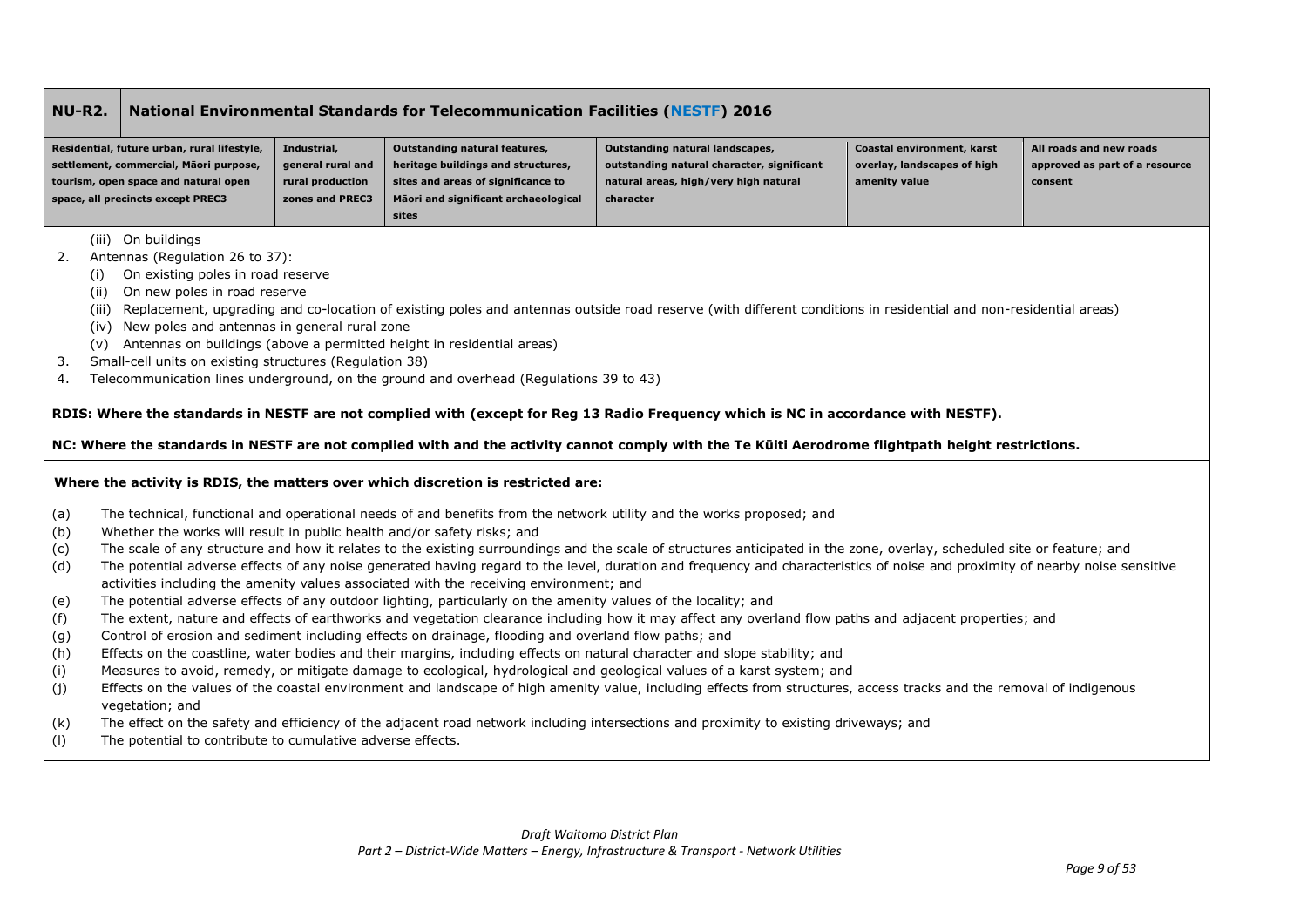# **All network utilities (except where National Standards apply)**

| Operation, maintenance and removal of existing network utilities and existing ancillary access tracks<br><b>NU-R3.</b>                                                                                                                                                                                                                                                                                                                                                                                                                                                                                                                                                                                                                                                                                                                                                                                                                                                                                                                                                                                                                                                                                                                                                                |                                                                         |                                                                                                                                                         |                                                                                                                                     |                                                                            |                                                                   |  |  |
|---------------------------------------------------------------------------------------------------------------------------------------------------------------------------------------------------------------------------------------------------------------------------------------------------------------------------------------------------------------------------------------------------------------------------------------------------------------------------------------------------------------------------------------------------------------------------------------------------------------------------------------------------------------------------------------------------------------------------------------------------------------------------------------------------------------------------------------------------------------------------------------------------------------------------------------------------------------------------------------------------------------------------------------------------------------------------------------------------------------------------------------------------------------------------------------------------------------------------------------------------------------------------------------|-------------------------------------------------------------------------|---------------------------------------------------------------------------------------------------------------------------------------------------------|-------------------------------------------------------------------------------------------------------------------------------------|----------------------------------------------------------------------------|-------------------------------------------------------------------|--|--|
| Residential, future urban, rural<br>lifestyle, settlement, commercial,<br>Māori purpose, tourism, open space<br>and natural open space, all<br>precincts except PREC3                                                                                                                                                                                                                                                                                                                                                                                                                                                                                                                                                                                                                                                                                                                                                                                                                                                                                                                                                                                                                                                                                                                 | Industrial, general<br>rural and rural<br>production zones and<br>PREC3 | Outstanding natural features, heritage<br>buildings and structures, sites and areas<br>of significance to Maori and significant<br>archaeological sites | Outstanding natural landscapes,<br>outstanding natural character,<br>significant natural areas, high/very high<br>natural character | Coastal environment,<br>karst overlay, landscapes<br>of high amenity value | All roads and new roads approved<br>as part of a resource consent |  |  |
| <b>PER</b>                                                                                                                                                                                                                                                                                                                                                                                                                                                                                                                                                                                                                                                                                                                                                                                                                                                                                                                                                                                                                                                                                                                                                                                                                                                                            | <b>PER</b>                                                              | <b>PER</b> except                                                                                                                                       | <b>PER</b>                                                                                                                          | <b>PER</b>                                                                 | <b>PER</b>                                                        |  |  |
|                                                                                                                                                                                                                                                                                                                                                                                                                                                                                                                                                                                                                                                                                                                                                                                                                                                                                                                                                                                                                                                                                                                                                                                                                                                                                       |                                                                         | RDIS: SASM, SAS, ONF for the<br>removal of existing<br>underground network utilities<br>only                                                            |                                                                                                                                     |                                                                            |                                                                   |  |  |
| <b>PER and RDIS activities must:</b><br>Comply with all relevant provisions in NU - Table 2; and<br>1.<br>2.<br>For all roads, the works must not extend beyond the road reserve or designation boundary; and<br>For all roads the works, other than works on state highways, must comply with the standards set out in the Regional Infrastructure Technical Specifications (Waikato).<br>3.<br>PER activities that do not comply are RDIS activities<br>RDIS activities that do not comply are DIS activities<br>Note: for upgrading of existing above ground and underground network utilities see NU-R14 and NU-R17.                                                                                                                                                                                                                                                                                                                                                                                                                                                                                                                                                                                                                                                              |                                                                         |                                                                                                                                                         |                                                                                                                                     |                                                                            |                                                                   |  |  |
|                                                                                                                                                                                                                                                                                                                                                                                                                                                                                                                                                                                                                                                                                                                                                                                                                                                                                                                                                                                                                                                                                                                                                                                                                                                                                       |                                                                         | Where the activity is RDIS, the matters over which discretion is restricted are:                                                                        |                                                                                                                                     |                                                                            |                                                                   |  |  |
| (a)<br>The extent and effect of non-compliance with any rule and any matters of discretion in the rule; and<br>The technical, functional and operational needs of and benefits from the network utility and the works proposed; and<br>(b)<br>For roads: The effects on the environment of not complying with the standards set out in the Regional Infrastructure Technical Specifications (Waikato); and<br>(c)<br>Whether the works or actions will result in public health and/or safety risks; and<br>(d)<br>The effect on the safety and efficiency of the adjacent road network including intersections and proximity to existing driveways; and<br>(e)<br>For removal of underground network utilities, effects on the relationship of mana whenua and their culture and traditions with the scheduled site, any waahi tapu or any other<br>(f)<br>taonga; and<br>For removal of underground network utilities, outcomes from consultation with mana whenua regarding protection of the scheduled site's values including provision for tikanga<br>(g)<br>Māori, kaitiakitanga and mātauranga Māori; and<br>For removal of underground utilities, measures to avoid, remedy, or mitigate damage to ecological, hydrological and geological values of the karst system.<br>(h) |                                                                         |                                                                                                                                                         |                                                                                                                                     |                                                                            |                                                                   |  |  |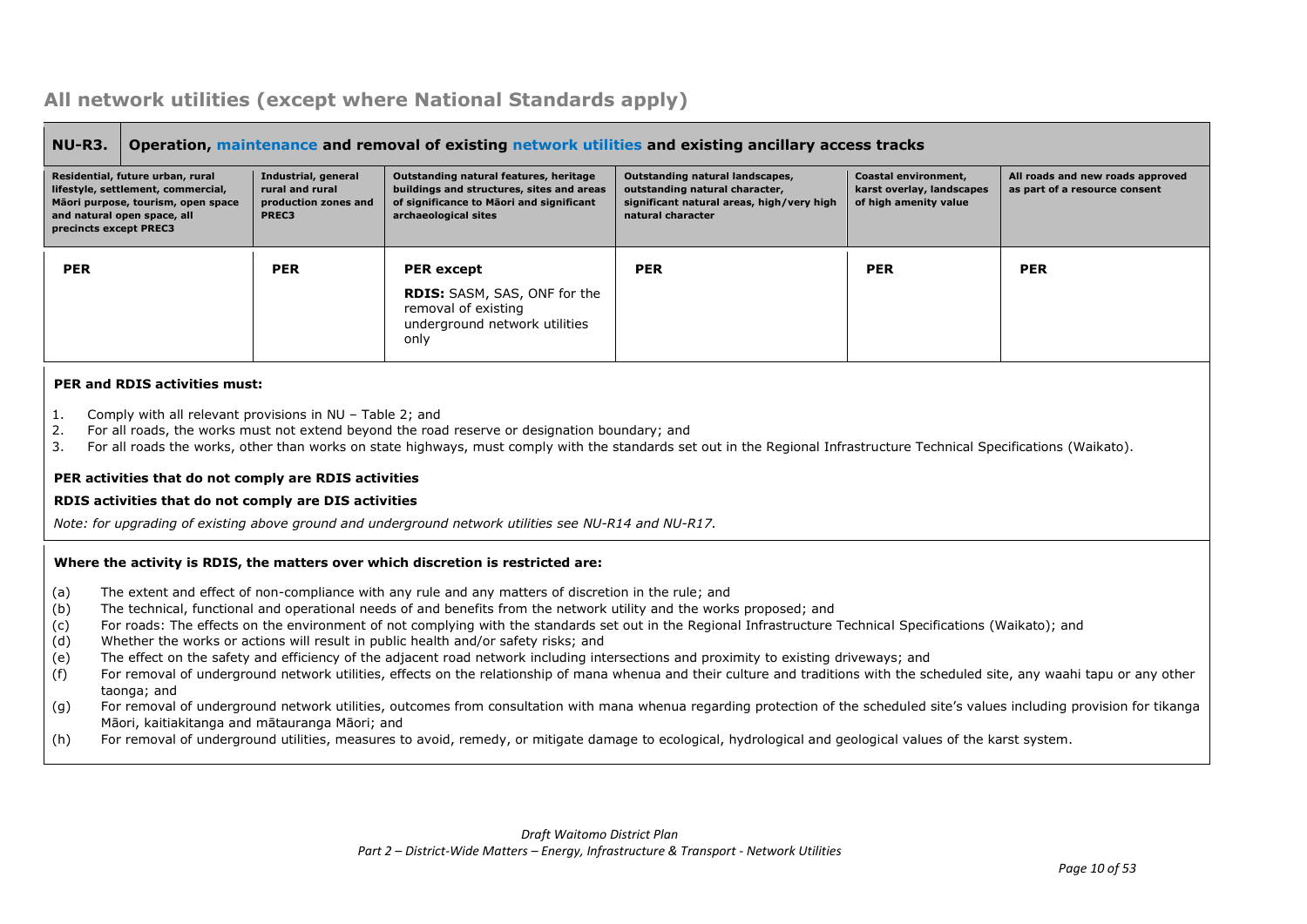### **NU-R4. New and extended or upgraded access tracks**

| Residential, future urban, rural lifestyle,<br>settlement, commercial, Māori purpose,<br>tourism, open space and natural open<br>space, all precincts except PREC3 | Industrial, general<br>rural and rural<br>production zones<br>and PREC3 | Outstanding natural features,<br>heritage buildings and structures,<br>sites and areas of significance to<br>Māori and significant<br>archaeological sites | Outstanding natural landscapes,<br>outstanding natural character, significant<br>natural areas, high/very high natural<br>character | Coastal environment, karst<br>overlay, landscapes of high<br>amenity value | All roads and new roads approved<br>as part of a resource consent |
|--------------------------------------------------------------------------------------------------------------------------------------------------------------------|-------------------------------------------------------------------------|------------------------------------------------------------------------------------------------------------------------------------------------------------|-------------------------------------------------------------------------------------------------------------------------------------|----------------------------------------------------------------------------|-------------------------------------------------------------------|
| <b>PER</b>                                                                                                                                                         | <b>PER</b>                                                              | <b>DIS</b>                                                                                                                                                 | <b>RDIS</b>                                                                                                                         | <b>PER: CE. LHAV</b><br><b>RDIS: KO</b>                                    | <b>PER</b>                                                        |

### **PER activities must:**

- 1. Comply with all of the provisions in NU Table 2; and
- 2. Have a maximum width of 3 m, excluding passing bays, where located within the outstanding natural landscapes, outstanding natural character, high/very high natural character, coastal environment, karst overlay or landscapes of high amenity value; and
- 3. Be setback 2 m from the boundary of a site containing a sensitive activity or 15 m from a building housing a sensitive activity, whichever is the greater; and
- 4. Not create a dust nuisance.

### **PER activities that do not comply are RDIS activities**

### **Where the activity is a RDIS activity, the matters over which discretion is restricted are:**

- (a) The extent and effect of non-compliance with any rule and any matters of discretion in the rule; and
- (b) The technical, functional and operational needs of and benefits from the network utility and the works proposed; and
- (c) The amount and frequency of traffic movements and the type of vehicles, that will use the access track; and
- (d) Whether the works or actions will result in additional public health and/or safety risks; and
- (e) Effect on the values of the overlay, scheduled site or feature; and
- (f) Within significant natural areas, the methods proposed to avoid or minimise potential adverse effects on indigenous biodiversity including the consideration of the no net loss principal and rehabilitation measures; and
- (g) For adjacent sensitive activities, the location of the track on the site and whether another location is possible; and
- (h) How dust is to be managed so it does not create a health or nuisance issue, or damage property; and
- (i) The potential to contribute to cumulative effects on amenity values and
- (j) measures to avoid, remedy, or mitigate damage to ecological, hydrological and geological values of the karst system.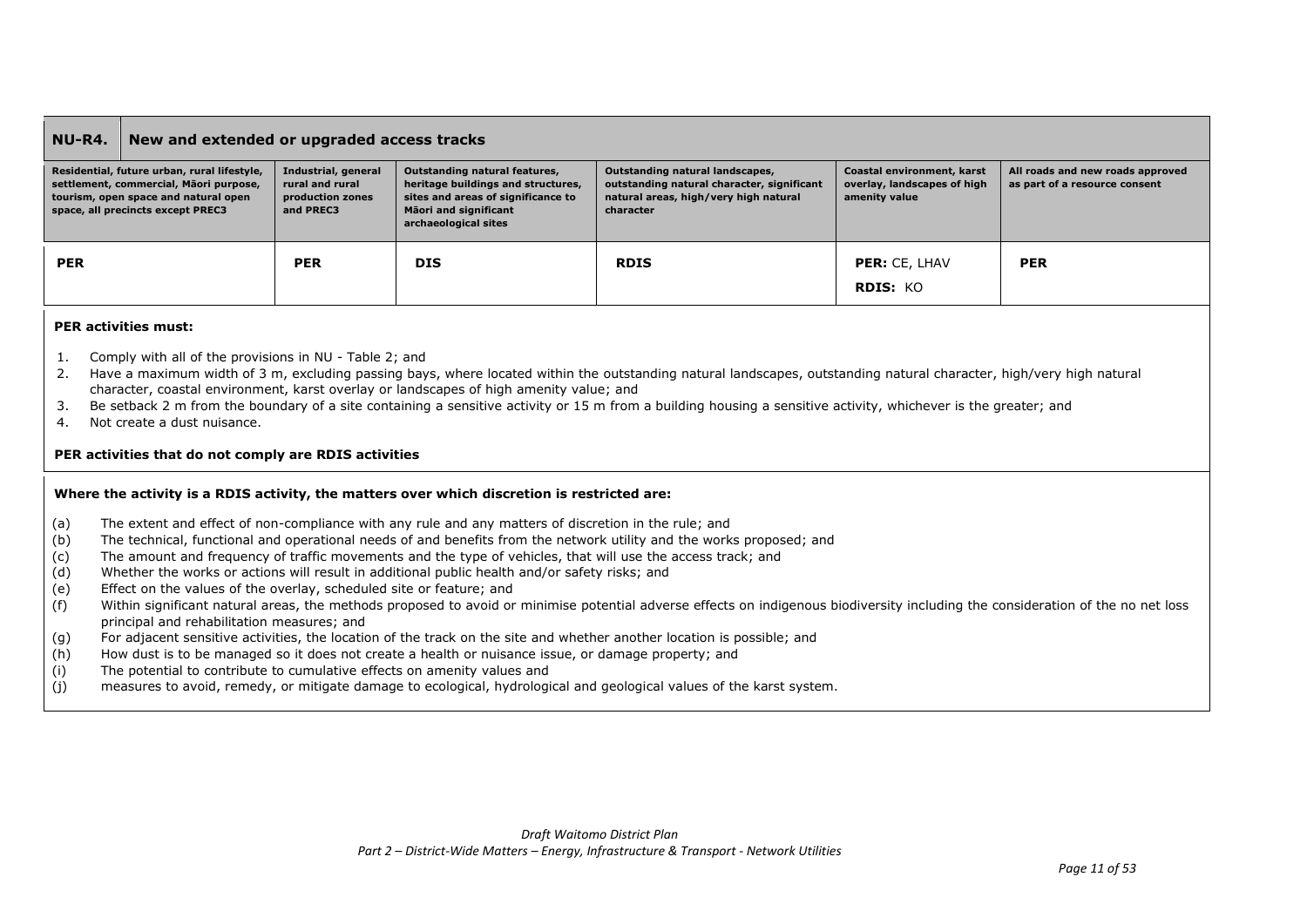| <b>NU-R5.</b>                                                                                                                                                                                         | New network utilities in existing buildings |                                                                      |                                                                                                                                                            |                                                                                                                                     |                                                                            |                                                                   |  |
|-------------------------------------------------------------------------------------------------------------------------------------------------------------------------------------------------------|---------------------------------------------|----------------------------------------------------------------------|------------------------------------------------------------------------------------------------------------------------------------------------------------|-------------------------------------------------------------------------------------------------------------------------------------|----------------------------------------------------------------------------|-------------------------------------------------------------------|--|
| Residential, future urban, rural<br>lifestyle, settlement,<br>commercial, Māori purpose,<br>tourism, open space and natural<br>open space, all precincts except<br>PREC3                              |                                             | Industrial, general rural<br>and rural production<br>zones and PREC3 | Outstanding natural features,<br>heritage buildings and structures,<br>sites and areas of significance to<br>Māori and significant archaeological<br>sites | Outstanding natural landscapes,<br>outstanding natural character,<br>significant natural areas,<br>high/very high natural character | Coastal environment, karst<br>overlay, landscapes of high<br>amenity value | All roads and new roads approved as<br>part of a resource consent |  |
| <b>PER</b>                                                                                                                                                                                            |                                             | <b>PER</b>                                                           | <b>PER</b>                                                                                                                                                 | <b>PER</b>                                                                                                                          | <b>PER</b>                                                                 | <b>PER</b>                                                        |  |
|                                                                                                                                                                                                       | <b>PER activities must:</b>                 |                                                                      |                                                                                                                                                            |                                                                                                                                     |                                                                            |                                                                   |  |
|                                                                                                                                                                                                       |                                             | Comply with the noise standards in NU - Table 2. See NU-R48.         |                                                                                                                                                            |                                                                                                                                     |                                                                            |                                                                   |  |
| PER activities that do not comply are RDIS activities                                                                                                                                                 |                                             |                                                                      |                                                                                                                                                            |                                                                                                                                     |                                                                            |                                                                   |  |
| Where the activity is RDIS, the matters over which discretion is restricted are:<br>The extent and effect of non-compliance with the noise standard and any matters of discretion in the rule.<br>(a) |                                             |                                                                      |                                                                                                                                                            |                                                                                                                                     |                                                                            |                                                                   |  |

| <b>NU-R6.</b>                                                                                                                                                            |                                                                                                                                                                                                                        | <b>New customer connections</b>                                      |                                                                                                                                                            |                                                                                                                                     |                                                                            |                                                                   |
|--------------------------------------------------------------------------------------------------------------------------------------------------------------------------|------------------------------------------------------------------------------------------------------------------------------------------------------------------------------------------------------------------------|----------------------------------------------------------------------|------------------------------------------------------------------------------------------------------------------------------------------------------------|-------------------------------------------------------------------------------------------------------------------------------------|----------------------------------------------------------------------------|-------------------------------------------------------------------|
| Residential, future urban, rural<br>lifestyle, settlement,<br>commercial, Māori purpose,<br>tourism, open space and natural<br>open space, all precincts except<br>PREC3 |                                                                                                                                                                                                                        | Industrial, general rural<br>and rural production<br>zones and PREC3 | Outstanding natural features,<br>heritage buildings and structures,<br>sites and areas of significance to<br>Māori and significant archaeological<br>sites | Outstanding natural landscapes,<br>outstanding natural character,<br>significant natural areas,<br>high/very high natural character | Coastal environment, karst<br>overlay, landscapes of high<br>amenity value | All roads and new roads approved as<br>part of a resource consent |
| <b>PER</b>                                                                                                                                                               |                                                                                                                                                                                                                        | <b>PER</b>                                                           | <b>PER</b>                                                                                                                                                 | <b>PER</b>                                                                                                                          | <b>PER</b>                                                                 | <b>PER</b>                                                        |
| <b>PER activities must:</b>                                                                                                                                              |                                                                                                                                                                                                                        |                                                                      |                                                                                                                                                            |                                                                                                                                     |                                                                            |                                                                   |
| 1.<br>2.<br>3.                                                                                                                                                           | Comply with all of the provisions in NU - Table 2; and<br>Not include a new tower; and<br>Not exceed three new additional poles, except in the general rural zone where there is no limitation on the number of poles. |                                                                      |                                                                                                                                                            |                                                                                                                                     |                                                                            |                                                                   |

**PER activities that do not comply are RDIS activities**

*Note: An archaeological authority from Heritage New Zealand Pouhere Taonga may be required*

*Draft Waitomo District Plan*

*Part 2 – District-Wide Matters – Energy, Infrastructure & Transport - Network Utilities*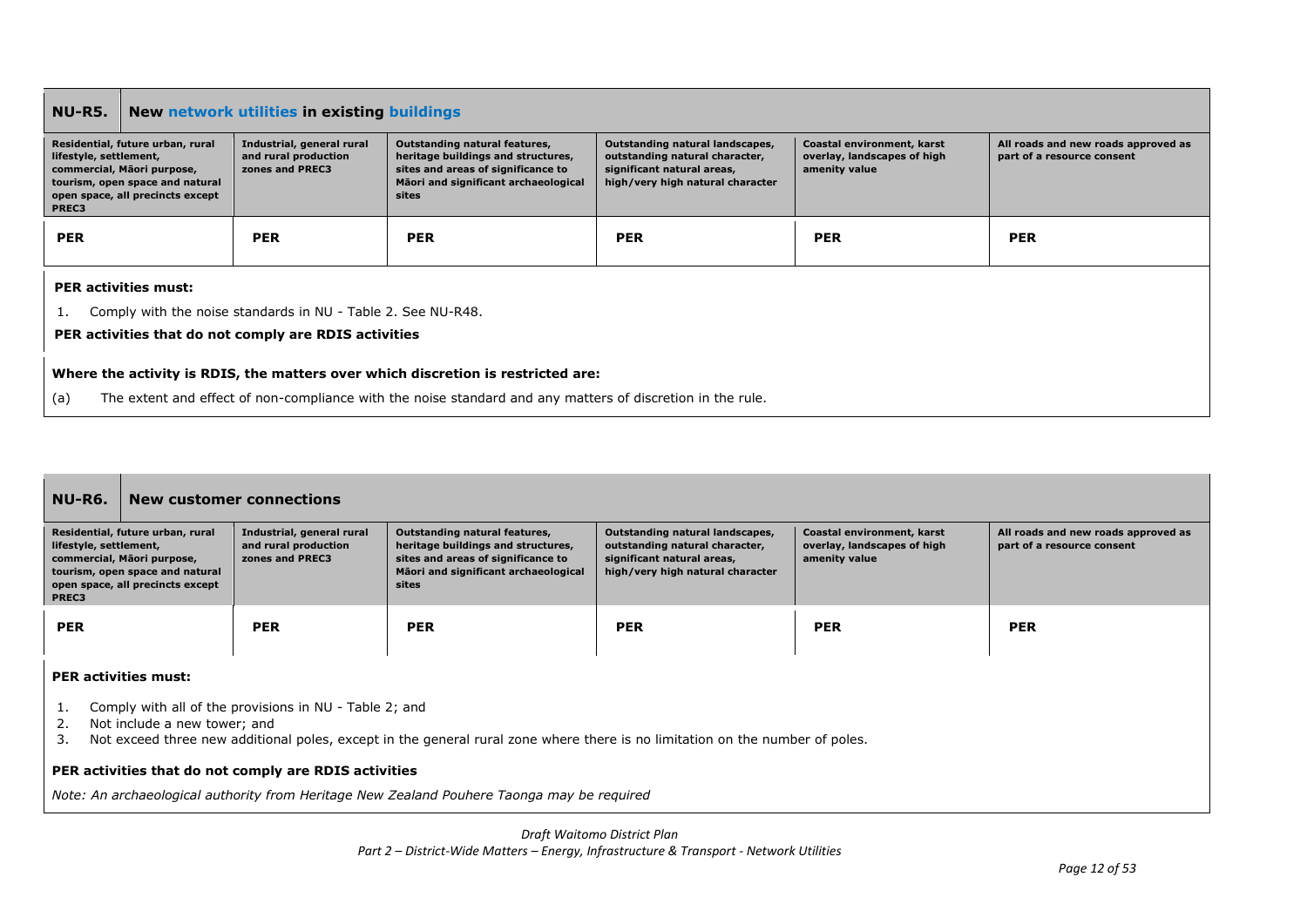| NU-R6.                          |                                                                                                                                                                                                                                                                                                                                                                                                                                             | New customer connections                                             |                                                                                                                                                                   |                                                                                                                                     |                                                                            |                                                                   |  |
|---------------------------------|---------------------------------------------------------------------------------------------------------------------------------------------------------------------------------------------------------------------------------------------------------------------------------------------------------------------------------------------------------------------------------------------------------------------------------------------|----------------------------------------------------------------------|-------------------------------------------------------------------------------------------------------------------------------------------------------------------|-------------------------------------------------------------------------------------------------------------------------------------|----------------------------------------------------------------------------|-------------------------------------------------------------------|--|
| lifestyle, settlement,<br>PREC3 | Residential, future urban, rural<br>commercial, Māori purpose,<br>tourism, open space and natural<br>open space, all precincts except                                                                                                                                                                                                                                                                                                       | Industrial, general rural<br>and rural production<br>zones and PREC3 | <b>Outstanding natural features,</b><br>heritage buildings and structures,<br>sites and areas of significance to<br>Māori and significant archaeological<br>sites | Outstanding natural landscapes,<br>outstanding natural character,<br>significant natural areas,<br>high/very high natural character | Coastal environment, karst<br>overlay, landscapes of high<br>amenity value | All roads and new roads approved as<br>part of a resource consent |  |
|                                 |                                                                                                                                                                                                                                                                                                                                                                                                                                             |                                                                      | Where the activity is RDIS, the matters over which discretion is restricted are:                                                                                  |                                                                                                                                     |                                                                            |                                                                   |  |
| (a)<br>(b)<br>(c)<br>(d)        | The extent and effect of non-compliance with any rule and any matters of discretion in the rule; and<br>The technical, functional and operational needs of and benefits from the network utility and the works proposed; and<br>The effect on the safety and efficiency of the adjacent road network including intersections and proximity to existing driveways; and<br>Effects on the values of any overlay or scheduled site or feature. |                                                                      |                                                                                                                                                                   |                                                                                                                                     |                                                                            |                                                                   |  |

| NU-R7.                                                                                                                                                                   | New minor utility structures, including energy storage batteries, and telecommunication cabinets that are not regulated by NESTF                                         |                                                                      |                                                                                                                                                            |                                                                                                                                     |                                                                            |                                                                   |  |  |
|--------------------------------------------------------------------------------------------------------------------------------------------------------------------------|--------------------------------------------------------------------------------------------------------------------------------------------------------------------------|----------------------------------------------------------------------|------------------------------------------------------------------------------------------------------------------------------------------------------------|-------------------------------------------------------------------------------------------------------------------------------------|----------------------------------------------------------------------------|-------------------------------------------------------------------|--|--|
| Residential, future urban, rural<br>lifestyle, settlement,<br>commercial, Māori purpose,<br>tourism, open space and natural<br>open space, all precincts except<br>PREC3 |                                                                                                                                                                          | Industrial, general rural<br>and rural production<br>zones and PREC3 | Outstanding natural features,<br>heritage buildings and structures,<br>sites and areas of significance to<br>Māori and significant archaeological<br>sites | Outstanding natural landscapes,<br>outstanding natural character,<br>significant natural areas,<br>high/very high natural character | Coastal environment, karst<br>overlay, landscapes of high<br>amenity value | All roads and new roads approved as<br>part of a resource consent |  |  |
| <b>PER</b>                                                                                                                                                               |                                                                                                                                                                          | <b>PER</b>                                                           | <b>RDIS</b>                                                                                                                                                | <b>PER</b>                                                                                                                          | <b>PER</b>                                                                 | <b>PER</b>                                                        |  |  |
| <b>PER activities must:</b>                                                                                                                                              |                                                                                                                                                                          |                                                                      |                                                                                                                                                            |                                                                                                                                     |                                                                            |                                                                   |  |  |
|                                                                                                                                                                          | Comply with all of the provisions in NU - Table 2; and<br>the second contract of the contract of the contract of the contract of the contract of the contract of the con |                                                                      |                                                                                                                                                            |                                                                                                                                     |                                                                            |                                                                   |  |  |

2. Not be within 10 m of any existing utility structure that is more than 3  $m^2$  in area.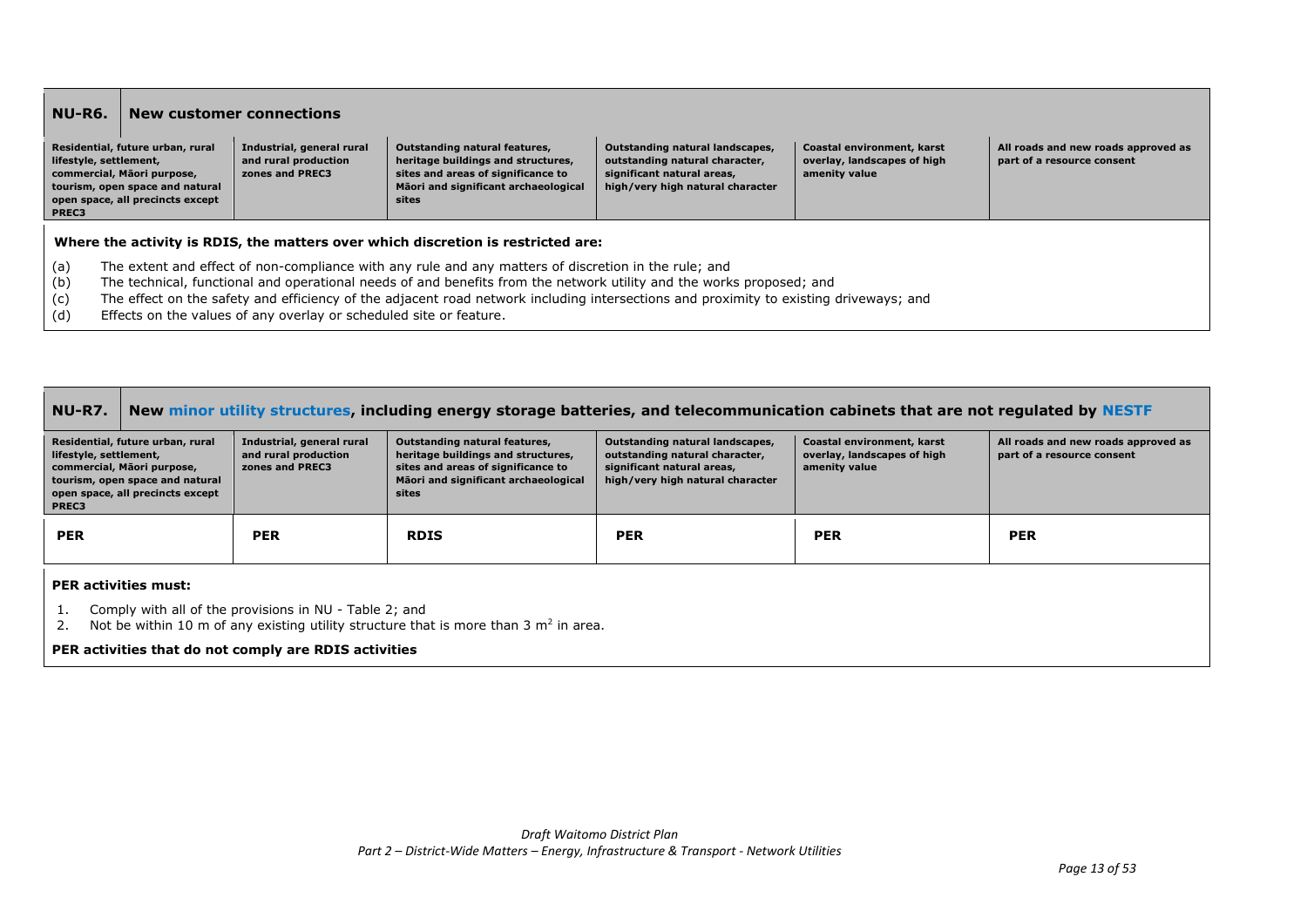| <b>NU-R7.</b>                                                                                                                                                            |                                                                                                                                       |                                                                      | New minor utility structures, including energy storage batteries, and telecommunication cabinets that are not regulated by NESTF                                                                                      |                                                                                                                                     |                                                                            |                                                                   |  |
|--------------------------------------------------------------------------------------------------------------------------------------------------------------------------|---------------------------------------------------------------------------------------------------------------------------------------|----------------------------------------------------------------------|-----------------------------------------------------------------------------------------------------------------------------------------------------------------------------------------------------------------------|-------------------------------------------------------------------------------------------------------------------------------------|----------------------------------------------------------------------------|-------------------------------------------------------------------|--|
| Residential, future urban, rural<br>lifestyle, settlement,<br>commercial, Māori purpose,<br>tourism, open space and natural<br>open space, all precincts except<br>PREC3 |                                                                                                                                       | Industrial, general rural<br>and rural production<br>zones and PREC3 | <b>Outstanding natural features,</b><br>heritage buildings and structures,<br>sites and areas of significance to<br>Māori and significant archaeological<br>sites                                                     | Outstanding natural landscapes,<br>outstanding natural character,<br>significant natural areas,<br>high/very high natural character | Coastal environment, karst<br>overlay, landscapes of high<br>amenity value | All roads and new roads approved as<br>part of a resource consent |  |
| Where the activity is RDIS, the matters over which discretion is restricted are:                                                                                         |                                                                                                                                       |                                                                      |                                                                                                                                                                                                                       |                                                                                                                                     |                                                                            |                                                                   |  |
| (a)                                                                                                                                                                      |                                                                                                                                       |                                                                      | The extent and effect of non-compliance with any rule and any matters of discretion in the rule; and                                                                                                                  |                                                                                                                                     |                                                                            |                                                                   |  |
| (b)<br>(c)                                                                                                                                                               |                                                                                                                                       |                                                                      | The technical, functional and operational needs of and benefits from the network utility and the works proposed; and<br>Whether the works or actions will result in additional public health and/or safety risks; and |                                                                                                                                     |                                                                            |                                                                   |  |
| (d)                                                                                                                                                                      |                                                                                                                                       | Effects on the values of the overlay, scheduled site or feature; and |                                                                                                                                                                                                                       |                                                                                                                                     |                                                                            |                                                                   |  |
| (e)                                                                                                                                                                      |                                                                                                                                       |                                                                      | Effects on the relationship of mana whenua and their culture and traditions with the area and/or site, waahi tapu or any other taonga; and                                                                            |                                                                                                                                     |                                                                            |                                                                   |  |
| (f)                                                                                                                                                                      |                                                                                                                                       |                                                                      | For any sites and areas of significance to Māori, outcomes from consultation with mana whenua regarding protection of the Scheduled site's values including provision for                                             |                                                                                                                                     |                                                                            |                                                                   |  |
|                                                                                                                                                                          |                                                                                                                                       | tikanga Māori, kaitiakitanga and mātauranga Māori; and               |                                                                                                                                                                                                                       |                                                                                                                                     |                                                                            |                                                                   |  |
| (g)                                                                                                                                                                      |                                                                                                                                       |                                                                      | For any significant archaeological sites, outcomes from consultation with mana whenua and Heritage New Zealand Pouhere Taonga; and                                                                                    |                                                                                                                                     |                                                                            |                                                                   |  |
| (h)                                                                                                                                                                      |                                                                                                                                       |                                                                      | For any heritage buildings and structures, outcomes from consultation with Heritage New Zealand Pouhere Taonga; and                                                                                                   |                                                                                                                                     |                                                                            |                                                                   |  |
| (i)                                                                                                                                                                      |                                                                                                                                       |                                                                      | For any outstanding natural features, measures to avoid, remedy, or mitigate damage to landscape and geological values; and                                                                                           |                                                                                                                                     |                                                                            |                                                                   |  |
| (j)                                                                                                                                                                      |                                                                                                                                       |                                                                      | The potential visual effects, particularly on the visual amenity of the locality and streetscape; and                                                                                                                 |                                                                                                                                     |                                                                            |                                                                   |  |
| ノレ ヽ                                                                                                                                                                     | The effect on the cafety and efficiency of the adjacent road network including intercections and provimity to evicting driveways: and |                                                                      |                                                                                                                                                                                                                       |                                                                                                                                     |                                                                            |                                                                   |  |

- (k) The effect on the safety and efficiency of the adjacent road network including intersections and proximity to existing driveways; and<br>(l) The potential to contribute to cumulative effects on amenity values.
- The potential to contribute to cumulative effects on amenity values.

#### **NU-R8. New electric vehicle charging facilities Residential, future urban, rural lifestyle, settlement, commercial, Māori purpose, tourism, open space and natural open space, all precincts except PREC3 Industrial, general rural and rural production zones and PREC3 Outstanding natural features, heritage buildings and structures, sites and areas of significance to Māori and significant archaeological sites Outstanding natural landscapes, outstanding natural character, significant natural areas, high/very high natural character Coastal environment, karst overlay, landscapes of high amenity value All roads and new roads approved as part of a resource consent PER PER RDIS PER PER PER**

### **PER activities must:**

- 1. Be installed in an existing, permitted or consented vehicle parking space, vehicle depot or garage structure, or installed on the road reserve; and
- 2. Not exceed a height of 1.8 m and an area of 1.5 m².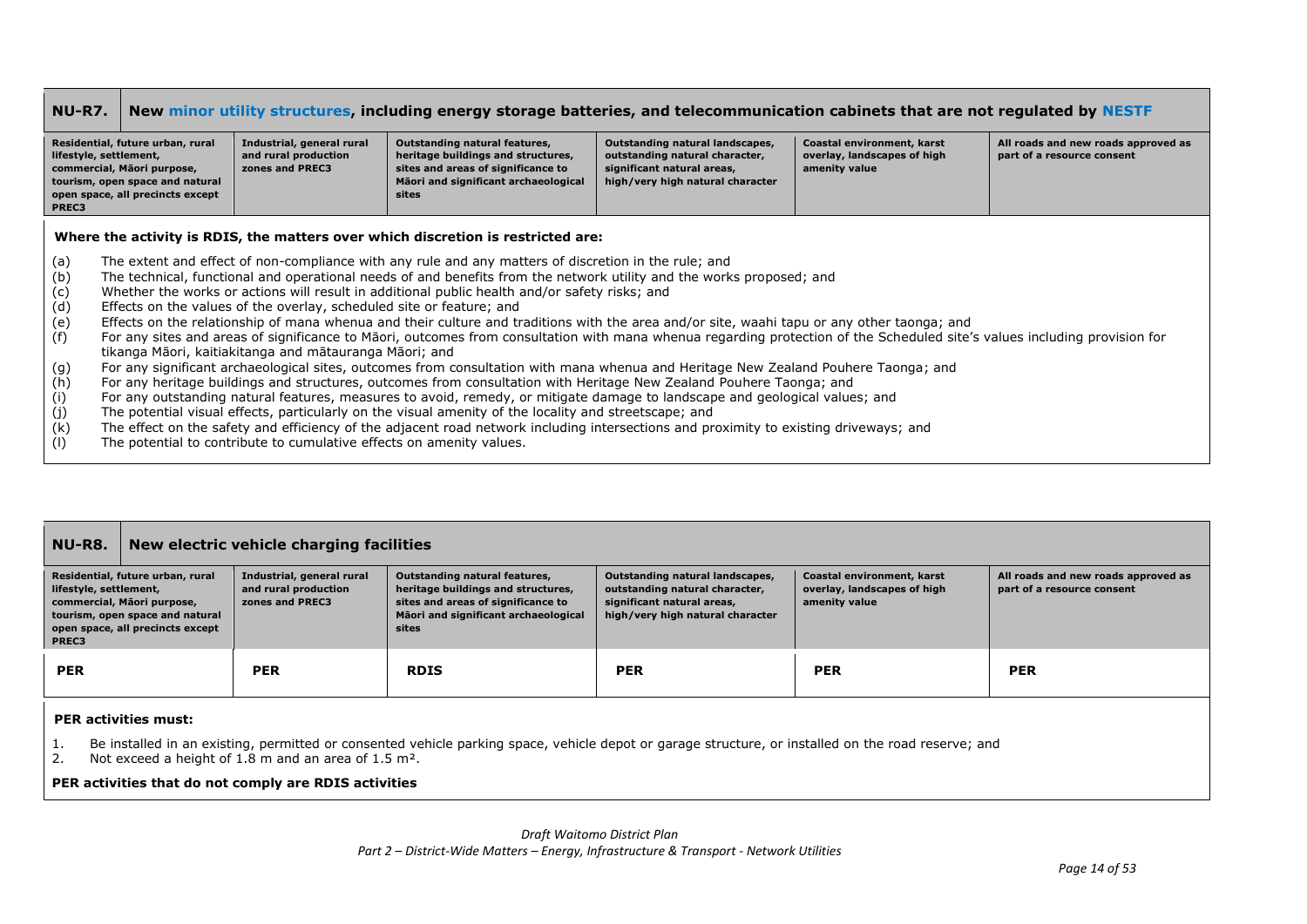| NU-R8.                                                                                                                                                                                                                                                                                         |  | New electric vehicle charging facilities                             |                                                                                                                                                            |                                                                                                                                     |                                                                            |                                                                   |  |  |
|------------------------------------------------------------------------------------------------------------------------------------------------------------------------------------------------------------------------------------------------------------------------------------------------|--|----------------------------------------------------------------------|------------------------------------------------------------------------------------------------------------------------------------------------------------|-------------------------------------------------------------------------------------------------------------------------------------|----------------------------------------------------------------------------|-------------------------------------------------------------------|--|--|
| Residential, future urban, rural<br>lifestyle, settlement,<br>commercial, Māori purpose,<br>tourism, open space and natural<br>open space, all precincts except<br><b>PREC3</b>                                                                                                                |  | Industrial, general rural<br>and rural production<br>zones and PREC3 | Outstanding natural features,<br>heritage buildings and structures,<br>sites and areas of significance to<br>Mäori and significant archaeological<br>sites | Outstanding natural landscapes,<br>outstanding natural character,<br>significant natural areas,<br>high/very high natural character | Coastal environment, karst<br>overlay, landscapes of high<br>amenity value | All roads and new roads approved as<br>part of a resource consent |  |  |
|                                                                                                                                                                                                                                                                                                |  |                                                                      | Where the activity is RDIS, the matters over which discretion is restricted are:                                                                           |                                                                                                                                     |                                                                            |                                                                   |  |  |
| (a)<br>Adverse effects on the safe, efficient and effective operation of the road transport network; and<br>(b)<br>Effects on the values of any scheduled site or feature including outcomes from consultation with mana whenua and Heritage New Zealand Pouhere Taonga where relevant;<br>and |  |                                                                      |                                                                                                                                                            |                                                                                                                                     |                                                                            |                                                                   |  |  |
| (c)                                                                                                                                                                                                                                                                                            |  |                                                                      | The extent and effect of non-compliance on the streetscape, pedestrian safety and the amenity of the area.                                                 |                                                                                                                                     |                                                                            |                                                                   |  |  |

| <b>NU-R9.</b>                                                                                                                                                            | <b>New public walkways and cycleways</b>                                                                                                             |                                                                      |                                                                                                                                                                   |                                                                                                                                     |                                                                            |                                                                   |  |
|--------------------------------------------------------------------------------------------------------------------------------------------------------------------------|------------------------------------------------------------------------------------------------------------------------------------------------------|----------------------------------------------------------------------|-------------------------------------------------------------------------------------------------------------------------------------------------------------------|-------------------------------------------------------------------------------------------------------------------------------------|----------------------------------------------------------------------------|-------------------------------------------------------------------|--|
| Residential, future urban, rural<br>lifestyle, settlement,<br>commercial, Māori purpose,<br>tourism, open space and natural<br>open space, all precincts except<br>PREC3 |                                                                                                                                                      | Industrial, general rural<br>and rural production<br>zones and PREC3 | <b>Outstanding natural features,</b><br>heritage buildings and structures,<br>sites and areas of significance to<br>Mäori and significant archaeological<br>sites | Outstanding natural landscapes,<br>outstanding natural character,<br>significant natural areas,<br>high/very high natural character | Coastal environment, karst<br>overlay, landscapes of high<br>amenity value | All roads and new roads approved as<br>part of a resource consent |  |
| <b>PER</b>                                                                                                                                                               |                                                                                                                                                      | <b>PER</b>                                                           | <b>PER: HH, SAS, SASM, ONF</b><br>Category A, C, D and F<br><b>DIS:</b> ONF Category B and E                                                                      | <b>PER</b>                                                                                                                          | <b>PER</b>                                                                 | <b>PER</b>                                                        |  |
|                                                                                                                                                                          | <b>PER activities must:</b><br>Comply with all of the provisions in NU - Table 2; and<br>Have a minimum width of 1.5 m and a maximum width of 3.5 m. |                                                                      |                                                                                                                                                                   |                                                                                                                                     |                                                                            |                                                                   |  |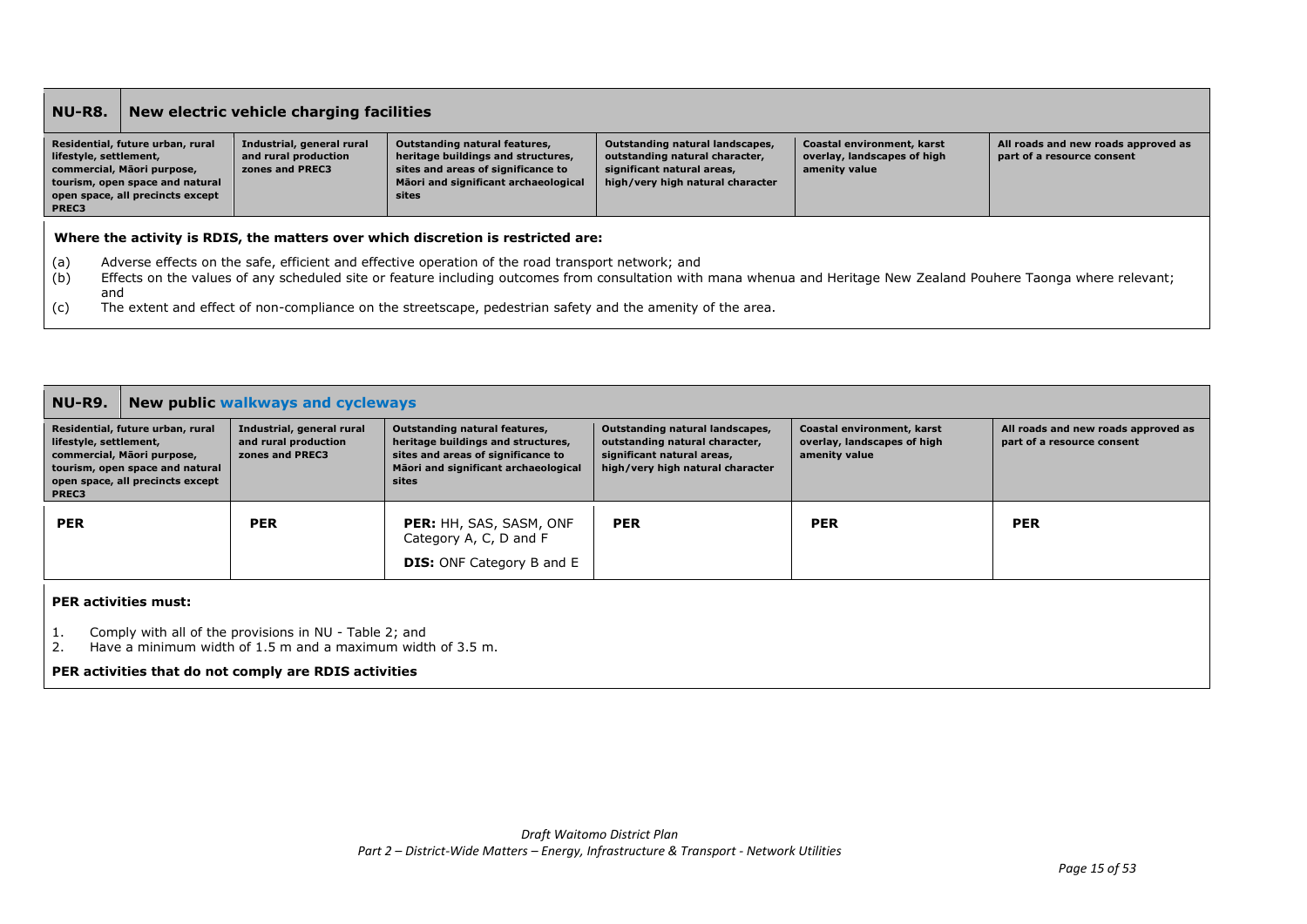### **NU-R9. New public walkways and cycleways**

| Residential, future urban, rural<br>lifestyle, settlement, | Industrial, general rural<br>and rural production | Outstanding natural features,<br>heritage buildings and structures, | Outstanding natural landscapes,<br>  outstanding natural character, | Coastal environment, karst<br>overlay, landscapes of high | All roads and new roads approved as<br>part of a resource consent |
|------------------------------------------------------------|---------------------------------------------------|---------------------------------------------------------------------|---------------------------------------------------------------------|-----------------------------------------------------------|-------------------------------------------------------------------|
| commercial, Māori purpose,                                 | zones and PREC3                                   | sites and areas of significance to                                  | significant natural areas,                                          | amenity value                                             |                                                                   |
| tourism, open space and natural                            |                                                   | Māori and significant archaeological                                | high/very high natural character                                    |                                                           |                                                                   |
| open space, all precincts except                           |                                                   | sites                                                               |                                                                     |                                                           |                                                                   |
| PREC3                                                      |                                                   |                                                                     |                                                                     |                                                           |                                                                   |

### **Where an activity is RDIS, the matters over which discretion is restricted are:**

- (a) The extent and effect of non-compliance with any rule and any matters of discretion in the rule; and
- (b) The design, location, construction and materials used; and
- (c) Effects on the values of any overlay, scheduled site or feature including outcomes from consultation with mana whenua and Heritage New Zealand Pouhere Taonga where relevant; and
- (d) The extent and effect of non-compliance on the streetscape, pedestrian and cyclist safety and the amenity of the area; and
- (e) Connectivity with other off-road pedestrian and cycle facilities and the road network; and
- (f) The extent to which the key moves in the relevant Town Concept Plan have been considered and provided for; and
- (g) For any heritage buildings and structures, outcomes from consultation with Heritage New Zealand Pouhere Taonga; and
- (h) For any outstanding natural features, measures to avoid, remedy, or mitigate damage to landscape and geological values; and
- (i) The potential visual effects, particularly on the visual amenity of the locality and streetscape; and
- (j) The effect on the safety and efficiency of the adjacent road network including intersections and proximity to existing driveways; and
- (k) The potential to contribute to cumulative effects on amenity values.

| <b>NU-R10.</b>                                                                        |                                                                                                         | New stock underpasses                                                |                                                                                                                                                            |                                                                                                                                     |                                                                            |                                                                                                                                           |  |
|---------------------------------------------------------------------------------------|---------------------------------------------------------------------------------------------------------|----------------------------------------------------------------------|------------------------------------------------------------------------------------------------------------------------------------------------------------|-------------------------------------------------------------------------------------------------------------------------------------|----------------------------------------------------------------------------|-------------------------------------------------------------------------------------------------------------------------------------------|--|
| lifestyle, settlement,<br>commercial, Māori purpose,<br>PREC3                         | Residential, future urban, rural<br>tourism, open space and natural<br>open space, all precincts except | Industrial, general rural<br>and rural production<br>zones and PREC3 | Outstanding natural features,<br>heritage buildings and structures,<br>sites and areas of significance to<br>Māori and significant archaeological<br>sites | Outstanding natural landscapes,<br>outstanding natural character,<br>significant natural areas,<br>high/very high natural character | Coastal environment, karst<br>overlay, landscapes of high<br>amenity value | All roads and new roads approved as<br>part of a resource consent                                                                         |  |
| <b>PER:</b> In RLZ, MPZ<br><b>RDIS:</b> In RES, FUZ,<br>PREC3                         | SETZ, COMZ,<br>TOUZ, OSZ,<br>NOSZ, all<br>precincts except                                              | <b>PER</b>                                                           | <b>DIS</b>                                                                                                                                                 | <b>PER</b>                                                                                                                          | PER: CE, LHAV<br><b>RDIS: KO</b>                                           | Refer to the activity status of<br>the adjacent zone, where<br>there are two or more zones,<br>the most restrictive provision<br>applies. |  |
| <b>PER activities must:</b><br>Comply with all of the provisions in NU - Table 2; and |                                                                                                         |                                                                      |                                                                                                                                                            |                                                                                                                                     |                                                                            |                                                                                                                                           |  |

*Draft Waitomo District Plan*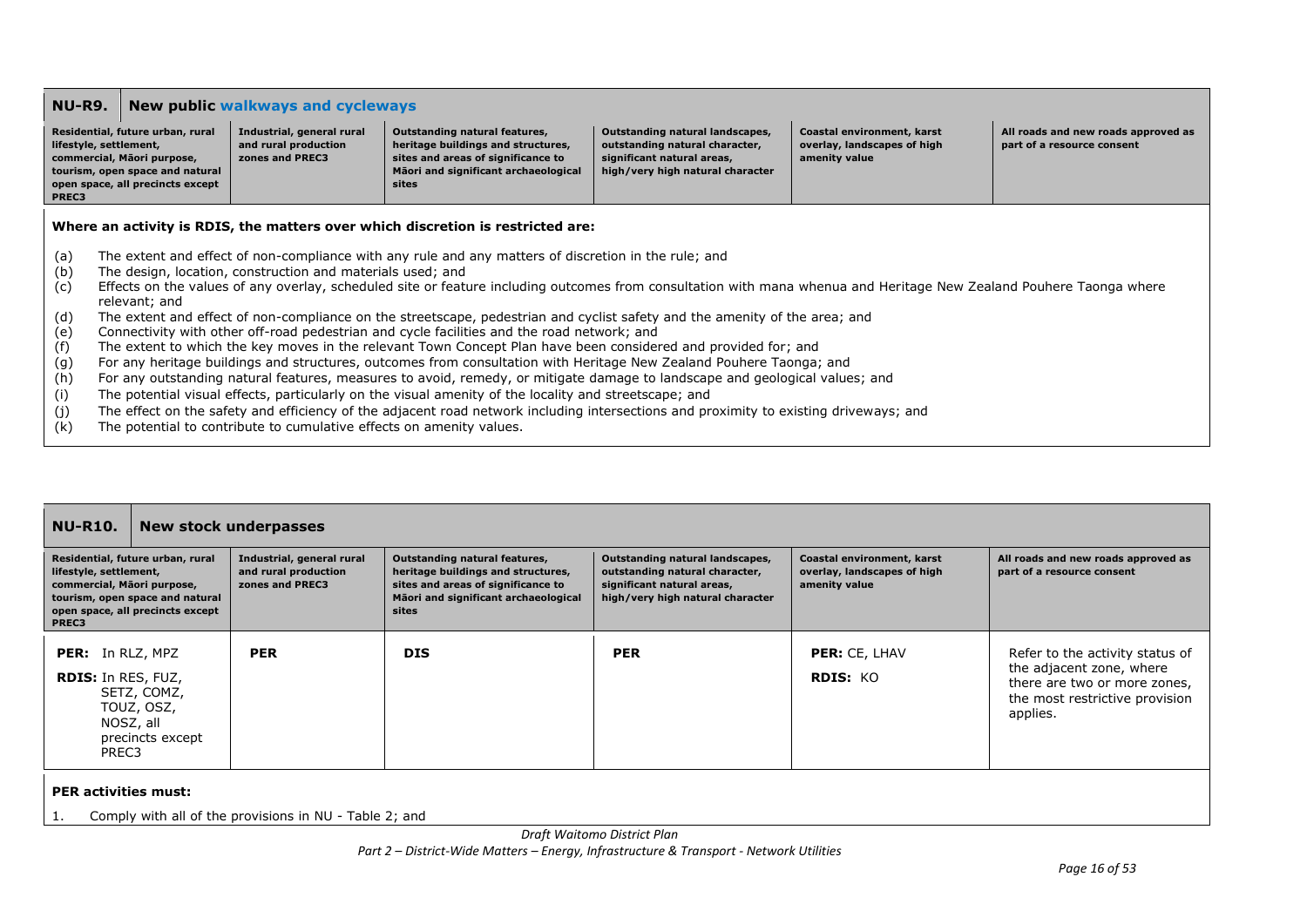|                                                                                                                                                                                                                                                                                                                                                                                                                                                                                                                                                                                                                                                                                                                 | <b>NU-R10.</b><br><b>New stock underpasses</b> |                                                       |                                                                                                                                                           |  |  |  |  |  |
|-----------------------------------------------------------------------------------------------------------------------------------------------------------------------------------------------------------------------------------------------------------------------------------------------------------------------------------------------------------------------------------------------------------------------------------------------------------------------------------------------------------------------------------------------------------------------------------------------------------------------------------------------------------------------------------------------------------------|------------------------------------------------|-------------------------------------------------------|-----------------------------------------------------------------------------------------------------------------------------------------------------------|--|--|--|--|--|
| Industrial, general rural<br>Residential, future urban, rural<br><b>Outstanding natural features,</b><br>Outstanding natural landscapes,<br>Coastal environment, karst<br>All roads and new roads approved as<br>and rural production<br>heritage buildings and structures,<br>overlay, landscapes of high<br>lifestyle, settlement,<br>outstanding natural character,<br>part of a resource consent<br>commercial, Māori purpose,<br>sites and areas of significance to<br>significant natural areas,<br>amenity value<br>zones and PREC3<br>Māori and significant archaeological<br>high/very high natural character<br>tourism, open space and natural<br>open space, all precincts except<br>sites<br>PREC3 |                                                |                                                       |                                                                                                                                                           |  |  |  |  |  |
| 2.                                                                                                                                                                                                                                                                                                                                                                                                                                                                                                                                                                                                                                                                                                              |                                                |                                                       | Other than works on state highways, comply with the standards and requirements set out in the Regional Infrastructure Technical Specifications (Waikato). |  |  |  |  |  |
|                                                                                                                                                                                                                                                                                                                                                                                                                                                                                                                                                                                                                                                                                                                 |                                                | PER activities that do not comply are RDIS activities |                                                                                                                                                           |  |  |  |  |  |
| Where the activity is RDIS, the matters over which discretion is restricted are:                                                                                                                                                                                                                                                                                                                                                                                                                                                                                                                                                                                                                                |                                                |                                                       |                                                                                                                                                           |  |  |  |  |  |
| Within the karst overlay, measures to avoid, remedy, or mitigate damage to ecological, hydrological and geological values of the karst system; and<br>(a)<br>(b)<br>Adverse effects on the safe, efficient and effective operation of the road transport network; and<br>(c)<br>The extent and effect of non-compliance with the standards set out in the Regional Infrastructure Technical Specifications (Waikato).                                                                                                                                                                                                                                                                                           |                                                |                                                       |                                                                                                                                                           |  |  |  |  |  |

| <b>NU-R11.</b>                                                |                                                                                                         | Electricity generators and self-contained power units for the supply of a network utility |                                                                                                                                                            |                                                                                                                                     |                                                                            |  |                                                                   |  |  |
|---------------------------------------------------------------|---------------------------------------------------------------------------------------------------------|-------------------------------------------------------------------------------------------|------------------------------------------------------------------------------------------------------------------------------------------------------------|-------------------------------------------------------------------------------------------------------------------------------------|----------------------------------------------------------------------------|--|-------------------------------------------------------------------|--|--|
| lifestyle, settlement,<br>commercial, Māori purpose,<br>PREC3 | Residential, future urban, rural<br>tourism, open space and natural<br>open space, all precincts except | Industrial, general rural<br>and rural production<br>zones and PREC3                      | Outstanding natural features,<br>heritage buildings and structures,<br>sites and areas of significance to<br>Māori and significant archaeological<br>sites | Outstanding natural landscapes,<br>outstanding natural character,<br>significant natural areas.<br>high/very high natural character | Coastal environment, karst<br>overlay, landscapes of high<br>amenity value |  | All roads and new roads approved as<br>part of a resource consent |  |  |
| <b>PER</b>                                                    |                                                                                                         | <b>PER</b>                                                                                | <b>PER</b>                                                                                                                                                 | <b>PER</b>                                                                                                                          | <b>PER</b>                                                                 |  | <b>PER</b>                                                        |  |  |
| <b>DED</b> AAMAMADA AAMAAN                                    |                                                                                                         |                                                                                           |                                                                                                                                                            |                                                                                                                                     |                                                                            |  |                                                                   |  |  |

### **PER activities must:**

- 1. Comply with the noise standards in NU Table 2. See NU-R48.; and
- 2. Be setback at least 2 m from the boundary of a site containing a sensitive activity or 15 m from a building housing a sensitive activity, whichever is greater; and
- 3. This rule does not apply to temporary diesel generators associated with a network utility, used during outages of electricity supply.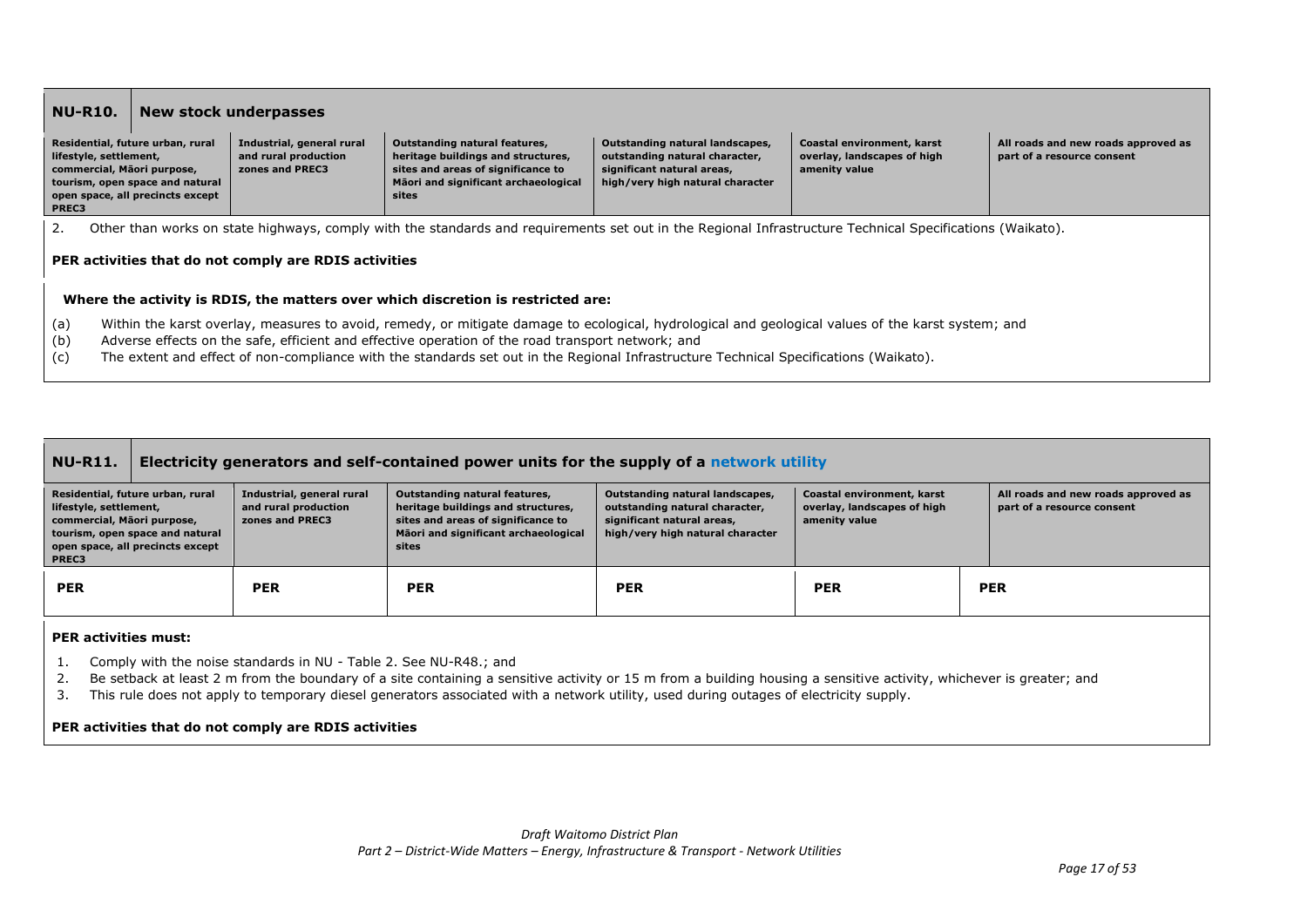| <b>NU-R11.</b>                                                                                                                                                           | <b>Electricity generators and self-contained power units for the supply of a network utility</b> |                                                                      |                                                                                                                                                            |                                                                                                                                     |                                                                            |                                                                   |
|--------------------------------------------------------------------------------------------------------------------------------------------------------------------------|--------------------------------------------------------------------------------------------------|----------------------------------------------------------------------|------------------------------------------------------------------------------------------------------------------------------------------------------------|-------------------------------------------------------------------------------------------------------------------------------------|----------------------------------------------------------------------------|-------------------------------------------------------------------|
| Residential, future urban, rural<br>lifestyle, settlement,<br>commercial, Māori purpose,<br>tourism, open space and natural<br>open space, all precincts except<br>PREC3 |                                                                                                  | Industrial, general rural<br>and rural production<br>zones and PREC3 | Outstanding natural features,<br>heritage buildings and structures,<br>sites and areas of significance to<br>Māori and significant archaeological<br>sites | Outstanding natural landscapes,<br>outstanding natural character,<br>significant natural areas,<br>high/very high natural character | Coastal environment, karst<br>overlay, landscapes of high<br>amenity value | All roads and new roads approved as<br>part of a resource consent |
|                                                                                                                                                                          |                                                                                                  |                                                                      | Where the activity is RDIS, the matters over which discretion is restricted are:                                                                           |                                                                                                                                     |                                                                            |                                                                   |

- (a) The extent and effect of non-compliance with the noise standard and any matters of discretion in the rule; and
- $\dot{b}$  The functional and operational needs of, and benefits from, the generator or power unit, including the potential impact on levels of service, and health and safety if the work is not undertaken; and
- (c) The bulk, height and location of the generator; and
- (d) Any measures to avoid, remedy or mitigate adverse effects including on nearby sensitive activities; and
- (e) The potential to contribute to cumulative effects on amenity values.

| <b>NU-R12.</b>                                                                                                                                                                                                                                   | <b>Temporary network utilities</b> |                                                                                                                                                            |                                                                                                                                     |                                                                            |                                                                   |  |  |
|--------------------------------------------------------------------------------------------------------------------------------------------------------------------------------------------------------------------------------------------------|------------------------------------|------------------------------------------------------------------------------------------------------------------------------------------------------------|-------------------------------------------------------------------------------------------------------------------------------------|----------------------------------------------------------------------------|-------------------------------------------------------------------|--|--|
| Industrial, general rural<br>Residential, future urban, rural<br>and rural production<br>lifestyle, settlement,<br>commercial, Māori purpose,<br>zones and PREC3<br>tourism, open space and natural<br>open space, all precincts except<br>PREC3 |                                    | Outstanding natural features,<br>heritage buildings and structures,<br>sites and areas of significance to<br>Māori and significant archaeological<br>sites | Outstanding natural landscapes,<br>outstanding natural character,<br>significant natural areas,<br>high/very high natural character | Coastal environment, karst<br>overlay, landscapes of high<br>amenity value | All roads and new roads approved as part<br>of a resource consent |  |  |
| <b>PER</b>                                                                                                                                                                                                                                       | <b>PER</b>                         | <b>DIS</b>                                                                                                                                                 | <b>PER:</b> ONL, ONC, H/VHNC<br><b>RDIS: SNA</b>                                                                                    | <b>PER</b>                                                                 | <b>PER</b>                                                        |  |  |

### **PER activities must:**

- 1. Comply with all of the provisions in NU Table 2; and
- 2. Operate for no longer than 12 months; and
- 3. Be setback at least 2 m from the boundary of a site containing a sensitive activity or 15 m from a building housing a sensitive activity, whichever is greater; and
- 4. Be removed from the site within one calendar month of completion of the temporary works.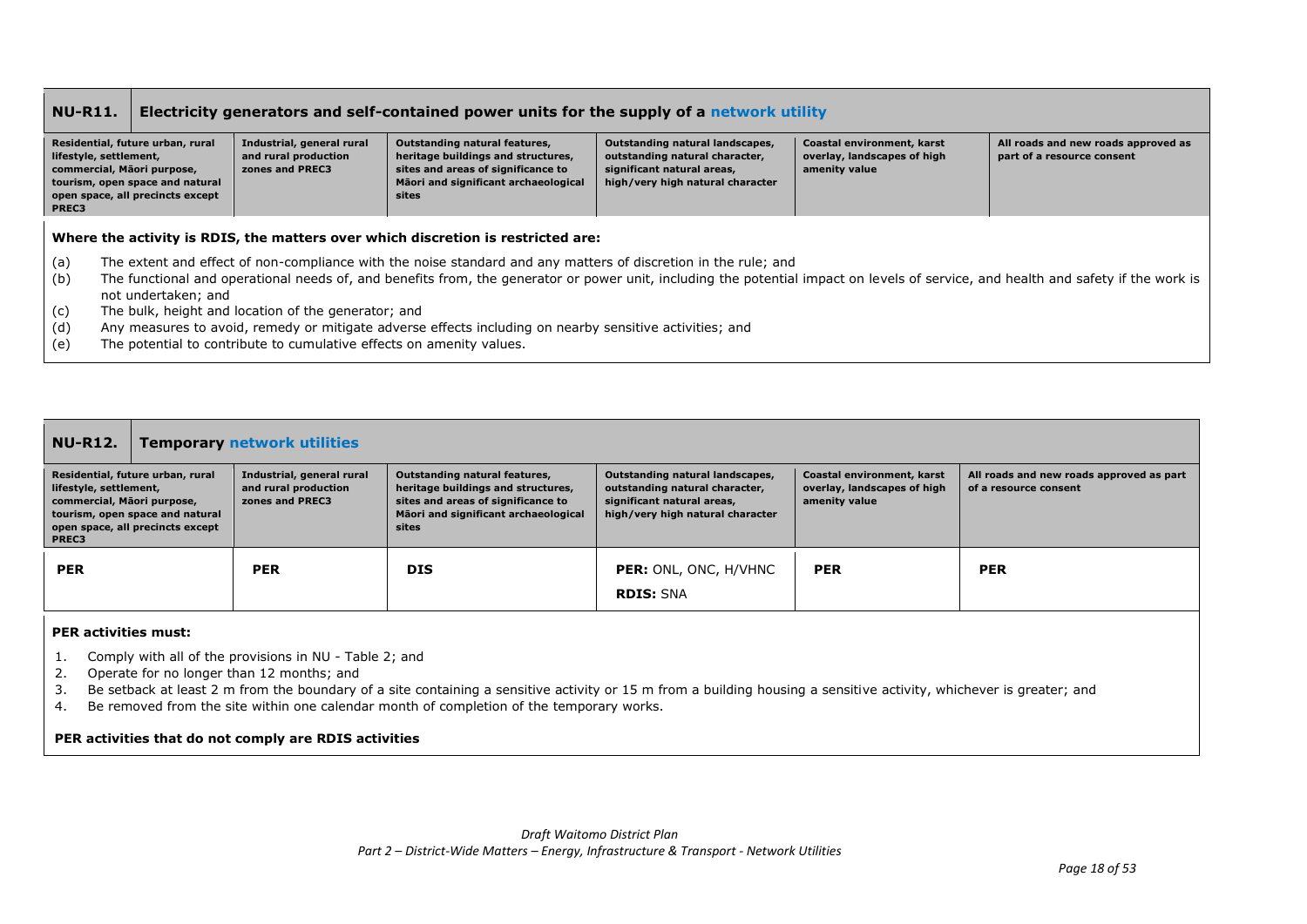| <b>NU-R12.</b>                                                                   |                                                                                                         | <b>Temporary network utilities</b>                                   |                                                                                                                                                            |                                                                                                                                     |                                                                            |                                                                   |  |
|----------------------------------------------------------------------------------|---------------------------------------------------------------------------------------------------------|----------------------------------------------------------------------|------------------------------------------------------------------------------------------------------------------------------------------------------------|-------------------------------------------------------------------------------------------------------------------------------------|----------------------------------------------------------------------------|-------------------------------------------------------------------|--|
| lifestyle, settlement,<br>commercial, Māori purpose,<br>PREC3                    | Residential, future urban, rural<br>tourism, open space and natural<br>open space, all precincts except | Industrial, general rural<br>and rural production<br>zones and PREC3 | Outstanding natural features,<br>heritage buildings and structures,<br>sites and areas of significance to<br>Mäori and significant archaeological<br>sites | Outstanding natural landscapes,<br>outstanding natural character,<br>significant natural areas,<br>high/very high natural character | Coastal environment, karst<br>overlay, landscapes of high<br>amenity value | All roads and new roads approved as part<br>of a resource consent |  |
| Where the activity is RDIS, the matters over which discretion is restricted are: |                                                                                                         |                                                                      |                                                                                                                                                            |                                                                                                                                     |                                                                            |                                                                   |  |

- (a) The extent and effect of non-compliance with any rule and any matters of discretion in the rule; and
- (b) The functional and operational needs of, and benefits from, the temporary network utility, including the potential impact on levels of service, and health and safety if the work is not undertaken; and
- (c) Whether the works or actions will result in additional public health and/or safety risks; and
- (d) Effects on the values of the overlay, scheduled site or feature; and
- (e) Within significant natural areas, the methods proposed to avoid or minimise potential adverse effects on indigenous biodiversity including the consideration of the no net loss principal and rehabilitation measures; and
- (f) The bulk, height, location, and design of the network utility, including any associated structures; and
- (g) The duration, timing and frequency of adverse effects; and
- (h) The effect on the safety and efficiency of the adjacent road network including intersections and proximity to existing driveways; and
- (i) Any measures to avoid, remedy or mitigate adverse effects including on nearby sensitive activities; and
- (j) The potential to contribute to cumulative effects on amenity values.

| <b>NU-R13.</b>                                                                                                                                                                  | New structures on or adjacent to a railway corridor or an indicative road |                                                                                                                                                                   |                                                                                                                                     |                                                                            |                                                                   |  |  |  |
|---------------------------------------------------------------------------------------------------------------------------------------------------------------------------------|---------------------------------------------------------------------------|-------------------------------------------------------------------------------------------------------------------------------------------------------------------|-------------------------------------------------------------------------------------------------------------------------------------|----------------------------------------------------------------------------|-------------------------------------------------------------------|--|--|--|
| Residential, future urban, rural<br>lifestyle, settlement,<br>commercial, Mãori purpose,<br>tourism, open space and natural<br>open space, all precincts except<br><b>PREC3</b> | Industrial, general rural<br>and rural production<br>zones and PREC3      | <b>Outstanding natural features,</b><br>heritage buildings and structures,<br>sites and areas of significance to<br>Māori and significant archaeological<br>sites | Outstanding natural landscapes,<br>outstanding natural character,<br>significant natural areas,<br>high/very high natural character | Coastal environment, karst<br>overlay, landscapes of high<br>amenity value | All roads and new roads approved as part<br>of a resource consent |  |  |  |
| <b>RDIS</b>                                                                                                                                                                     | <b>RDIS</b>                                                               | <b>RDIS</b>                                                                                                                                                       | <b>RDIS</b>                                                                                                                         | <b>RDIS</b>                                                                | <b>RDIS</b>                                                       |  |  |  |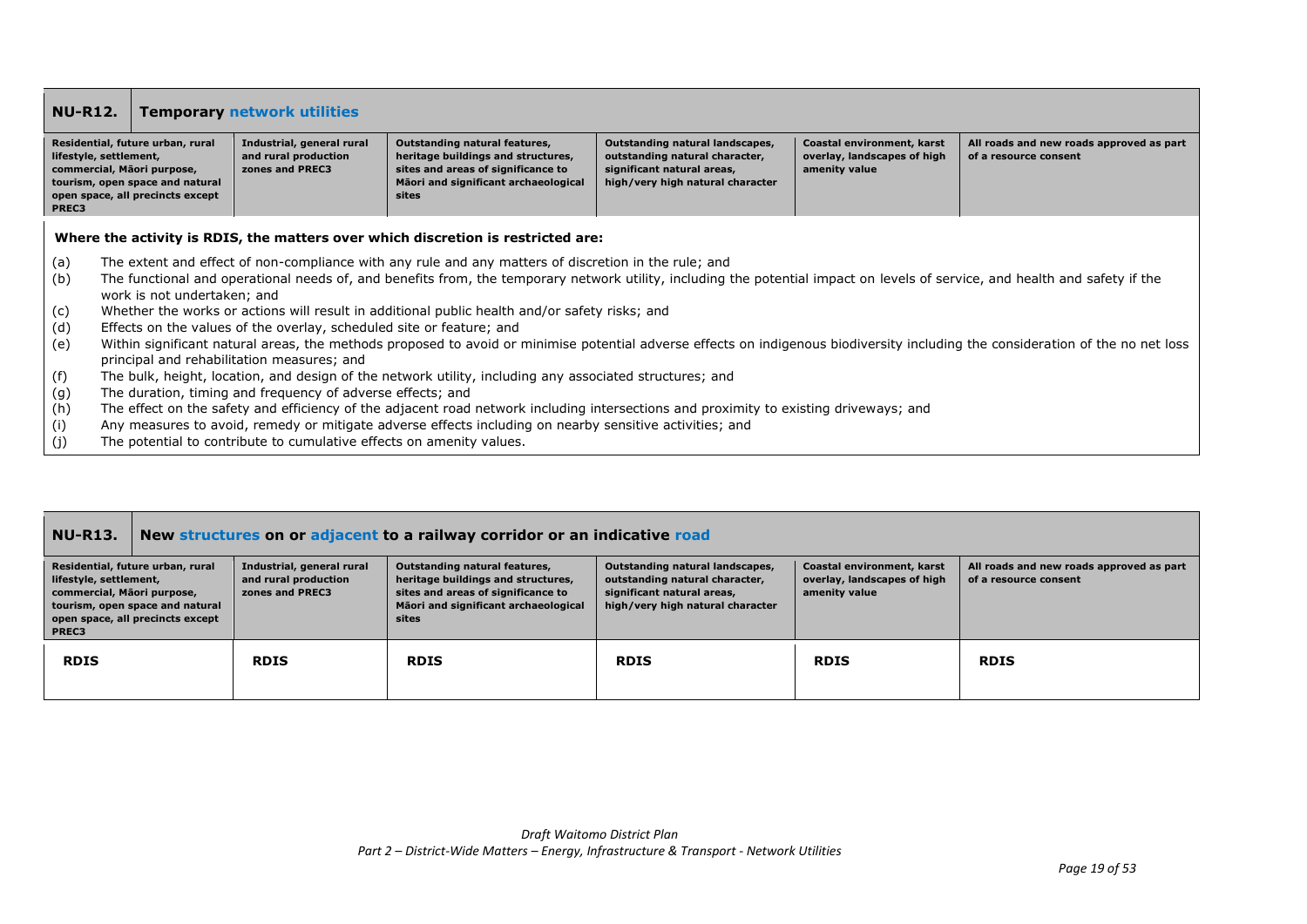| <b>NU-R13.</b>                                                                                    | New structures on or adjacent to a railway corridor or an indicative road |                                                                      |                                                                                                                                                            |                                                                                                                                     |                                                                            |                                                                   |  |
|---------------------------------------------------------------------------------------------------|---------------------------------------------------------------------------|----------------------------------------------------------------------|------------------------------------------------------------------------------------------------------------------------------------------------------------|-------------------------------------------------------------------------------------------------------------------------------------|----------------------------------------------------------------------------|-------------------------------------------------------------------|--|
| Residential, future urban, rural<br>lifestyle, settlement,<br>commercial, Māori purpose,<br>PREC3 | tourism, open space and natural<br>open space, all precincts except       | Industrial, general rural<br>and rural production<br>zones and PREC3 | Outstanding natural features,<br>heritage buildings and structures,<br>sites and areas of significance to<br>Mäori and significant archaeological<br>sites | Outstanding natural landscapes,<br>outstanding natural character,<br>significant natural areas,<br>high/very high natural character | Coastal environment, karst<br>overlay, landscapes of high<br>amenity value | All roads and new roads approved as part<br>of a resource consent |  |

### **Activity Status: RDIS**

### **Where:**

- 1. The structure is located within 5 m of the edge of a railway corridor; or
- 2. The structure (excluding signs, temporary structures, and vehicle access points) is located within 20 m of the edge of an indicative road; AND
- 3. All of the performance standards in TRAN Table 2 are complied with.

### **RDIS activities that do not comply are DIS activities**

Note: KiwiRail will be considered an affected person (in respect of activities adjacent to a railway corridor) in accordance with section 95B of the RMA where its written approval is not *provided*

### **Where an activity is RDIS, the matters over which discretion is restricted are:**

- (a) The extent and effect of non-compliance with any rule and any matters of discretion in the rule in TRAN Table 2; and
- (b) The size, nature and location of the structure on the site; and
- (c) The extent to which the safety and efficiency of current and future rail operations will be adversely affected; and
- (d) Whether the indicative road transport network is taken into account in the siting of structures; and
- (e) Whether the structure would compromise the design, construction or functioning of the future road transport network; and
- (f) Whether any land use activities enabled or established by the structure would be incompatible with rail operations or the transport network or create reverse sensitivity issues; and
- (g) The outcome of consultation with KiwiRail.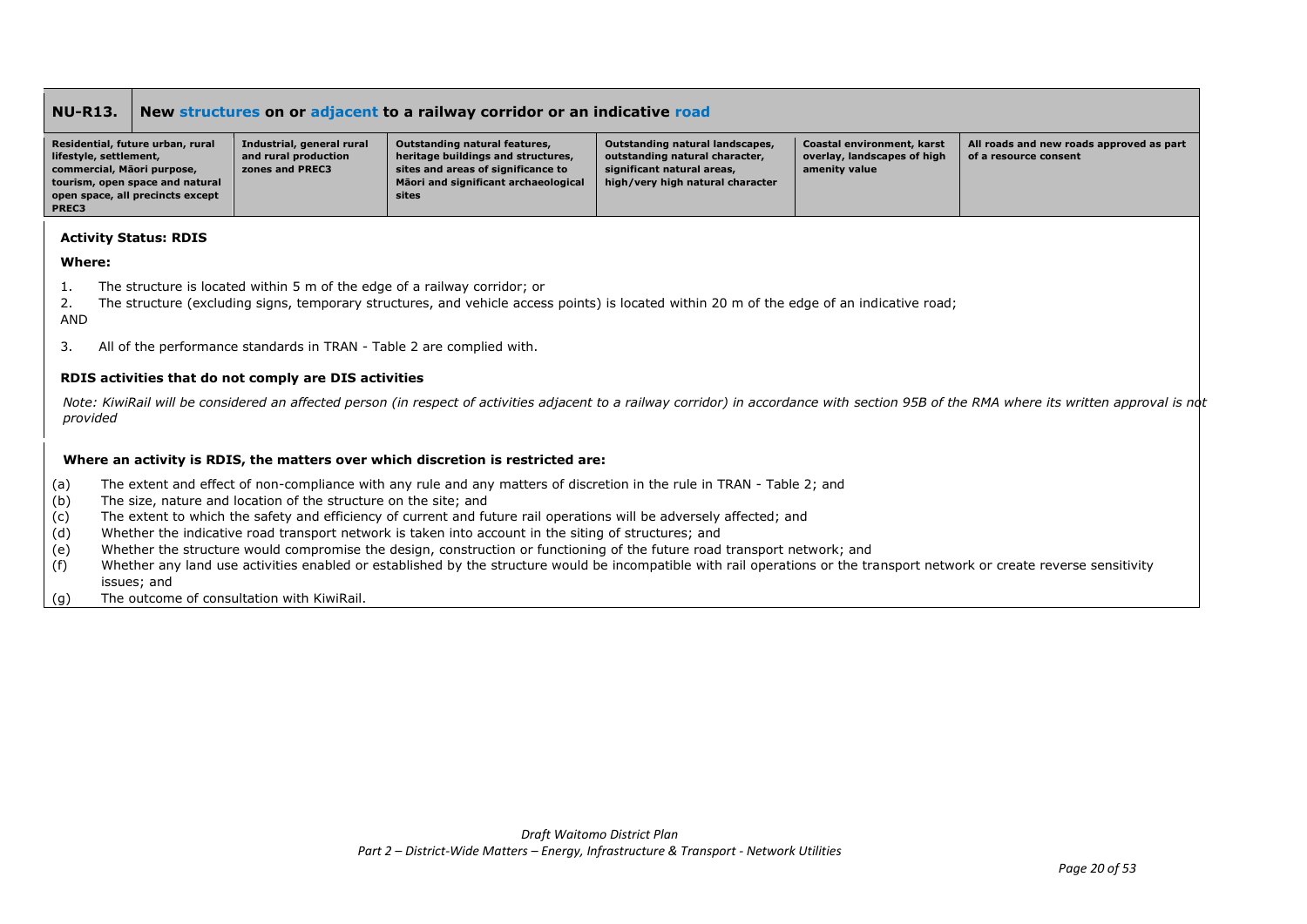## **Underground utilities only**

| <b>NU-R14.</b>                                                                                                                                                           | Upgrading including realignment of existing underground network utilities |                                                                      |                                                                                                                                                                                                                                                                                                                                                                                                                                                      |            |            |            |  |
|--------------------------------------------------------------------------------------------------------------------------------------------------------------------------|---------------------------------------------------------------------------|----------------------------------------------------------------------|------------------------------------------------------------------------------------------------------------------------------------------------------------------------------------------------------------------------------------------------------------------------------------------------------------------------------------------------------------------------------------------------------------------------------------------------------|------------|------------|------------|--|
| Residential, future urban, rural<br>lifestyle, settlement,<br>commercial, Māori purpose,<br>tourism, open space and natural<br>open space, all precincts except<br>PREC3 |                                                                           | Industrial, general rural<br>and rural production<br>zones and PREC3 | Outstanding natural features,<br>Outstanding natural landscapes,<br>Coastal environment, karst<br>All roads and new roads approved as part<br>heritage buildings and structures,<br>outstanding natural character,<br>overlay, landscapes of high<br>of a resource consent<br>sites and areas of significance to<br>significant natural areas,<br>amenity value<br>Māori and significant archaeological<br>high/very high natural character<br>sites |            |            |            |  |
| <b>PER</b>                                                                                                                                                               |                                                                           | <b>PER</b>                                                           | PER: HH<br><b>RDIS: SASM, SAS, ONF</b>                                                                                                                                                                                                                                                                                                                                                                                                               | <b>PER</b> | <b>PER</b> | <b>PER</b> |  |

### **PER activities must:**

- 1. Comply with all of the provisions in NU Table 2; and
- 2. Not exceed 2,000 kilopascals for any gas pipeline.

### **PER activities that do not comply are RDIS activities.**

*Note: Where the network utility is on the bed of or within a water body, resource consent from Waikato Regional Council or Manawatū-Whanganui Regional Council may be required Note: An archaeological authority from Heritage New Zealand Pouhere Taonga may be required*

### **Where the activity is RDIS, the matters over which discretion is restricted are:**

- (a) The extent and effect of non-compliance with any rule and any matters of discretion in the rule; and
- (b) The technical, functional and operational needs of and benefits from the network utility and the works proposed; and
- (c) Whether the works or actions will result in additional public health and/or safety risks; and
- (d) For any sites or areas of significance to Māori, outcomes from consultation with mana whenua regarding protection of the scheduled site's values including provision for tikanga Māori, kaitiakitanga and mātauranga Māori; and
- (e) For any significant archaeological sites, outcomes from consultation with mana whenua and Heritage New Zealand Pouhere Taonga; and
- (f) For any outstanding natural features, measures to avoid, remedy, or mitigate damage to landscape and geological values.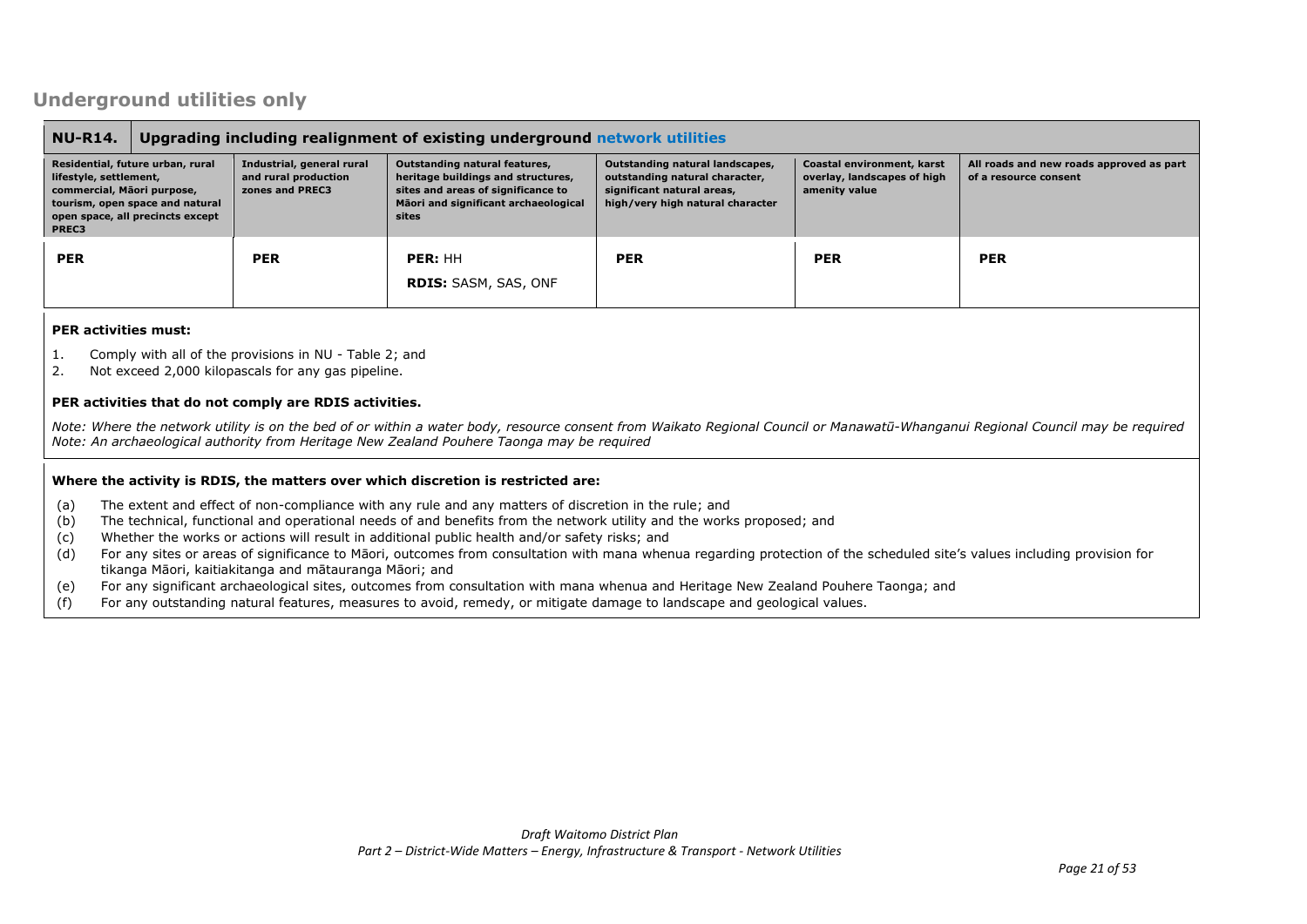| <b>NU-R15.</b>                                                |                                                                                                         | New underground network utilities, except for gas pipelines where the gauge pressure exceeds 2,000 kilopascals |                                                                                                                                                            |                                                                                                                                     |                                                                            |                                                                   |  |  |
|---------------------------------------------------------------|---------------------------------------------------------------------------------------------------------|----------------------------------------------------------------------------------------------------------------|------------------------------------------------------------------------------------------------------------------------------------------------------------|-------------------------------------------------------------------------------------------------------------------------------------|----------------------------------------------------------------------------|-------------------------------------------------------------------|--|--|
| lifestyle, settlement,<br>commercial, Māori purpose,<br>PREC3 | Residential, future urban, rural<br>tourism, open space and natural<br>open space, all precincts except | Industrial, general rural<br>and rural production<br>zones and PREC3                                           | Outstanding natural features,<br>heritage buildings and structures,<br>sites and areas of significance to<br>Mäori and significant archaeological<br>sites | Outstanding natural landscapes,<br>outstanding natural character,<br>significant natural areas,<br>high/very high natural character | Coastal environment, karst<br>overlay, landscapes of high<br>amenity value | All roads and new roads approved as part<br>of a resource consent |  |  |
| <b>PER</b>                                                    |                                                                                                         | <b>PER</b>                                                                                                     | PER: HH<br><b>RDIS: SAS, SASM, ONF</b><br>Category A, C and D<br><b>NC:</b> ONF Category B, E and                                                          | PER: ONL<br><b>RDIS: ONC, H/VHNC,</b><br><b>SNAs</b>                                                                                | <b>PER: CE, LHAV</b><br>RDIS: KO                                           | <b>PER</b>                                                        |  |  |

### **PER activities must:**

1. Comply with all of the provisions in NU- Table 2.

### **PER activities that do not comply are RDIS activities**

*Note: Where the activity is located is on the bed of or within a water body, resource consent from Waikato Regional Council or Manawatū-Wanganui Regional Council may be required.*

*Note: An archaeological authority may be required from Heritage New Zealand Pouhere Taonga.*

### **Where the activity is RDIS, the matters over which discretion is restricted are:**

- (a) The extent and effect of non-compliance with any rule and any matters of discretion in the rule; and
- (b) The technical and operational constraint of the network utility; and
- $(c)$  The local, regional and national benefits of the work; and
- (d) Whether the works or actions will result in public health and/or safety risks; and
- (e) Effects on the values of the overlay, scheduled site or feature; and
- (f) For any sites and areas of significance to Māori, outcomes from consultation with mana whenua regarding protection of the Scheduled site's values including provision for tikanga Māori, kaitiakitanga and mātauranga Māori; and
- (g) For any significant archaeological sites, outcomes from consultation with mana whenua and Heritage New Zealand Pouhere Taonga; and
- (h) Within significant natural areas, the methods proposed to avoid or minimise potential adverse effects on indigenous biodiversity including the consideration of the no net loss principal and rehabilitation measures; and
- (i) For any outstanding natural features, measures to avoid, remedy, or mitigate damage to landscape and geological values; and
- (j) Measures to avoid, remedy, or mitigate damage to ecological, hydrological and geological values of the karst system; and
- (k) Any measures to avoid, remedy or mitigate adverse effects including site reinstatement and replanting; and
- (l) The potential to contribute to cumulative effects on amenity values.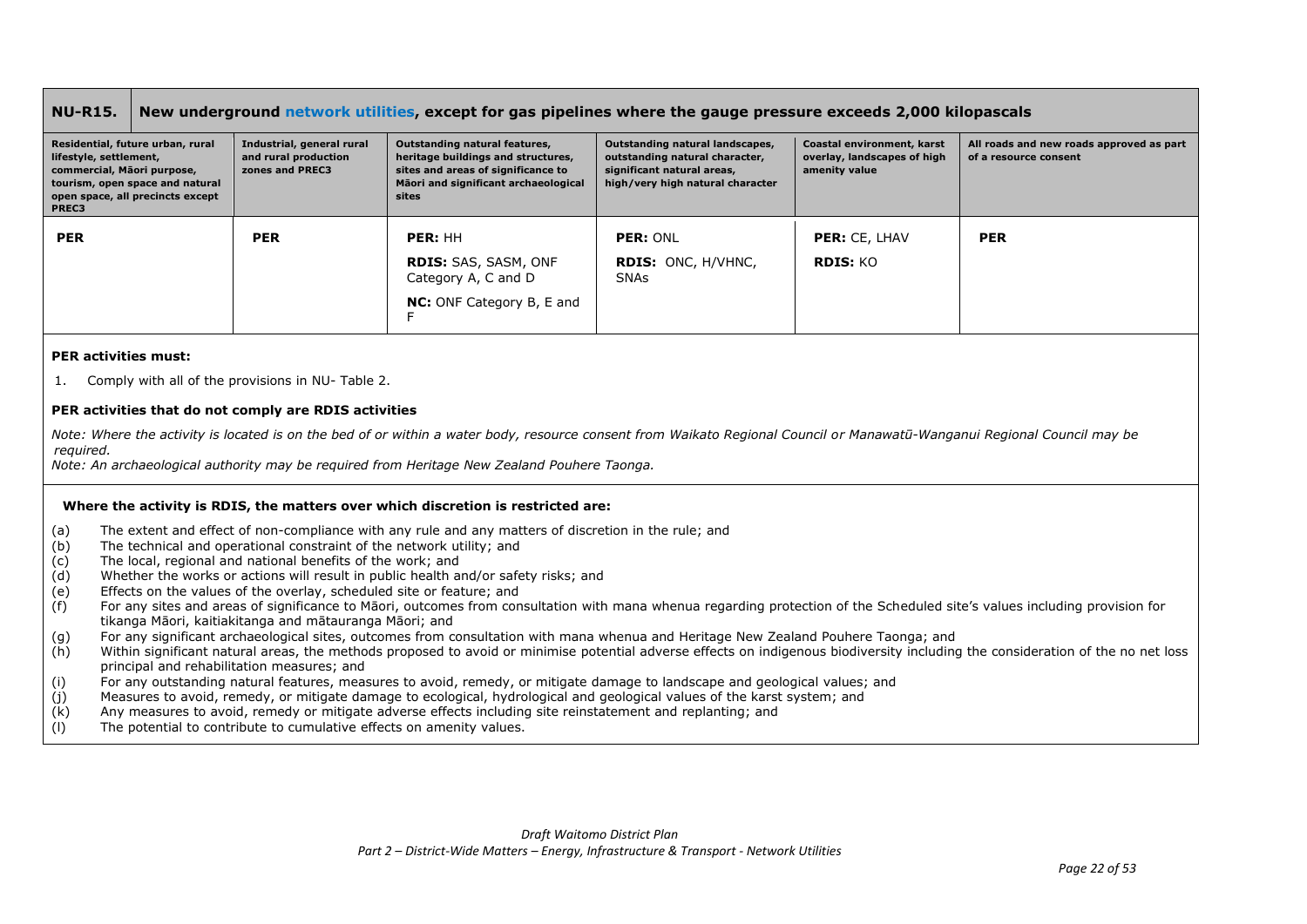### **NU-R16. New underground gas pipelines exceeding 2000 kilopascals**

| Residential, future urban, rural<br>lifestyle, settlement,<br>commercial, Mäori purpose,<br>tourism, open space and natural<br>open space, all precincts except<br><b>PREC3</b> | Industrial, general rural<br>and rural production<br>zones and PREC3 | Outstanding natural features,<br>heritage buildings and structures,<br>sites and areas of significance to<br>Māori and significant archaeological<br>sites | Outstanding natural landscapes,<br>outstanding natural character,<br>significant natural areas,<br>high/very high natural character | Coastal environment, karst<br>overlay, landscapes of high<br>amenity value | All roads and new roads approved as part of<br>a resource consent |
|---------------------------------------------------------------------------------------------------------------------------------------------------------------------------------|----------------------------------------------------------------------|------------------------------------------------------------------------------------------------------------------------------------------------------------|-------------------------------------------------------------------------------------------------------------------------------------|----------------------------------------------------------------------------|-------------------------------------------------------------------|
| <b>DIS</b>                                                                                                                                                                      | <b>PER</b>                                                           | <b>DIS</b>                                                                                                                                                 | <b>DIS</b>                                                                                                                          | <b>DIS</b>                                                                 | <b>DIS</b>                                                        |

#### **PER activities must:**

1. Comply with all of the provisions in NU - Table 2.

### **PER activities that do not comply are RDIS activities**

*Note: Where the pipeline is on the bed of or within a water body, resource consent from Waikato Regional Council or Manawatū-Wanganui Regional Council may be required. Note: An archaeological authority may be required from Heritage New Zealand Pouhere Taonga.*

### **Where the activity is RDIS, the matter over which discretion is restricted is:**

(a) The extent and effect of non-compliance with any relevant rule and any relevant matters of discretion in the rule.

### **Above ground utilities only**

| <b>NU-R17</b>                                                                                                                                                            | Upgrading of existing above ground network utilities |                                                                      |                                                                                                                                                            |                                                                                                                                     |                                                                            |                                                                   |
|--------------------------------------------------------------------------------------------------------------------------------------------------------------------------|------------------------------------------------------|----------------------------------------------------------------------|------------------------------------------------------------------------------------------------------------------------------------------------------------|-------------------------------------------------------------------------------------------------------------------------------------|----------------------------------------------------------------------------|-------------------------------------------------------------------|
| Residential, future urban, rural<br>lifestyle, settlement,<br>commercial, Māori purpose,<br>tourism, open space and natural<br>open space, all precincts except<br>PREC3 |                                                      | Industrial, general rural<br>and rural production<br>zones and PREC3 | Outstanding natural features,<br>heritage buildings and structures,<br>sites and areas of significance to<br>Māori and significant archaeological<br>sites | Outstanding natural landscapes,<br>outstanding natural character,<br>significant natural areas,<br>high/very high natural character | Coastal environment, karst<br>overlay, landscapes of high<br>amenity value | All roads and new roads approved as part<br>of a resource consent |
| <b>PER</b>                                                                                                                                                               |                                                      | <b>PER</b>                                                           | <b>PER</b>                                                                                                                                                 | <b>PER</b>                                                                                                                          | <b>PER</b>                                                                 | <b>PER</b>                                                        |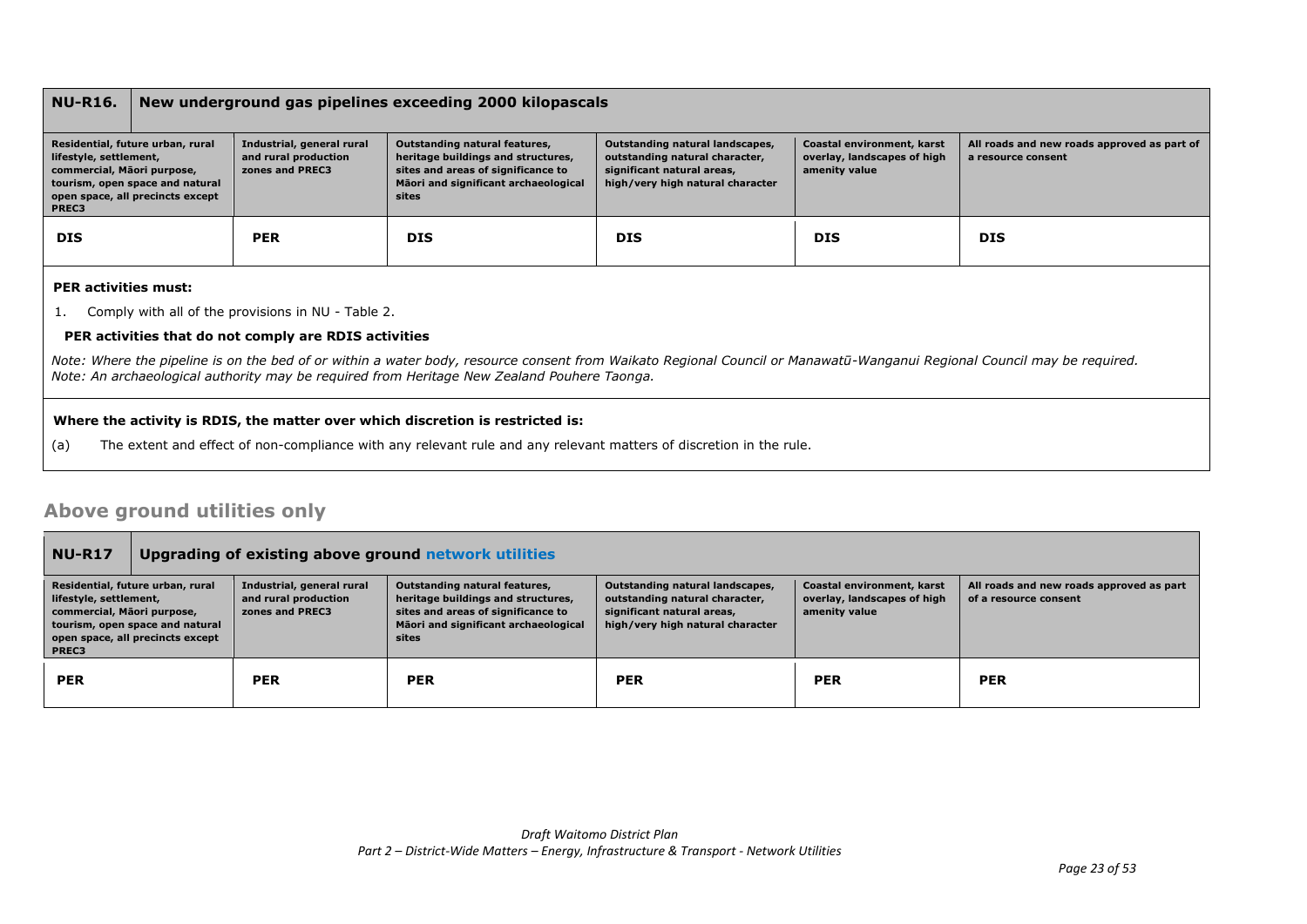| <b>NU-R17</b>                                                                                                                                                            | Upgrading of existing above ground network utilities |                                                                      |                                                                                                                                                            |                                                                                                                                     |                                                                            |                                                                   |  |
|--------------------------------------------------------------------------------------------------------------------------------------------------------------------------|------------------------------------------------------|----------------------------------------------------------------------|------------------------------------------------------------------------------------------------------------------------------------------------------------|-------------------------------------------------------------------------------------------------------------------------------------|----------------------------------------------------------------------------|-------------------------------------------------------------------|--|
| Residential, future urban, rural<br>lifestyle, settlement,<br>commercial, Māori purpose,<br>tourism, open space and natural<br>open space, all precincts except<br>PREC3 |                                                      | Industrial, general rural<br>and rural production<br>zones and PREC3 | Outstanding natural features,<br>heritage buildings and structures,<br>sites and areas of significance to<br>Māori and significant archaeological<br>sites | Outstanding natural landscapes,<br>outstanding natural character,<br>significant natural areas,<br>high/very high natural character | Coastal environment, karst<br>overlay, landscapes of high<br>amenity value | All roads and new roads approved as part<br>of a resource consent |  |
| <b>PER activities must:</b>                                                                                                                                              |                                                      |                                                                      |                                                                                                                                                            |                                                                                                                                     |                                                                            |                                                                   |  |
| Comply with all of the provisions in NU - Table 2.                                                                                                                       |                                                      |                                                                      |                                                                                                                                                            |                                                                                                                                     |                                                                            |                                                                   |  |
|                                                                                                                                                                          |                                                      | PER activities that do not comply are RDIS activities                |                                                                                                                                                            |                                                                                                                                     |                                                                            |                                                                   |  |
|                                                                                                                                                                          |                                                      |                                                                      | Note: For operation, maintenance, repair and road widening of existing public roads, state highways and service lanes see NU-R27.                          |                                                                                                                                     |                                                                            |                                                                   |  |

| <b>NU-R18.</b>                                                                                                                                                           |                                                                                                                                                                                              | New above ground pipes                                               |                                                                                                                                                                   |                                                                                                                                     |                                                                            |                                                                   |  |  |
|--------------------------------------------------------------------------------------------------------------------------------------------------------------------------|----------------------------------------------------------------------------------------------------------------------------------------------------------------------------------------------|----------------------------------------------------------------------|-------------------------------------------------------------------------------------------------------------------------------------------------------------------|-------------------------------------------------------------------------------------------------------------------------------------|----------------------------------------------------------------------------|-------------------------------------------------------------------|--|--|
| Residential, future urban, rural<br>lifestyle, settlement,<br>commercial, Māori purpose,<br>tourism, open space and natural<br>open space, all precincts except<br>PREC3 |                                                                                                                                                                                              | Industrial, general rural<br>and rural production<br>zones and PREC3 | <b>Outstanding natural features,</b><br>heritage buildings and structures,<br>sites and areas of significance to<br>Māori and significant archaeological<br>sites | Outstanding natural landscapes,<br>outstanding natural character,<br>significant natural areas,<br>high/very high natural character | Coastal environment, karst<br>overlay, landscapes of high<br>amenity value | All roads and new roads approved as part<br>of a resource consent |  |  |
| <b>DIS</b>                                                                                                                                                               |                                                                                                                                                                                              | <b>PER</b>                                                           | <b>DIS</b>                                                                                                                                                        | <b>DIS</b>                                                                                                                          | <b>DIS</b>                                                                 | <b>DIS</b>                                                        |  |  |
| <b>PER activities must:</b>                                                                                                                                              |                                                                                                                                                                                              |                                                                      |                                                                                                                                                                   |                                                                                                                                     |                                                                            |                                                                   |  |  |
|                                                                                                                                                                          | Not exceed a diameter of 600 mm and/or a length of 100 m; and<br>When above a water body, must be attached to an existing bridge or structure or located within an existing conduit or duct. |                                                                      |                                                                                                                                                                   |                                                                                                                                     |                                                                            |                                                                   |  |  |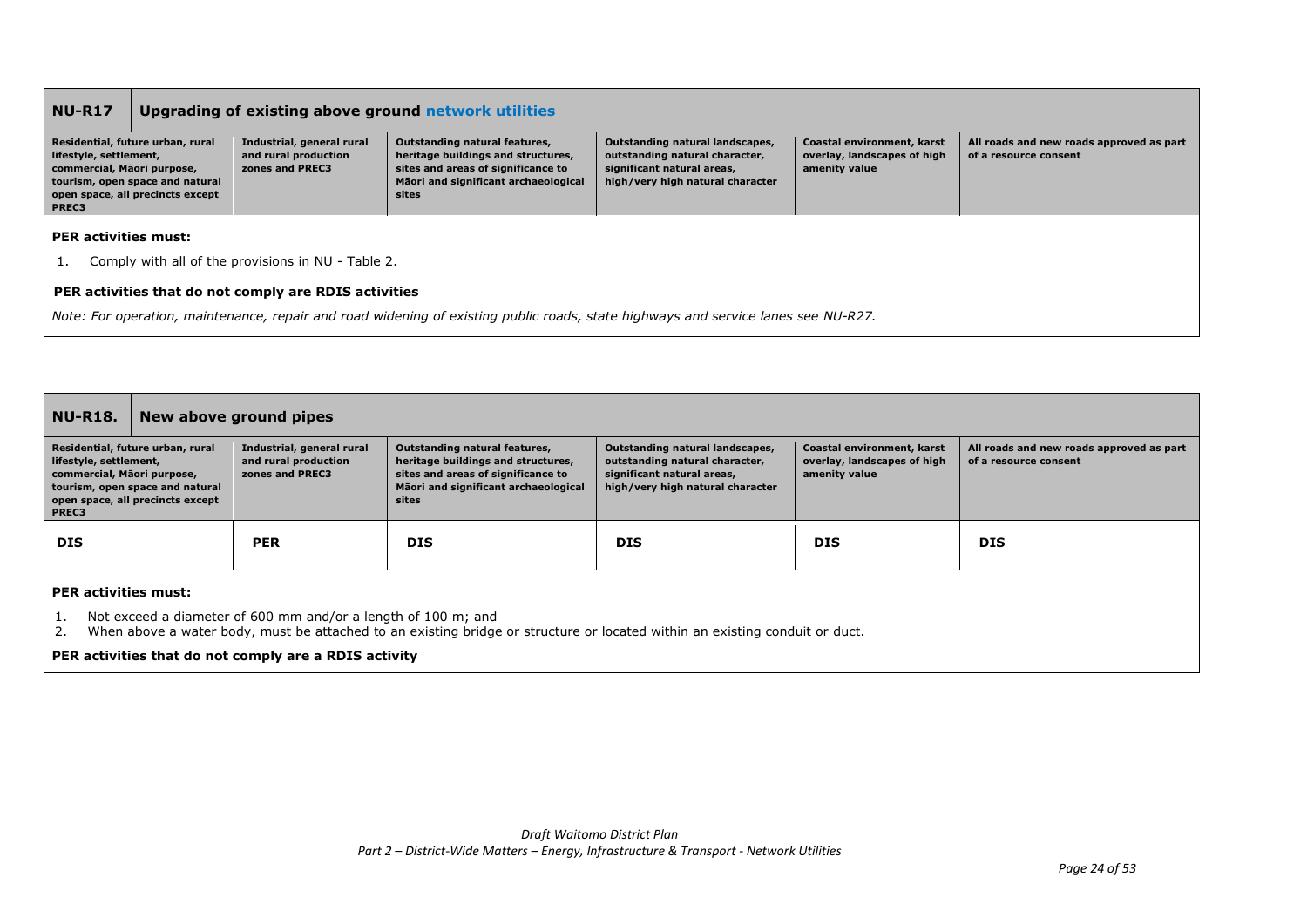| <b>NU-R18.</b>                                                                                                                                                           |  | New above ground pipes                                                                                                                    |                                                                                                                                                                                                                                                                                                                                                                                                                                                                                                                                                                                                                                                               |                                                                                                                                     |                                                                            |                                                                   |
|--------------------------------------------------------------------------------------------------------------------------------------------------------------------------|--|-------------------------------------------------------------------------------------------------------------------------------------------|---------------------------------------------------------------------------------------------------------------------------------------------------------------------------------------------------------------------------------------------------------------------------------------------------------------------------------------------------------------------------------------------------------------------------------------------------------------------------------------------------------------------------------------------------------------------------------------------------------------------------------------------------------------|-------------------------------------------------------------------------------------------------------------------------------------|----------------------------------------------------------------------------|-------------------------------------------------------------------|
| Residential, future urban, rural<br>lifestyle, settlement,<br>commercial, Māori purpose,<br>tourism, open space and natural<br>open space, all precincts except<br>PREC3 |  | Industrial, general rural<br>and rural production<br>zones and PREC3                                                                      | Outstanding natural features,<br>heritage buildings and structures,<br>sites and areas of significance to<br>Māori and significant archaeological<br>sites                                                                                                                                                                                                                                                                                                                                                                                                                                                                                                    | Outstanding natural landscapes,<br>outstanding natural character,<br>significant natural areas,<br>high/very high natural character | Coastal environment, karst<br>overlay, landscapes of high<br>amenity value | All roads and new roads approved as part<br>of a resource consent |
| (a)<br>(b)<br>(c)<br>(d)<br>(e)<br>(f)<br>(g)                                                                                                                            |  | The location, bulk, height and design of the network utility; and<br>The potential to contribute to cumulative effects on amenity values. | Where an activity is RDIS, the matters over which discretion are restricted are:<br>The technical, functional and operational needs and benefits from the network utility and the works proposed; and<br>Whether the actions will result in additional public health and/or safety risks; and<br>The potential visual effects, particularly on the visual amenity of the locality and streetscape; and<br>The effect on the safety and efficiency of the adjacent road network including intersections and proximity to existing driveways; and<br>Any measures to avoid, remedy or mitigate adverse effects including site reinstatement and replanting; and |                                                                                                                                     |                                                                            |                                                                   |

| <b>NU-R19.</b>                                                                                                                                                           | New overhead lines and associated poles or towers                                                              |                                                                                                                                                            |                                                                                                                                     |                                                                            |                                                                                                                                    |  |  |
|--------------------------------------------------------------------------------------------------------------------------------------------------------------------------|----------------------------------------------------------------------------------------------------------------|------------------------------------------------------------------------------------------------------------------------------------------------------------|-------------------------------------------------------------------------------------------------------------------------------------|----------------------------------------------------------------------------|------------------------------------------------------------------------------------------------------------------------------------|--|--|
| Residential, future urban, rural<br>lifestyle, settlement,<br>commercial, Māori purpose,<br>tourism, open space and natural<br>open space, all precincts except<br>PREC3 | Industrial, general rural<br>and rural production<br>zones and PREC3                                           | Outstanding natural features,<br>heritage buildings and structures,<br>sites and areas of significance to<br>Māori and significant archaeological<br>sites | Outstanding natural landscapes,<br>outstanding natural character,<br>significant natural areas,<br>high/very high natural character | Coastal environment, karst<br>overlay, landscapes of high<br>amenity value | All roads and new roads approved as<br>part of a resource consent                                                                  |  |  |
| <b>PER:</b> Up to 12 m except<br>in FUZ and PREC5<br><b>RDIS: FUZ and</b><br>PREC5                                                                                       | <b>PER:</b> In INZ up to<br>15 <sub>m</sub><br><b>PER:</b> In GRUZ,<br>RPROZ and PREC3<br>up to $25 \text{ m}$ | <b>DIS</b>                                                                                                                                                 | <b>DIS</b>                                                                                                                          | <b>PER:</b> up to $15 \text{ m}$                                           | Refer to the height<br>requirements of the adjacent<br>zone. Where there are two or<br>more zones the most<br>restrictive applies. |  |  |
| <b>PER activities must:</b>                                                                                                                                              |                                                                                                                |                                                                                                                                                            |                                                                                                                                     |                                                                            |                                                                                                                                    |  |  |

1. Comply with all of the provisions in NU - Table 2.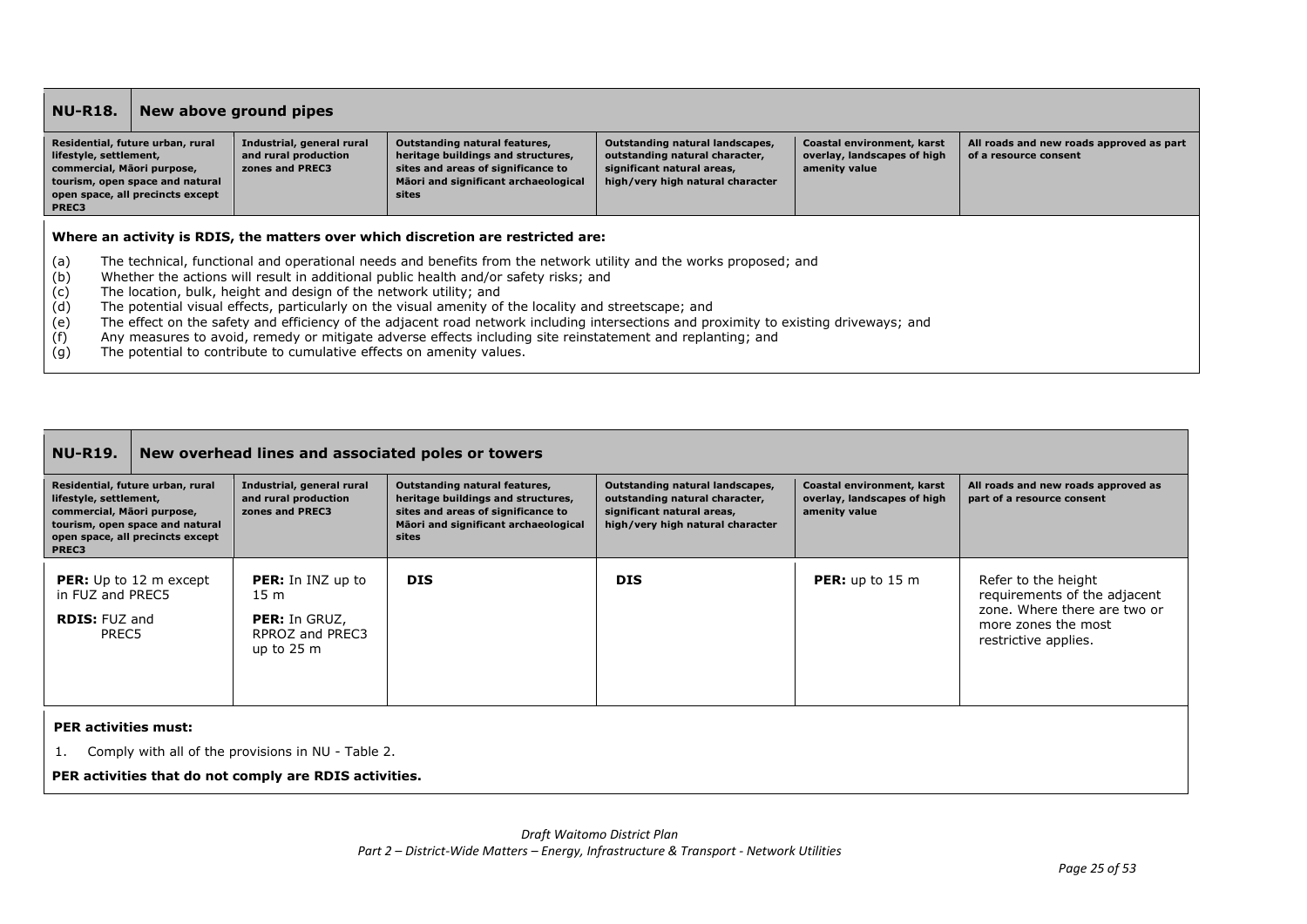| <b>NU-R19.</b>                                                                                                                                                           | New overhead lines and associated poles or towers                                                                                                                                  |                                                                      |                                                                                                                                                            |                                                                                                                                     |                                                                            |                                                                   |  |
|--------------------------------------------------------------------------------------------------------------------------------------------------------------------------|------------------------------------------------------------------------------------------------------------------------------------------------------------------------------------|----------------------------------------------------------------------|------------------------------------------------------------------------------------------------------------------------------------------------------------|-------------------------------------------------------------------------------------------------------------------------------------|----------------------------------------------------------------------------|-------------------------------------------------------------------|--|
| Residential, future urban, rural<br>lifestyle, settlement,<br>commercial, Māori purpose,<br>tourism, open space and natural<br>open space, all precincts except<br>PREC3 |                                                                                                                                                                                    | Industrial, general rural<br>and rural production<br>zones and PREC3 | Outstanding natural features,<br>heritage buildings and structures,<br>sites and areas of significance to<br>Māori and significant archaeological<br>sites | Outstanding natural landscapes,<br>outstanding natural character,<br>significant natural areas,<br>high/very high natural character | Coastal environment, karst<br>overlay, landscapes of high<br>amenity value | All roads and new roads approved as<br>part of a resource consent |  |
| (a)                                                                                                                                                                      | Where the activity is RDIS, the matter over which discretion is restricted is:<br>The extent and effect of non-compliance with any rule and any matters of discretion in the rule. |                                                                      |                                                                                                                                                            |                                                                                                                                     |                                                                            |                                                                   |  |

| <b>NU-R20.</b>                                                                                                                                                                              | New substations, ground mounted transformers, compressor/scraper stations, gas regulation valves and/or take off stations and<br>ancillary energy storage batteries |                                                   |                                                                                                                                                            |                                                                                                                                     |                                                                            |                                                                                                                                           |
|---------------------------------------------------------------------------------------------------------------------------------------------------------------------------------------------|---------------------------------------------------------------------------------------------------------------------------------------------------------------------|---------------------------------------------------|------------------------------------------------------------------------------------------------------------------------------------------------------------|-------------------------------------------------------------------------------------------------------------------------------------|----------------------------------------------------------------------------|-------------------------------------------------------------------------------------------------------------------------------------------|
| Residential, future urban, rural<br>lifestyle, settlement,<br>zones and PREC3<br>commercial, Māori purpose,<br>tourism, open space and natural<br>open space, all precincts except<br>PREC3 |                                                                                                                                                                     | Industrial, general rural<br>and rural production | Outstanding natural features,<br>heritage buildings and structures,<br>sites and areas of significance to<br>Māori and significant archaeological<br>sites | Outstanding natural landscapes,<br>outstanding natural character,<br>significant natural areas,<br>high/very high natural character | Coastal environment, karst<br>overlay, landscapes of high<br>amenity value | All roads and new roads approved as<br>part of a resource consent                                                                         |
| <b>PER</b>                                                                                                                                                                                  |                                                                                                                                                                     | <b>PER</b>                                        | <b>DIS</b>                                                                                                                                                 | <b>RDIS: SNAS</b><br><b>DIS:</b> ONL, ONC,<br>H/VHNC                                                                                | <b>PER</b>                                                                 | Refer to the activity status of<br>the adjacent zone, where there<br>are two or more zones, the<br>most restrictive provision<br>applies. |

### **PER activities must:**

- 1. Comply with all of the provisions in NU Table 2; and
- 2. Not exceed a maximum area of 20 m<sup>2</sup>, except in the industrial, rural production and general rural zones and the aerodrome precinct (PREC3) where the maximum area is 30 m<sup>2</sup>; and
- 3. Comply with the minimum setback from road boundaries, minimum setback from internal boundaries, height and height in relation to boundary standards for the relevant zone.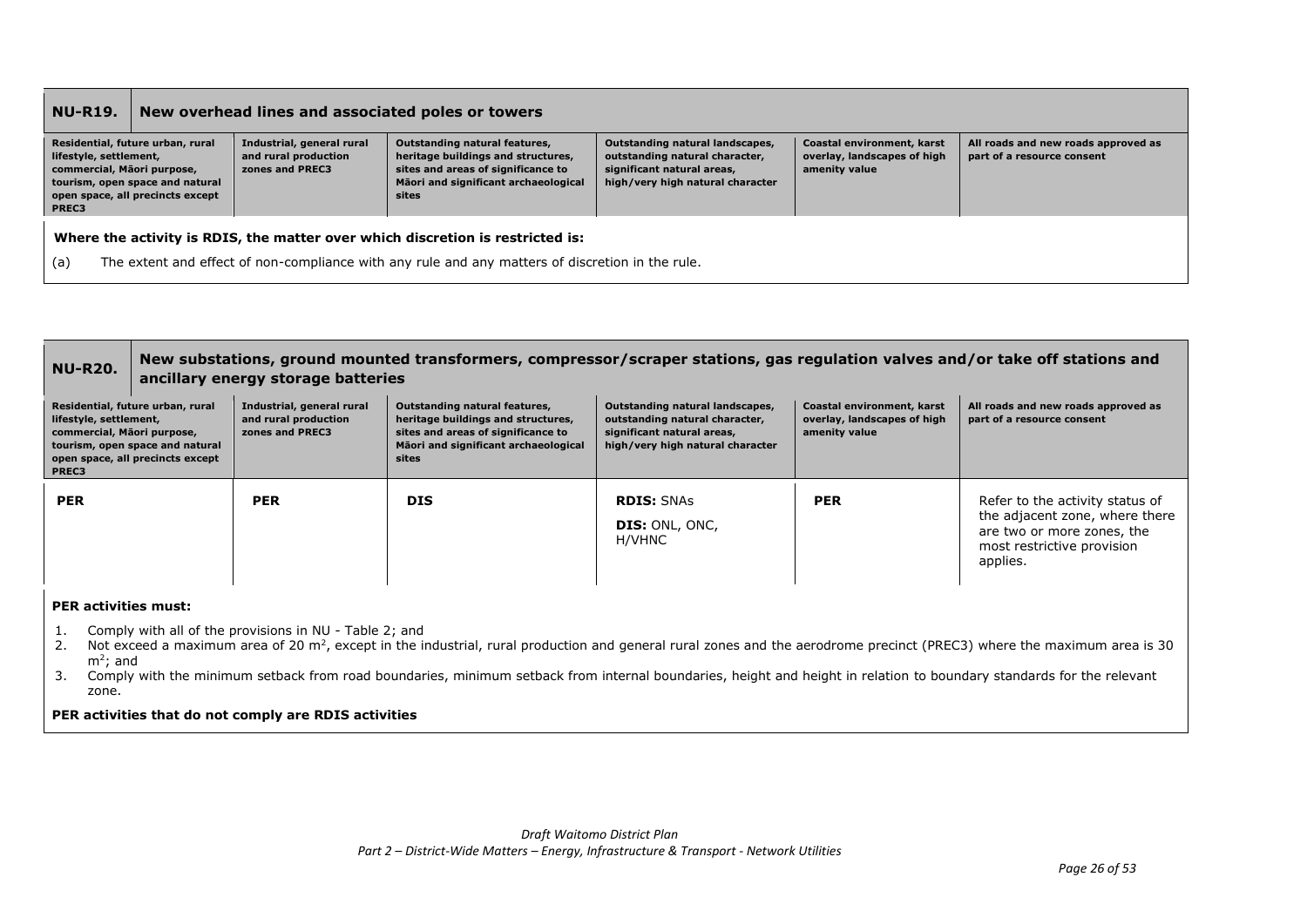### **NU-R20. New substations, ground mounted transformers, compressor/scraper stations, gas regulation valves and/or take off stations and ancillary energy storage batteries**

| Residential, future urban, rural<br>lifestyle, settlement,<br>commercial, Māori purpose,<br>tourism, open space and natural<br>open space, all precincts except<br>PREC3 | Industrial, general rural<br>and rural production<br>zones and PREC3 | Outstanding natural features,<br>heritage buildings and structures,<br>sites and areas of significance to<br>Māori and significant archaeological<br>sites | Outstanding natural landscapes,<br>outstanding natural character,<br>significant natural areas,<br>high/very high natural character | Coastal environment, karst<br>overlay, landscapes of high<br>amenity value | All roads and new roads approved as<br>part of a resource consent |
|--------------------------------------------------------------------------------------------------------------------------------------------------------------------------|----------------------------------------------------------------------|------------------------------------------------------------------------------------------------------------------------------------------------------------|-------------------------------------------------------------------------------------------------------------------------------------|----------------------------------------------------------------------------|-------------------------------------------------------------------|

### **Where the activity is RDIS, the matters over which discretion is restricted are:**

- (a) The extent and effect of non-compliance with any rule and any matters of discretion in the rule; and
- (b) The technical, functional and operational needs and benefits from the network utility and the works proposed; and
- (c) Whether the works or actions will result in additional public health and/or safety risks; and
- (d) The location, bulk, height and design of the network utility; and
- (e) The effect on the safety and efficiency of the adjacent road network including intersections and proximity to existing driveways; and
- (f) The amenity values of the zone, adjacent zone, and streetscape and the extent to which the amenity values have been avoided, remedied, or mitigated; and
- (g) Within significant natural areas, the methods proposed to avoid or minimise potential adverse effects on indigenous biodiversity including the consideration of the no net loss principal and rehabilitation measures; and
- (h) The potential to contribute to cumulative effects on amenity values.

### **Telecommunications**

| <b>NU-R21.</b>                                                                                                                                                           | New telecommunication poles and new antennas attached to poles that are not a regulated activity under the NESTF 2016 |                                                                      |                                                                                                                                                                   |                                                                                                                                     |                                                                            |                                                                   |  |
|--------------------------------------------------------------------------------------------------------------------------------------------------------------------------|-----------------------------------------------------------------------------------------------------------------------|----------------------------------------------------------------------|-------------------------------------------------------------------------------------------------------------------------------------------------------------------|-------------------------------------------------------------------------------------------------------------------------------------|----------------------------------------------------------------------------|-------------------------------------------------------------------|--|
| Residential, future urban, rural<br>lifestyle, settlement,<br>commercial, Māori purpose,<br>tourism, open space and natural<br>open space, all precincts except<br>PREC3 |                                                                                                                       | Industrial, general rural<br>and rural production<br>zones and PREC3 | <b>Outstanding natural features,</b><br>heritage buildings and structures,<br>sites and areas of significance to<br>Māori and significant archaeological<br>sites | Outstanding natural landscapes,<br>outstanding natural character,<br>significant natural areas,<br>high/very high natural character | Coastal environment, karst<br>overlay, landscapes of high<br>amenity value | All roads and new roads approved as<br>part of a resource consent |  |
| <b>DIS</b>                                                                                                                                                               |                                                                                                                       | PER: IND, PROZ,<br>PREC3<br><b>GRUZ: see NESTF</b>                   | <b>DIS</b>                                                                                                                                                        | <b>DIS</b>                                                                                                                          | <b>DIS</b>                                                                 | Refer to NESTF                                                    |  |
| <b>PER activities must:</b><br>1.                                                                                                                                        |                                                                                                                       | Comply with all of the provisions in NU - Table 2.                   |                                                                                                                                                                   |                                                                                                                                     |                                                                            |                                                                   |  |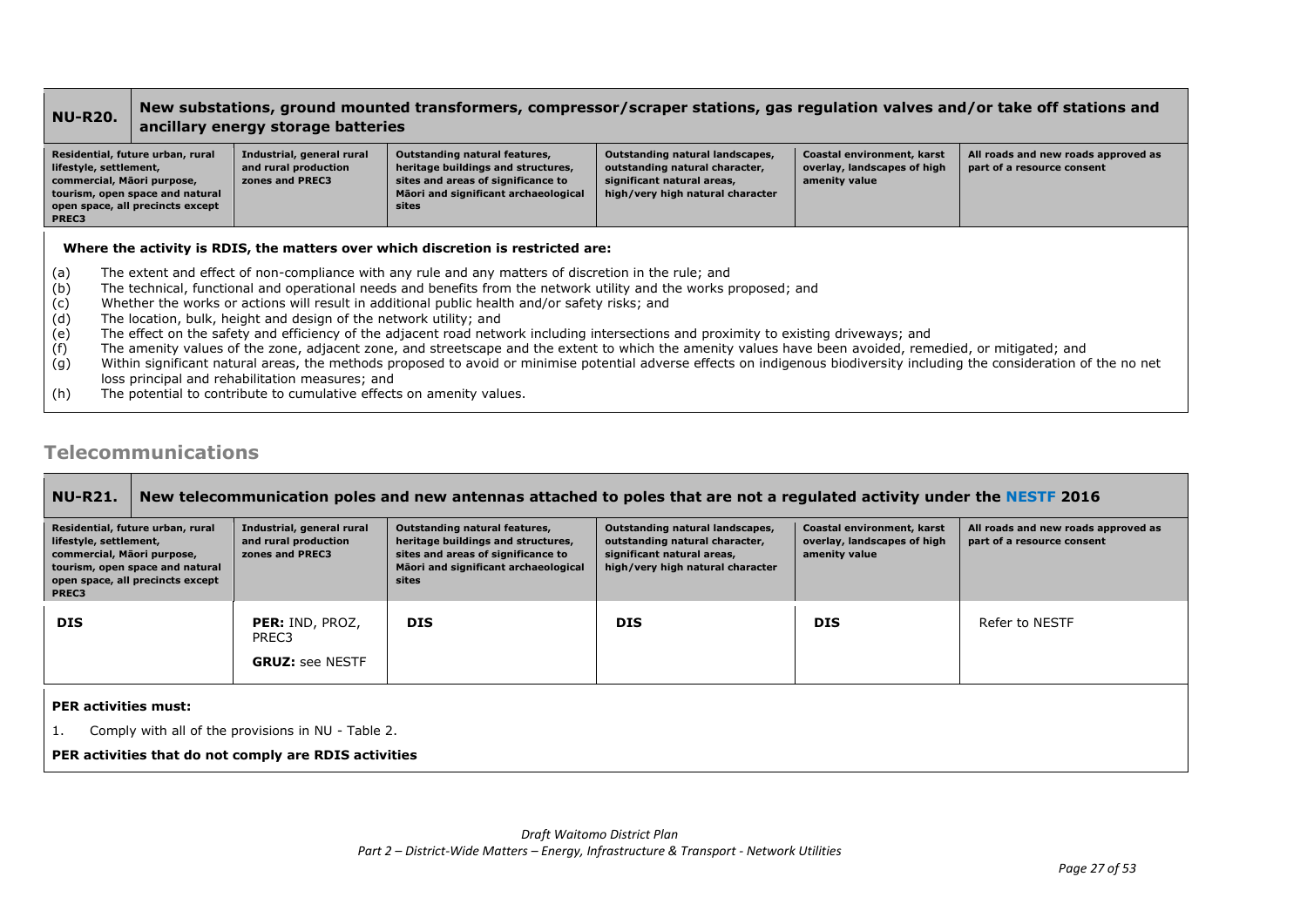#### **NU-R21. New telecommunication poles and new antennas attached to poles that are not a regulated activity under the NESTF 2016 Residential, future urban, rural lifestyle, settlement, commercial, Māori purpose, tourism, open space and natural open space, all precincts except PREC3 Industrial, general rural and rural production zones and PREC3 Outstanding natural features, heritage buildings and structures, sites and areas of significance to Māori and significant archaeological sites Outstanding natural landscapes, outstanding natural character, significant natural areas, high/very high natural character Coastal environment, karst overlay, landscapes of high amenity value All roads and new roads approved as part of a resource consent Where the activity is RDIS, the matter over which discretion is restricted is:** (a) The extent and effect of non-compliance with any rule and any matters of discretion in the rule.

| <b>NU-R22.</b>                                                                                                                                                           | New telecommunications kiosks |                                                                      |                                                                                                                                                            |                                                                                                                                                                                                                                                                                        |            |            |  |  |
|--------------------------------------------------------------------------------------------------------------------------------------------------------------------------|-------------------------------|----------------------------------------------------------------------|------------------------------------------------------------------------------------------------------------------------------------------------------------|----------------------------------------------------------------------------------------------------------------------------------------------------------------------------------------------------------------------------------------------------------------------------------------|------------|------------|--|--|
| Residential, future urban, rural<br>lifestyle, settlement,<br>commercial, Māori purpose,<br>tourism, open space and natural<br>open space, all precincts except<br>PREC3 |                               | Industrial, general rural<br>and rural production<br>zones and PREC3 | Outstanding natural features,<br>heritage buildings and structures,<br>sites and areas of significance to<br>Māori and significant archaeological<br>sites | Outstanding natural landscapes,<br>Coastal environment, karst<br>All roads and new roads approved as<br>outstanding natural character,<br>overlay, landscapes of high<br>part of a resource consent<br>significant natural areas,<br>amenity value<br>high/very high natural character |            |            |  |  |
| <b>PER</b>                                                                                                                                                               |                               | <b>PER</b>                                                           | <b>PER</b>                                                                                                                                                 | <b>PER</b>                                                                                                                                                                                                                                                                             | <b>PER</b> | <b>PER</b> |  |  |
| <b>DED</b> activities mustu                                                                                                                                              |                               |                                                                      |                                                                                                                                                            |                                                                                                                                                                                                                                                                                        |            |            |  |  |

**PER activities must:**

1. Not exceed a maximum height of 3.5 m; and

2. Not exceed a maximum area of  $1.5 \text{ m}^2$ ; and

3. Comply with the minimum setback from road boundaries, minimum setback from internal boundaries and height in relation to boundary standards for the relevant zone.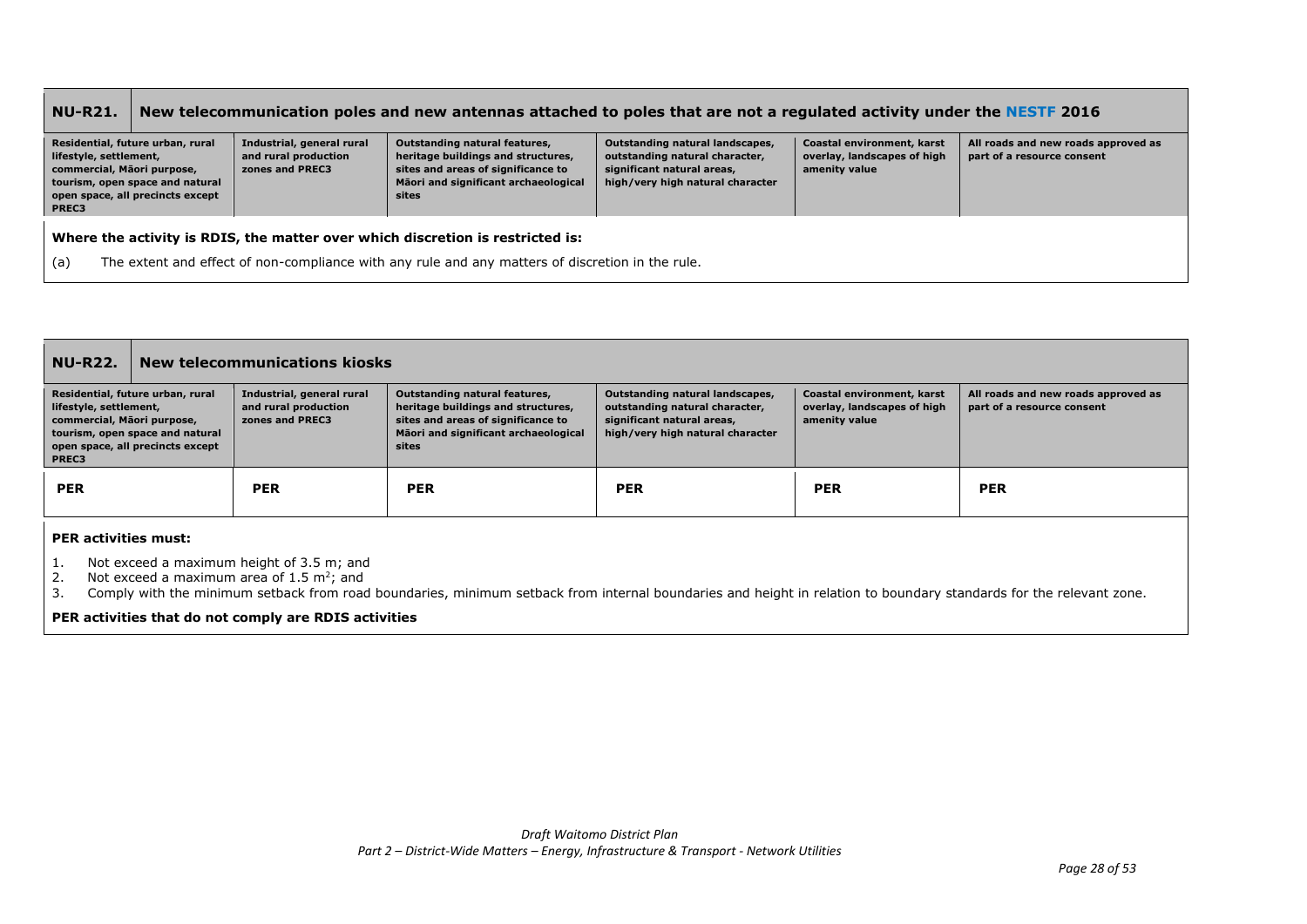| <b>NU-R22.</b>                                                                                                                                                                              |                                                                                                                                                                                                                                                                                                                                                                                                                                                                                                                                                         |  | <b>New telecommunications kiosks</b>              |                                                                                                                                                                   |                                                                                                                                     |                                                                            |                                                                   |
|---------------------------------------------------------------------------------------------------------------------------------------------------------------------------------------------|---------------------------------------------------------------------------------------------------------------------------------------------------------------------------------------------------------------------------------------------------------------------------------------------------------------------------------------------------------------------------------------------------------------------------------------------------------------------------------------------------------------------------------------------------------|--|---------------------------------------------------|-------------------------------------------------------------------------------------------------------------------------------------------------------------------|-------------------------------------------------------------------------------------------------------------------------------------|----------------------------------------------------------------------------|-------------------------------------------------------------------|
| Residential, future urban, rural<br>lifestyle, settlement,<br>commercial, Māori purpose,<br>zones and PREC3<br>tourism, open space and natural<br>open space, all precincts except<br>PREC3 |                                                                                                                                                                                                                                                                                                                                                                                                                                                                                                                                                         |  | Industrial, general rural<br>and rural production | <b>Outstanding natural features,</b><br>heritage buildings and structures,<br>sites and areas of significance to<br>Māori and significant archaeological<br>sites | Outstanding natural landscapes,<br>outstanding natural character,<br>significant natural areas,<br>high/very high natural character | Coastal environment, karst<br>overlay, landscapes of high<br>amenity value | All roads and new roads approved as<br>part of a resource consent |
|                                                                                                                                                                                             | Where an activity is RDIS, the matters over which discretion is restricted are:                                                                                                                                                                                                                                                                                                                                                                                                                                                                         |  |                                                   |                                                                                                                                                                   |                                                                                                                                     |                                                                            |                                                                   |
| (a)<br>(b)<br>(c)<br>(d)<br>(e)                                                                                                                                                             | The extent and effect of non-compliance with any rule and any matters of discretion in the rule; and<br>The location of the kiosk: and<br>The technical, functional and operational needs of and benefits from the network utility and the works proposed; and<br>Whether the works or actions will result in additional public health and/or safety risks; and<br>Effects on the values of any overlay, scheduled site or feature including outcomes from consultation with mana whenua and Heritage New Zealand Pouhere Taonga where<br>relevant; and |  |                                                   |                                                                                                                                                                   |                                                                                                                                     |                                                                            |                                                                   |
| (f)<br>(g)<br>(h)                                                                                                                                                                           | The effect on the safety and efficiency of the adjacent road network including intersections and proximity to existing driveways; and<br>The effect on the amenity of adjacent properties; and<br>The potential visual effects, particularly on the visual amenity of the locality and streetscape; and                                                                                                                                                                                                                                                 |  |                                                   |                                                                                                                                                                   |                                                                                                                                     |                                                                            |                                                                   |

(i) The potential to contribute to cumulative effects on amenity values.

### **Sensing and monitoring equipment**

### **NU-R23. Sensing and environmental monitoring equipment including air quality and meteorological equipment**

| Residential, future urban, rural<br>lifestyle, settlement,<br>commercial, Māori purpose,<br>tourism, open space and natural<br>open space, all precincts except<br>PREC3 | Industrial, general rural<br>and rural production<br>zones and PREC3 | Outstanding natural features,<br>heritage buildings and structures,<br>sites and areas of significance to<br>Māori and significant archaeological<br>sites | Outstanding natural landscapes,<br>outstanding natural character,<br>significant natural areas,<br>high/very high natural character | Coastal environment, karst<br>overlay, landscapes of high<br>amenity value | All roads and new roads approved as<br>part of a resource consent                                                                         |
|--------------------------------------------------------------------------------------------------------------------------------------------------------------------------|----------------------------------------------------------------------|------------------------------------------------------------------------------------------------------------------------------------------------------------|-------------------------------------------------------------------------------------------------------------------------------------|----------------------------------------------------------------------------|-------------------------------------------------------------------------------------------------------------------------------------------|
| <b>PER</b>                                                                                                                                                               | <b>PER</b>                                                           | <b>DIS</b>                                                                                                                                                 | <b>RDIS: SNAS</b><br><b>DIS: ONL, ONC,</b><br>H/VHNC                                                                                | <b>PER</b>                                                                 | Refer to the activity status of<br>the adjacent zone, where there<br>are two or more zones, the<br>most restrictive provision<br>applies. |

### **PER activities must:**

- 1. Comply with all of the provisions in NU Table 2; and
- 2. Not exceed a maximum area of 20 m<sup>2</sup>, except in the industrial, general rural and rural production zones and PREC3, where the maximum area is 30 m<sup>2</sup>; and
- 3. Comply with the minimum setback from road boundaries, minimum setback from internal boundaries, height and height in relation to boundary standards for the relevant zone, except for meteorological and air quality monitoring structures/devices that must comply with the following:
	- (i) 12 m maximum height; and

*Draft Waitomo District Plan*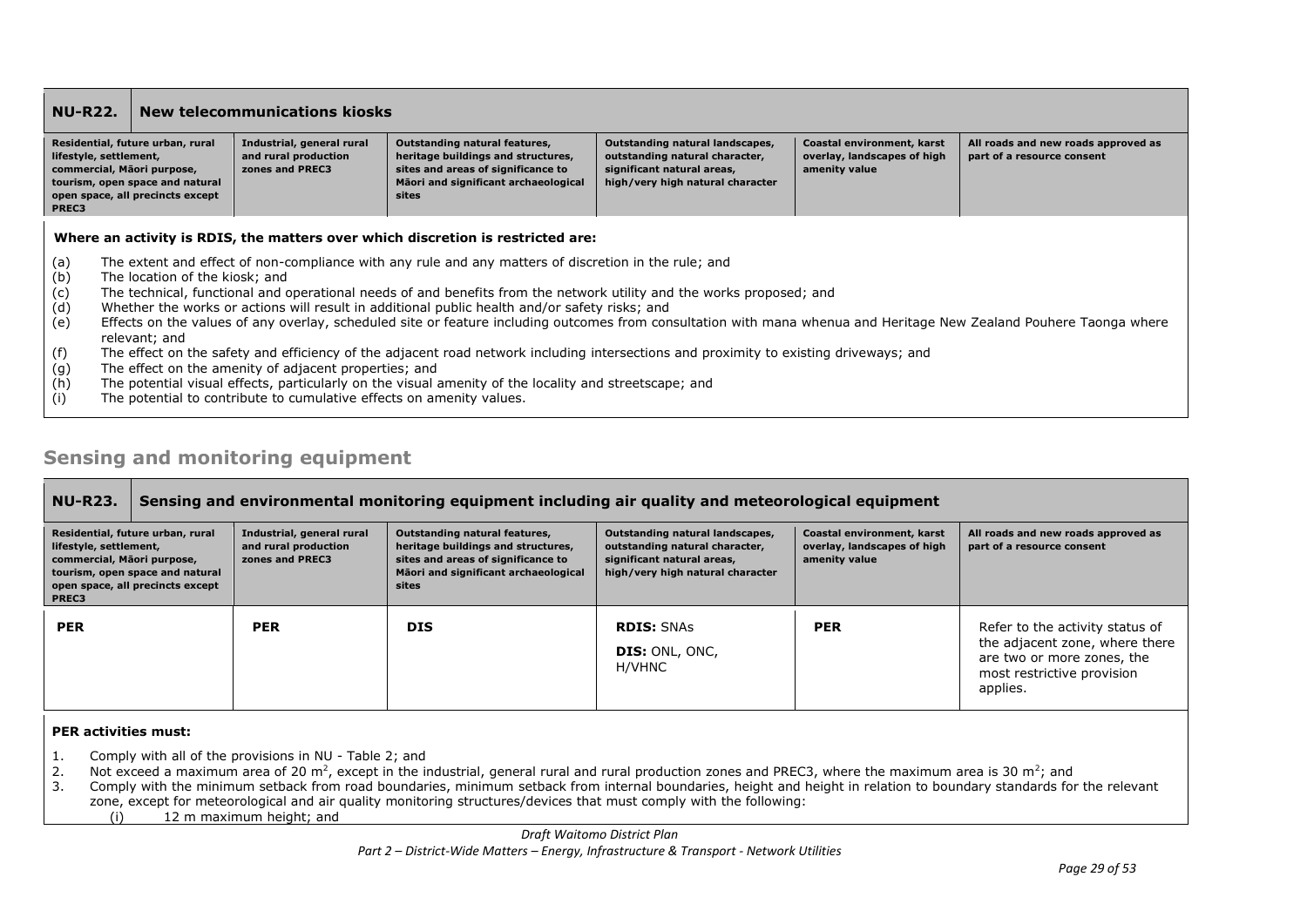#### **NU-R23. Sensing and environmental monitoring equipment including air quality and meteorological equipment Residential, future urban, rural lifestyle, settlement, commercial, Māori purpose, tourism, open space and natural open space, all precincts except PREC3 Industrial, general rural and rural production zones and PREC3 Outstanding natural features, heritage buildings and structures, sites and areas of significance to Māori and significant archaeological sites Outstanding natural landscapes, outstanding natural character, significant natural areas, high/very high natural character Coastal environment, karst overlay, landscapes of high amenity value All roads and new roads approved as part of a resource consent**  (ii) One air quality monitoring structure/device per site; and (iii) The air quality monitoring structure/device must not be installed on a road, or unformed road. **PER activities that do not comply are RDIS activities Where the activity is RDIS, the matters over which discretion is restricted are:**

- (a) The extent and effect of non-compliance with any rule and any matters of discretion in the rule; and
- (b) The technical, functional and operational needs and benefits from the network utility and the works proposed; and
- (c) Whether the works or actions will result in additional public health and/or safety risks; and
- (d) The bulk, height and design of the network utility; and
- (e) The effect on the safety and efficiency of the adjacent road network including intersections and proximity to existing driveways; and
- (f) The amenity values of the zone, adjacent zone, and streetscape and the extent to which the amenity values have been avoided, remedied, or mitigated; and
- (g) Within significant natural areas, the methods proposed to avoid or minimise potential adverse effects on indigenous biodiversity including the consideration of the no net loss principal and rehabilitation measures; and
- (h) The potential to contribute to cumulative effects on amenity values.

## **Three waters**

| <b>NU-R24.</b>                                                                                                                                                                                                       |  |                                                                      | Stormwater detention/retention ponds and artificial wetlands                                                                                               |                                                                                                                                     |                                                                            |                                                                   |
|----------------------------------------------------------------------------------------------------------------------------------------------------------------------------------------------------------------------|--|----------------------------------------------------------------------|------------------------------------------------------------------------------------------------------------------------------------------------------------|-------------------------------------------------------------------------------------------------------------------------------------|----------------------------------------------------------------------------|-------------------------------------------------------------------|
| Residential, future urban, rural<br>lifestyle, settlement,<br>commercial, Māori purpose,<br>tourism, open space and natural<br>open space, all precincts except<br>PREC3                                             |  | Industrial, general rural<br>and rural production<br>zones and PREC3 | Outstanding natural features,<br>heritage buildings and structures,<br>sites and areas of significance to<br>Māori and significant archaeological<br>sites | Outstanding natural landscapes,<br>outstanding natural character,<br>significant natural areas,<br>high/very high natural character | Coastal environment, karst<br>overlay, landscapes of high<br>amenity value | All roads and new roads approved as<br>part of a resource consent |
| <b>PER</b>                                                                                                                                                                                                           |  | <b>PER</b>                                                           | <b>DIS</b>                                                                                                                                                 | <b>DIS</b>                                                                                                                          | <b>PER: CE, LHAV</b><br>RDIS: KO                                           | <b>PER</b>                                                        |
| <b>PER activities must:</b><br>Comply with all of the provisions in NU - Table 2; and<br>Comply with the standards and requirements set out in the Regional Infrastructure Technical Specifications (Waikato).<br>2. |  |                                                                      |                                                                                                                                                            |                                                                                                                                     |                                                                            |                                                                   |

*Draft Waitomo District Plan*

*Part 2 – District-Wide Matters – Energy, Infrastructure & Transport - Network Utilities*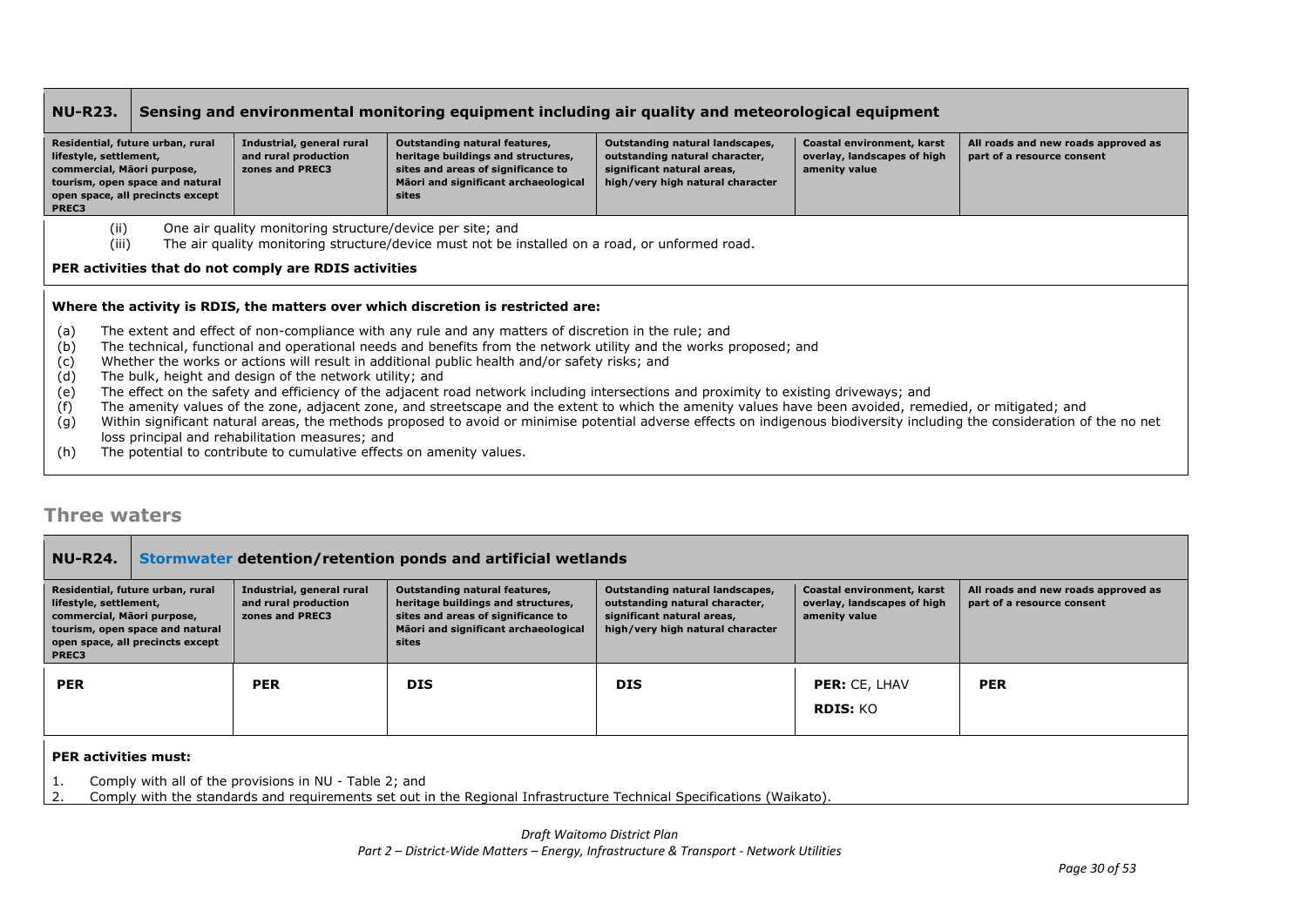| <b>NU-R24.</b>                                       |                                                                                                                                       |                                                                      | Stormwater detention/retention ponds and artificial wetlands                                                                                                                                                                                                                                                                                                                                                                                                                                                                                                                                                                                                                                                                                                                                                                                                                                                                                                                                                                |                                                                                                                                     |                                                                            |                                                                   |
|------------------------------------------------------|---------------------------------------------------------------------------------------------------------------------------------------|----------------------------------------------------------------------|-----------------------------------------------------------------------------------------------------------------------------------------------------------------------------------------------------------------------------------------------------------------------------------------------------------------------------------------------------------------------------------------------------------------------------------------------------------------------------------------------------------------------------------------------------------------------------------------------------------------------------------------------------------------------------------------------------------------------------------------------------------------------------------------------------------------------------------------------------------------------------------------------------------------------------------------------------------------------------------------------------------------------------|-------------------------------------------------------------------------------------------------------------------------------------|----------------------------------------------------------------------------|-------------------------------------------------------------------|
| lifestyle, settlement,<br>PREC3                      | Residential, future urban, rural<br>commercial, Māori purpose,<br>tourism, open space and natural<br>open space, all precincts except | Industrial, general rural<br>and rural production<br>zones and PREC3 | Outstanding natural features,<br>heritage buildings and structures,<br>sites and areas of significance to<br>Māori and significant archaeological<br>sites                                                                                                                                                                                                                                                                                                                                                                                                                                                                                                                                                                                                                                                                                                                                                                                                                                                                  | Outstanding natural landscapes,<br>outstanding natural character,<br>significant natural areas,<br>high/very high natural character | Coastal environment, karst<br>overlay, landscapes of high<br>amenity value | All roads and new roads approved as<br>part of a resource consent |
|                                                      |                                                                                                                                       | PER activities that do not comply are RDIS activities                |                                                                                                                                                                                                                                                                                                                                                                                                                                                                                                                                                                                                                                                                                                                                                                                                                                                                                                                                                                                                                             |                                                                                                                                     |                                                                            |                                                                   |
|                                                      |                                                                                                                                       |                                                                      | Where the activity is RDIS, the matters over which discretion is restricted are:                                                                                                                                                                                                                                                                                                                                                                                                                                                                                                                                                                                                                                                                                                                                                                                                                                                                                                                                            |                                                                                                                                     |                                                                            |                                                                   |
| (a)<br>(b)<br>(c)<br>(d)<br>(e)<br>(f)<br>(g)<br>(h) |                                                                                                                                       |                                                                      | The extent and effect of non-compliance with any rule and any matters of discretion in the rule; and<br>The technical, functional and operational needs and benefits from the stormwater pond or artificial wetland and the works proposed; and<br>The extent and effect of non-compliance with the standards set out in the Regional Infrastructure Technical Specifications (Waikato); and<br>Whether the works or actions will result in public health and/or safety risks; and<br>Within the karst overlay, measures to avoid, remedy, or mitigate damage to ecological, hydrological and geological values of the karst system; and<br>The design of the pond or wetland and whether there will be any actual or potential effects on adjacent properties; and<br>The planting and rehabilitation of the pond or wetland and associated positive effects on biodiversity; and<br>The amenity values of the zone or adjacent zone and the extent to which the amenity values have been avoided, remedied, or mitigated. |                                                                                                                                     |                                                                            |                                                                   |

| <b>NU-R25.</b>                                                | minor utility structure                                                                                 |                                                                      |                                                                                                                                                            |                                                                                                                                     |                                                                            | Water, wastewater and stormwater pump stations, water reservoirs and water treatment plants that do not meet the definition of a |
|---------------------------------------------------------------|---------------------------------------------------------------------------------------------------------|----------------------------------------------------------------------|------------------------------------------------------------------------------------------------------------------------------------------------------------|-------------------------------------------------------------------------------------------------------------------------------------|----------------------------------------------------------------------------|----------------------------------------------------------------------------------------------------------------------------------|
| lifestyle, settlement,<br>commercial, Māori purpose,<br>PREC3 | Residential, future urban, rural<br>tourism, open space and natural<br>open space, all precincts except | Industrial, general rural<br>and rural production<br>zones and PREC3 | Outstanding natural features,<br>heritage buildings and structures,<br>sites and areas of significance to<br>Māori and significant archaeological<br>sites | Outstanding natural landscapes,<br>outstanding natural character,<br>significant natural areas,<br>high/very high natural character | Coastal environment, karst<br>overlay, landscapes of high<br>amenity value | All roads and new roads approved as<br>part of a resource consent                                                                |
| <b>DIS</b>                                                    |                                                                                                         | <b>PER</b>                                                           | <b>DIS</b>                                                                                                                                                 | <b>DIS</b>                                                                                                                          | <b>PER</b>                                                                 | <b>DIS</b>                                                                                                                       |

### **PER activities must:**

- 1. Comply with all of the provisions in NU Table 2; and
- 2. Comply with the minimum setback from road boundaries, minimum setback from internal boundaries, height and height in relation to boundary standards for the relevant zone.

### **PER activities that do not comply are DIS activities**

*Draft Waitomo District Plan*

*Part 2 – District-Wide Matters – Energy, Infrastructure & Transport - Network Utilities*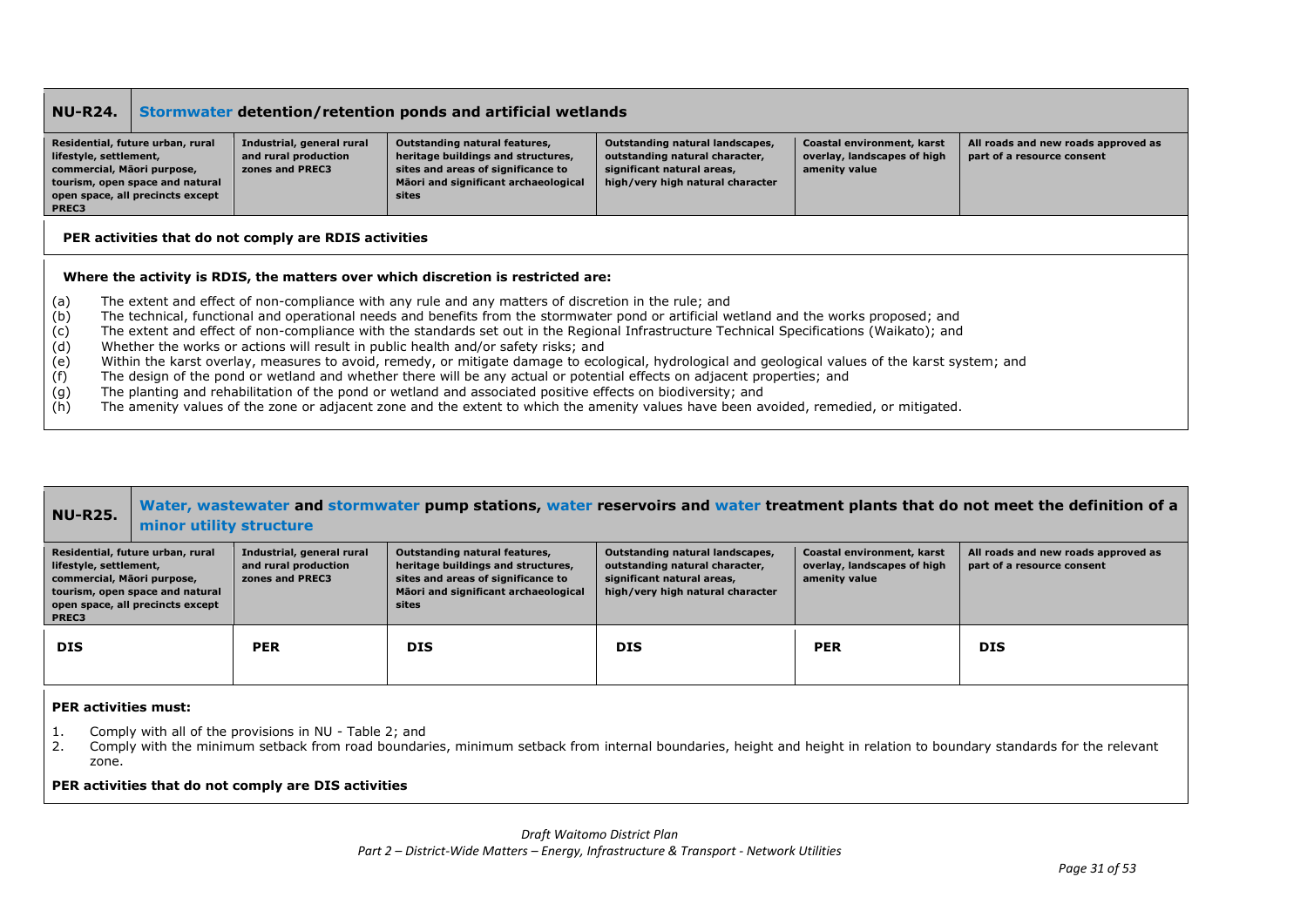### **NU-R26. Wastewater treatment and storage, excluding domestic scale septic tanks**

| PREC3      | Residential, future urban, rural<br>lifestyle, settlement,<br>commercial, Mäori purpose,<br>tourism, open space and natural<br>open space, all precincts except | Industrial, general rural<br>and rural production<br>zones and PREC3 | Outstanding natural features,<br>heritage buildings and structures,<br>sites and areas of significance to<br>Māori and significant archaeological<br>sites | Outstanding natural landscapes,<br>outstanding natural character,<br>significant natural areas,<br>high/very high natural character | Coastal environment, karst<br>overlay, landscapes of high<br>amenity value | All roads and new roads approved as<br>part of a resource consent |
|------------|-----------------------------------------------------------------------------------------------------------------------------------------------------------------|----------------------------------------------------------------------|------------------------------------------------------------------------------------------------------------------------------------------------------------|-------------------------------------------------------------------------------------------------------------------------------------|----------------------------------------------------------------------------|-------------------------------------------------------------------|
| <b>DIS</b> |                                                                                                                                                                 | <b>DIS</b>                                                           | <b>NC</b>                                                                                                                                                  | <b>DIS</b>                                                                                                                          | <b>DIS</b>                                                                 | <b>DIS</b>                                                        |

### **Roads**

### **NU-R27. Operation, maintenance, repair and road widening of existing public roads, state highways and service lanes** (**including but not limited to traffic lights, roundabouts, islands and guard rails).**

| Residential, future urban, rural<br>lifestyle, settlement,<br>commercial, Māori purpose,<br>tourism, open space and natural<br>open space, all precincts except<br>PREC3 | Industrial, general rural<br>and rural production<br>zones and PREC3 | Outstanding natural features,<br>heritage buildings and structures,<br>sites and areas of significance to<br>Māori and significant archaeological<br>sites | Outstanding natural landscapes,<br>outstanding natural character,<br>significant natural areas,<br>high/very high natural character | Coastal environment, karst<br>overlay, landscapes of high<br>amenity value | All roads and new roads approved as<br>part of a resource consent |
|--------------------------------------------------------------------------------------------------------------------------------------------------------------------------|----------------------------------------------------------------------|------------------------------------------------------------------------------------------------------------------------------------------------------------|-------------------------------------------------------------------------------------------------------------------------------------|----------------------------------------------------------------------------|-------------------------------------------------------------------|
| N/A                                                                                                                                                                      | N/A                                                                  | N/A                                                                                                                                                        | N/A                                                                                                                                 | N/A                                                                        | <b>PER</b>                                                        |

### **PER activities must:**

- 1. Not extend beyond the extent of the road reserve or designation boundary; and 2. Other than works on state highways, comply with the standards and requirement
- 2. Other than works on state highways, comply with the standards and requirements set out in the Regional Infrastructure Technical Specifications (Waikato); and
- 3. Comply with all of the provisions in NU Table 2; and
- 4. Comply with all of the performance standards in TRAN Table 2.

### **PER activities that do not comply are DIS activities**

*Note: For the construction of new public roads, state highways, service lanes and any road widening outside of the road reserve or designation see NU-R28.*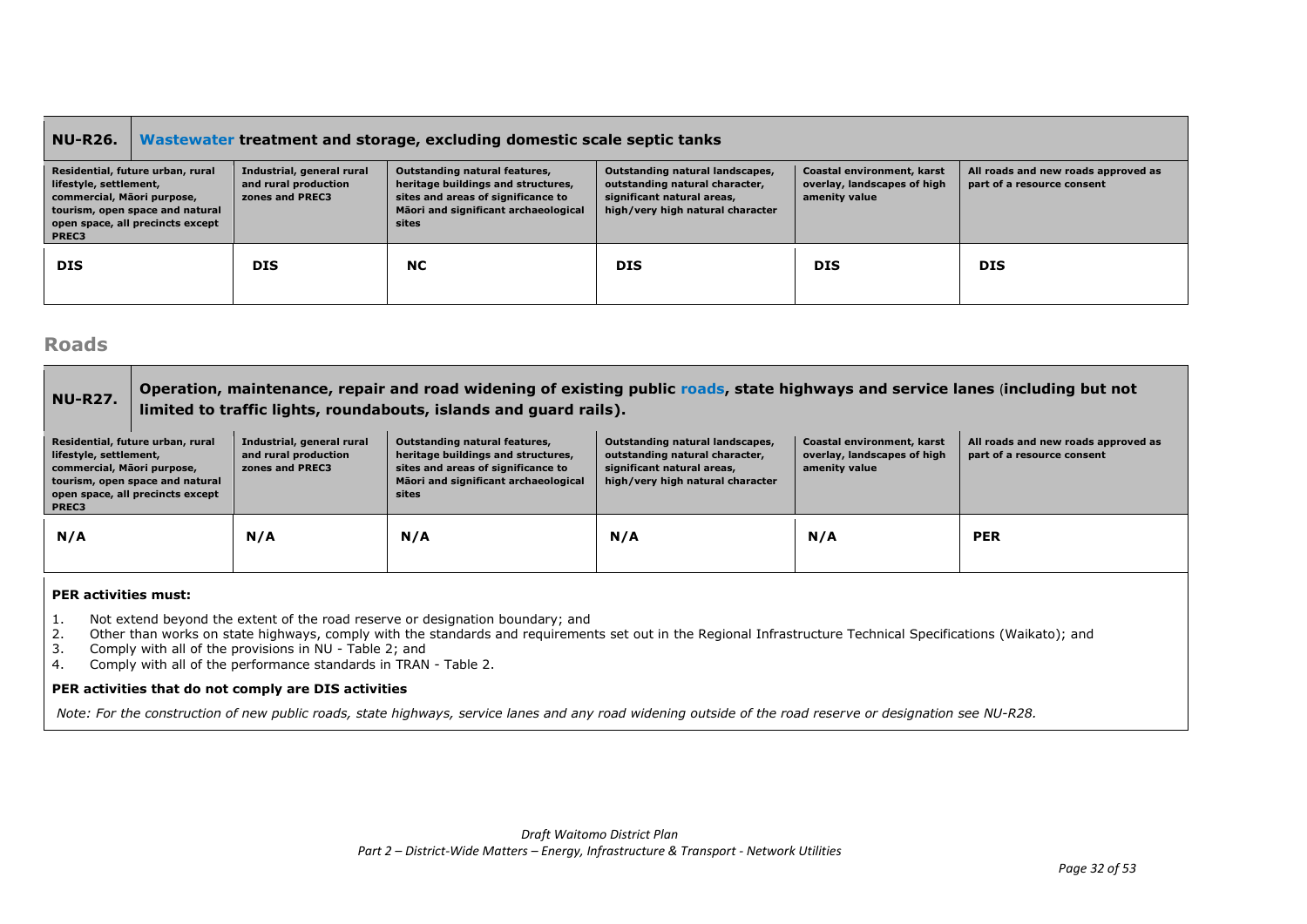### **NU-R28. The construction of new public roads, state highways, service lanes and any road widening outside of the road reserve or designation**

| Residential, future urban, rural<br>lifestyle, settlement,<br>commercial, Māori purpose,<br>tourism, open space and natural<br>open space, all precincts except<br>PREC3 | Industrial, general rural<br>and rural production<br>zones and PREC3 | Outstanding natural features,<br>heritage buildings and structures,<br>sites and areas of significance to<br>Māori and significant archaeological<br>sites | Outstanding natural landscapes,<br>outstanding natural character,<br>significant natural areas,<br>high/very high natural character | Coastal environment, karst<br>overlay, landscapes of high<br>amenity value | All roads and new roads approved as<br>part of a resource consent |
|--------------------------------------------------------------------------------------------------------------------------------------------------------------------------|----------------------------------------------------------------------|------------------------------------------------------------------------------------------------------------------------------------------------------------|-------------------------------------------------------------------------------------------------------------------------------------|----------------------------------------------------------------------------|-------------------------------------------------------------------|
| <b>RDIS</b>                                                                                                                                                              | <b>RDIS</b>                                                          | <b>DIS:</b> HH, ONF Category A,<br>C and D<br><b>NC:</b> SAS, SASM, ONF<br>Category B, E and F                                                             | <b>DIS</b>                                                                                                                          | <b>RDIS: CE, LHAV</b><br>DIS: KO                                           | N/A                                                               |

### **RDIS activities must:**

- 1. Be a new public road, service lane, state highway or an indicative road that is identified on the Planning Maps; and/or
- 2. Be road widening that extends beyond the road reserve or designation boundary; and
- 3. Other than works on state highways, comply with the standards and requirements set out in the Regional Infrastructure Technical Specifications (Waikato); and
- 4. Comply with all of the provisions in NU Table 2; and
- 5. Comply with all of the performance standards in TRAN Table 2.

### **RDIS activities that do not comply are DIS activities**

*Note: All new roads that intersect a state highway require the approval of the New Zealand Transport Agency under the Government Roading Powers Act 1989*

### **Where the activity is RDIS, the matters over which discretion is restricted are:**

- (a) The extent and effect of non-compliance with any rule and any matters of discretion in the rule in TRAN Table 2 and NU Table 2; and
- (b) The benefits provided by the road including on the safety and operation of the transport network; and
- (c) Where located within an overlay, scheduled site or feature, whether the location of the road and associated vegetation clearance and earthworks including batter slopes detracts from the values and characteristics of the overlay, scheduled site, or feature; and
- (d) The extent to which the proposal has provided for connectivity, including access to a range of transport modes; and
- (e) The outcome of consultation with the road controlling authority; and
- (f) The effect of any severance and changes to drainage patterns; and
- (g) The effects on the streetscape, pedestrian and cyclist safety and the amenity of the area; and
- (h) Alternative options and routes considered to overcome site and topographical constraints without compromising the safe, efficient and effective functioning of the transport network; and
- (i) Integration and coordination with the transport network including proposed transport infrastructure and service improvements; and
- (j) Effects on public health and safety.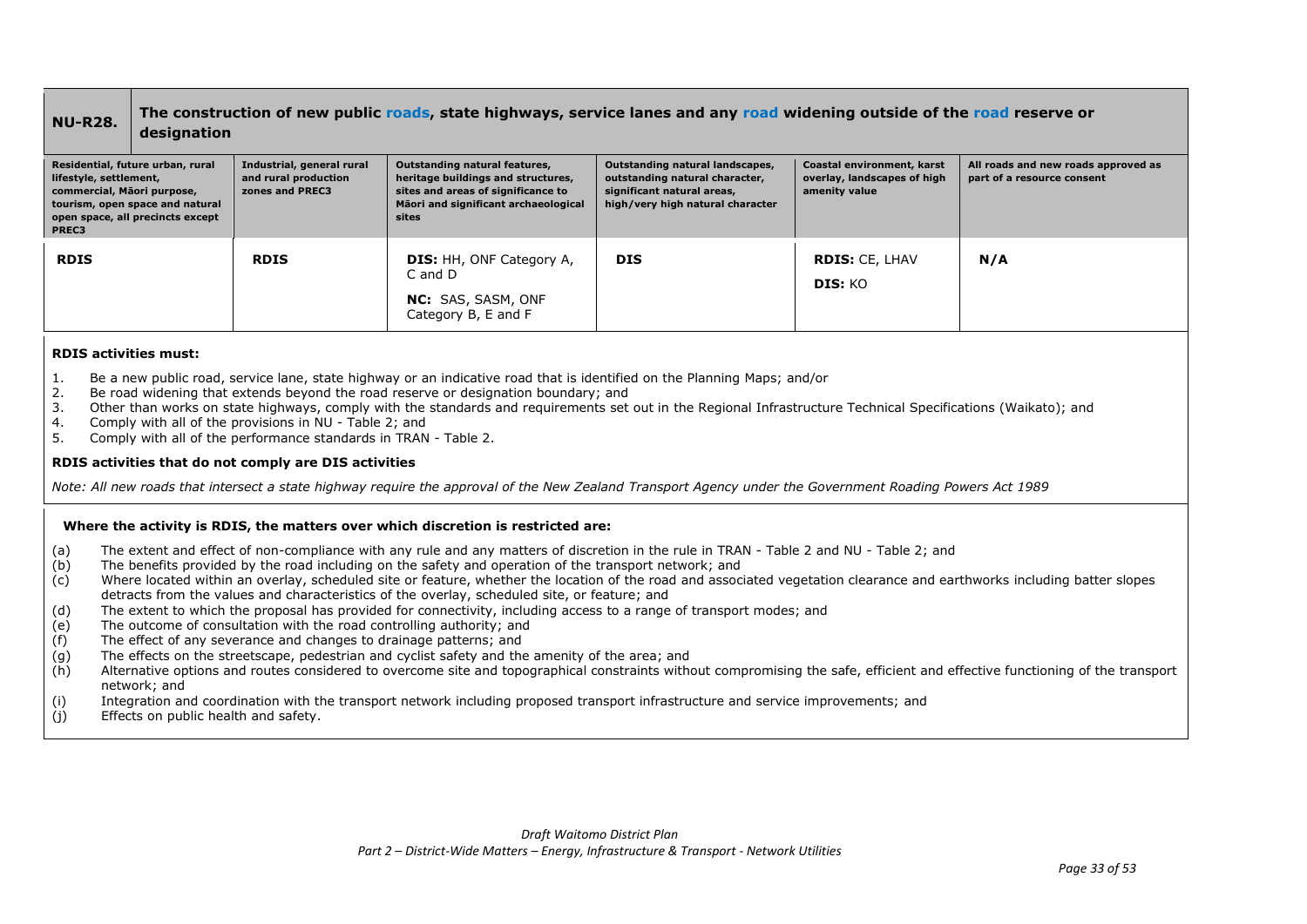| <b>NU-R29.</b>                                                                                    |                                                                     | <b>Streetlights within roads</b>                                     |                                                                                                                                                            |                                                                                                                                     |                                                                            |                                                                   |
|---------------------------------------------------------------------------------------------------|---------------------------------------------------------------------|----------------------------------------------------------------------|------------------------------------------------------------------------------------------------------------------------------------------------------------|-------------------------------------------------------------------------------------------------------------------------------------|----------------------------------------------------------------------------|-------------------------------------------------------------------|
| Residential, future urban, rural<br>lifestyle, settlement,<br>commercial, Māori purpose,<br>PREC3 | tourism, open space and natural<br>open space, all precincts except | Industrial, general rural<br>and rural production<br>zones and PREC3 | Outstanding natural features,<br>heritage buildings and structures,<br>sites and areas of significance to<br>Mäori and significant archaeological<br>sites | Outstanding natural landscapes,<br>outstanding natural character,<br>significant natural areas,<br>high/very high natural character | Coastal environment, karst<br>overlay, landscapes of high<br>amenity value | All roads and new roads approved as<br>part of a resource consent |
| N/A                                                                                               |                                                                     | N/A                                                                  | N/A                                                                                                                                                        | N/A                                                                                                                                 | N/A                                                                        | <b>PER</b>                                                        |

### **PER activities must:**

- 1. On roads adjacent to the residential, future urban, rural lifestyle, settlement, commercial, Māori purpose, tourism, open space and natural open space zones and in all of the precincts except PREC3, streetlights must not exceed a maximum height of 12 m; and
- 2. On roads adjacent to the industrial zone, streetlights must not exceed a maximum height of 15 m; and
- 3. On roads adjacent to the general rural and rural production zones and PREC3, streetlights must not exceed a maximum height of 25 m; and
- 4. Where there is more than one zone adjacent to the road, the most restrictive provision applies; and
- 5. The streetlights must comply with the standards and requirements set out in the Regional Infrastructure Technical Specifications (Waikato); and
- 6. The streetlights must comply with all of the provisions in NU Table 2.

### **PER activities that do not comply are RDIS activities**

### **Where an activity is RDIS, the matters over which discretion is restricted are:**

- (a) The extent and effect of non-compliance with any rule and any matters of discretion in the rule; and
- (b) The technical, functional and operational needs of and benefits from the network utility and the works proposed; and
- (c) Whether the works or actions will result in additional public health and/or safety risks; and
- (d) The extent and effect of non-compliance with the standards set out in the Regional Infrastructure Technical Specifications (Waikato); and
- (e) The location, bulk, height and design of the network utility; and
- (f) The effect on the safety and efficiency of the adjacent road network including intersections and proximity to existing driveways; and
- (g) The amenity values of the zone or adjacent zone and the extent to which the amenity values have been avoided, remedied, or mitigated; and
- (h) The effect on the safety and efficiency of the adjacent road network including intersections and proximity to existing driveways; and
- (i) The potential to contribute to cumulative effects on amenity values.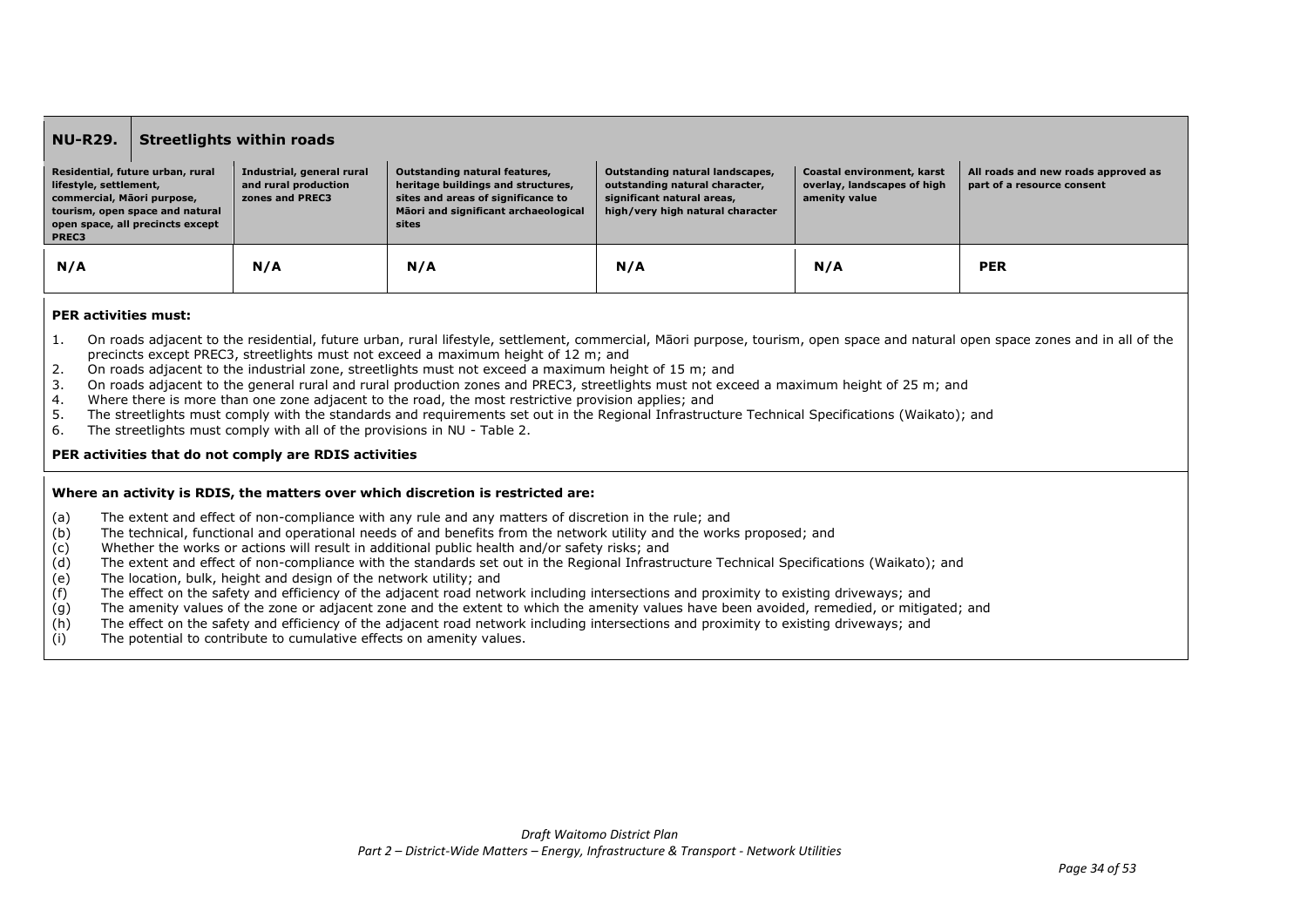### **NU-R30. New network utilities not otherwise provided for in Table 1**

| Residential, future urban, rural<br>lifestyle, settlement,<br>commercial, Māori purpose,<br>tourism, open space and natural<br>open space, all precincts except<br>PREC3 | Industrial, general rural<br>and rural production<br>zones and PREC3 | Outstanding natural features,<br>heritage buildings and structures,<br>sites and areas of significance to<br>Māori and significant archaeological<br>sites | Outstanding natural landscapes,<br>outstanding natural character,<br>significant natural areas,<br>high/very high natural character | Coastal environment, karst<br>overlay, landscapes of high<br>amenity value | All roads and new roads approved as<br>part of a resource consent                                                                         |
|--------------------------------------------------------------------------------------------------------------------------------------------------------------------------|----------------------------------------------------------------------|------------------------------------------------------------------------------------------------------------------------------------------------------------|-------------------------------------------------------------------------------------------------------------------------------------|----------------------------------------------------------------------------|-------------------------------------------------------------------------------------------------------------------------------------------|
| <b>DIS</b>                                                                                                                                                               | <b>RDIS</b>                                                          | <b>DIS:</b> HH, ONF Category A,<br>$C$ and $D$<br><b>NC:</b> SAS, SASM, ONF<br>Category B, E and F                                                         | <b>DIS</b>                                                                                                                          | <b>DIS</b>                                                                 | Refer to the activity status of<br>the adjacent zone, where there<br>are two or more zones, the<br>most restrictive provision<br>applies. |

#### **RDIS activities must:**

- 1. Comply with all of the provisions in NU Table 2; and
- 2. Comply with the minimum setback from road boundaries, minimum setback from internal boundaries, height and height in relation to boundary standards for the relevant zone.

### **RDIS activities that do not comply are DIS activities**

### **Where an activity is RDIS, the matters over which discretion are restricted are:**

- (a) The extent and effect of non-compliance with any rule and any matters of discretion in the rule; and (b) The functional and operational needs of and benefits derived from the network utility and the works
- The functional and operational needs of, and benefits derived from, the network utility and the works proposed; and
- (c) Whether the works or actions will result in additional public health and/or safety risks; and
- (d) The purpose and necessity of the network utility; and
- (e) The location, bulk, height and design of the network utility; and
- $(f)$  The effect on the safety and efficiency of the adjacent road network including intersections and proximity to existing driveways; and
- (g) Any measures to avoid, remedy, or mitigate adverse effects including on the streetscape; and
- (h) The potential to contribute to cumulative effects on amenity values.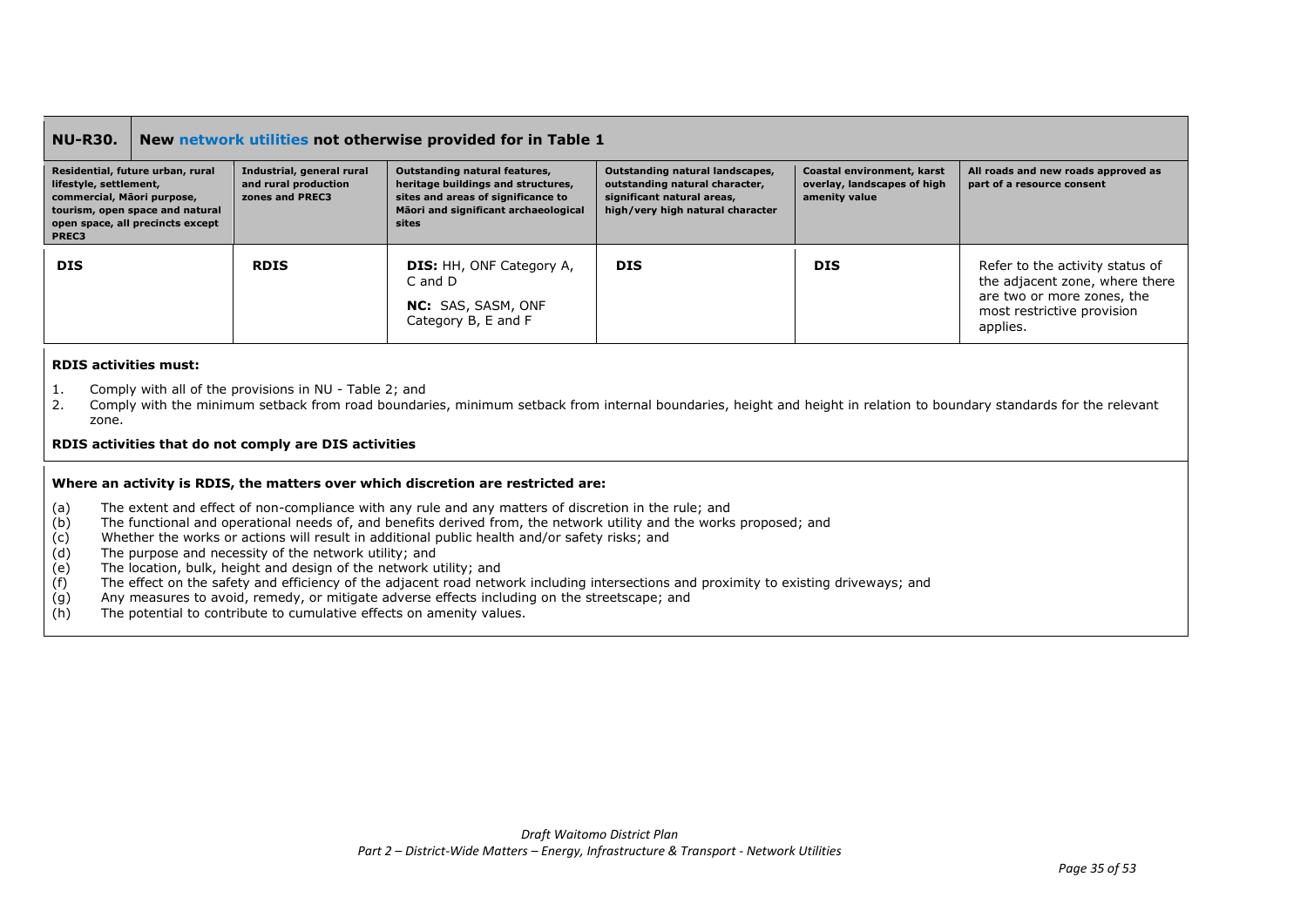### **Signs**

| <b>NU-R31.</b><br><b>Official Signs</b>                                                                                                                                  |                                                                      |                                                                                                                                                            |                                                                                                                                     |                                                                            |                                                                   |  |
|--------------------------------------------------------------------------------------------------------------------------------------------------------------------------|----------------------------------------------------------------------|------------------------------------------------------------------------------------------------------------------------------------------------------------|-------------------------------------------------------------------------------------------------------------------------------------|----------------------------------------------------------------------------|-------------------------------------------------------------------|--|
| Residential, future urban, rural<br>lifestyle, settlement,<br>commercial, Māori purpose,<br>tourism, open space and natural<br>open space, all precincts except<br>PREC3 | Industrial, general rural<br>and rural production<br>zones and PREC3 | Outstanding natural features,<br>heritage buildings and structures,<br>sites and areas of significance to<br>Māori and significant archaeological<br>sites | Outstanding natural landscapes,<br>outstanding natural character,<br>significant natural areas,<br>high/very high natural character | Coastal environment, karst<br>overlay, landscapes of high<br>amenity value | All roads and new roads approved as<br>part of a resource consent |  |
| <b>PER</b>                                                                                                                                                               | <b>PER</b>                                                           | <b>PER</b>                                                                                                                                                 | <b>PER</b>                                                                                                                          | <b>PER</b>                                                                 | <b>PER</b><br>Refer to SIGN-R1 for<br>traffic and railway signs   |  |
| Note: This rule is not subject to any other rule in this plan.                                                                                                           |                                                                      |                                                                                                                                                            |                                                                                                                                     |                                                                            |                                                                   |  |

| NU-R32.<br><b>Signs</b>                                                                                                                                                  |                                                                      |                                                                                                                                                            |                                                                                                                                     |                                                                            |                                                                   |  |
|--------------------------------------------------------------------------------------------------------------------------------------------------------------------------|----------------------------------------------------------------------|------------------------------------------------------------------------------------------------------------------------------------------------------------|-------------------------------------------------------------------------------------------------------------------------------------|----------------------------------------------------------------------------|-------------------------------------------------------------------|--|
| Residential, future urban, rural<br>lifestyle, settlement,<br>commercial, Mãori purpose,<br>tourism, open space and natural<br>open space, all precincts except<br>PREC3 | Industrial, general rural<br>and rural production<br>zones and PREC3 | Outstanding natural features,<br>heritage buildings and structures,<br>sites and areas of significance to<br>Māori and significant archaeological<br>sites | Outstanding natural landscapes,<br>outstanding natural character,<br>significant natural areas,<br>high/very high natural character | Coastal environment, karst<br>overlay, landscapes of high<br>amenity value | All roads and new roads approved as<br>part of a resource consent |  |
| <b>PER</b>                                                                                                                                                               | <b>PER</b>                                                           | <b>PER</b>                                                                                                                                                 | <b>PER</b>                                                                                                                          | <b>PER</b>                                                                 | <b>PER</b>                                                        |  |

### **PER activities must:**

1. Comply with all of the provisions in NU - Table 2; and

2. Not have flashing or revolving lights or lasers; and cannot be shaped or use images or colours that could be mistaken for a traffic control device in colour, shape or appearance.

### **PER activities that do not comply are RDIS activities**

*Note: Signs within the road reserve require approval from the relevant road controlling authority.*

### **Where the activity is a RDIS activity, the matters over which discretion is restricted are:**

(a) The extent and effect of non-compliance with any rule and any matters of discretion in the rule; and

### *Draft Waitomo District Plan*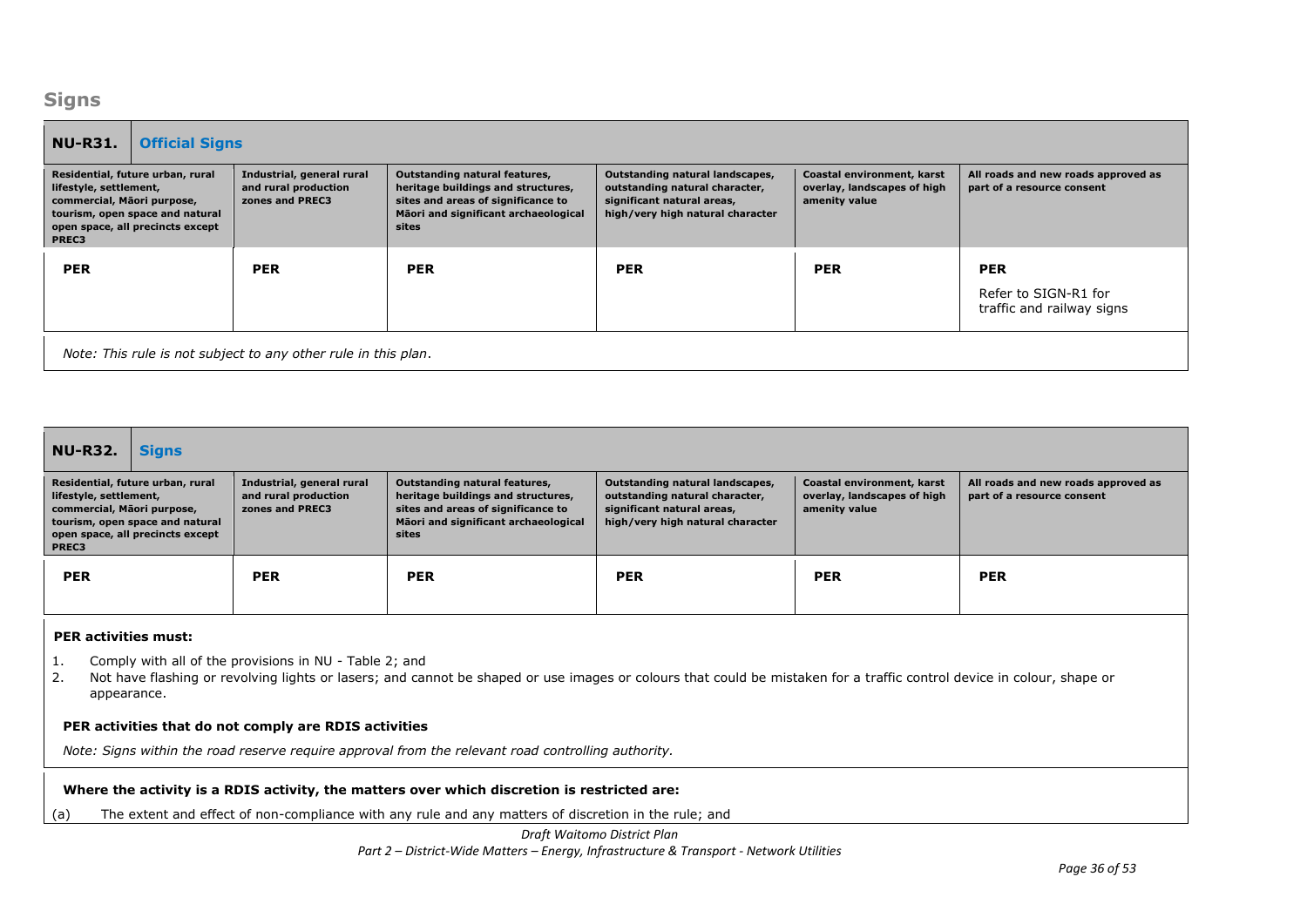| <b>NU-R32.</b>                         | <b>Signs</b>                                                                                                                                                    |                                                                                                                   |                                                                                                                                                                                                                                                                                                                                                                                                                                                                                                  |                                                                                                                                     |                                                                            |                                                                   |
|----------------------------------------|-----------------------------------------------------------------------------------------------------------------------------------------------------------------|-------------------------------------------------------------------------------------------------------------------|--------------------------------------------------------------------------------------------------------------------------------------------------------------------------------------------------------------------------------------------------------------------------------------------------------------------------------------------------------------------------------------------------------------------------------------------------------------------------------------------------|-------------------------------------------------------------------------------------------------------------------------------------|----------------------------------------------------------------------------|-------------------------------------------------------------------|
| PREC3                                  | Residential, future urban, rural<br>lifestyle, settlement,<br>commercial, Māori purpose,<br>tourism, open space and natural<br>open space, all precincts except | Industrial, general rural<br>and rural production<br>zones and PREC3                                              | Outstanding natural features,<br>heritage buildings and structures,<br>sites and areas of significance to<br>Māori and significant archaeological<br>sites                                                                                                                                                                                                                                                                                                                                       | Outstanding natural landscapes,<br>outstanding natural character,<br>significant natural areas,<br>high/very high natural character | Coastal environment, karst<br>overlay, landscapes of high<br>amenity value | All roads and new roads approved as<br>part of a resource consent |
| (b)<br>(c)<br>(d)<br>(e)<br>(f)<br>(g) |                                                                                                                                                                 | The location and purpose of the sign; and<br>The potential to contribute to cumulative effects on amenity values. | The effect on the safety and efficiency of the adjacent road network including intersections and proximity to existing driveways; and<br>The effects from any flashing lights and lasers, including the potential for driver distraction and road safety issues; and<br>The actual and potential effects on traffic safety from any sign that could be mistaken for a traffic sign; and<br>The potential visual effects, particularly on the visual amenity of the locality and streetscape; and |                                                                                                                                     |                                                                            |                                                                   |

## **Earthworks, caves, removal of indigenous vegetation**

| <b>NU-R33.</b><br><b>Earthworks</b>                                                                                                                                      |                                                                                                                |                                                                                                                                                                                                                                                                                                      |                                                                                                                                                                                                                                  |                                                                                                                                                                                                                                                                              |                                                                                                                                                                                                                                                                                            |
|--------------------------------------------------------------------------------------------------------------------------------------------------------------------------|----------------------------------------------------------------------------------------------------------------|------------------------------------------------------------------------------------------------------------------------------------------------------------------------------------------------------------------------------------------------------------------------------------------------------|----------------------------------------------------------------------------------------------------------------------------------------------------------------------------------------------------------------------------------|------------------------------------------------------------------------------------------------------------------------------------------------------------------------------------------------------------------------------------------------------------------------------|--------------------------------------------------------------------------------------------------------------------------------------------------------------------------------------------------------------------------------------------------------------------------------------------|
| Residential, future urban, rural<br>lifestyle, settlement,<br>commercial, Māori purpose,<br>tourism, open space and natural<br>open space, all precincts except<br>PREC3 | Industrial, general rural<br>and rural production<br>zones and PREC3                                           | Outstanding natural features,<br>heritage buildings and structures,<br>sites and areas of significance to<br>Māori and significant archaeological<br>sites                                                                                                                                           | Outstanding natural landscapes,<br>outstanding natural character,<br>significant natural areas,<br>high/very high natural character                                                                                              | Coastal environment, karst<br>overlay, landscapes of high<br>amenity value                                                                                                                                                                                                   | All roads and new roads approved as<br>part of a resource consent                                                                                                                                                                                                                          |
| <b>PER:</b> less than or<br>equal to $2000m3$ in<br>a single<br>activity/project in<br>any one calendar<br>year                                                          | <b>PER:</b> less than or<br>equal to $20003$ in<br>a single<br>activity/project in<br>any one calendar<br>year | <b>PER:</b> less than or equal to<br>$100m3$ and/or no greater<br>than 1m in depth in ONF<br>category A, C, D and F,<br>which applies per ONF site<br>per calendar year<br><b>RDIS: SASM, SAS</b><br><b>NC:</b> ONF Category B and E<br>Heritage buildings and<br>structures refer to zone<br>rules. | <b>PER:</b> ONL where less than<br>or equal to 250m <sup>3</sup> per<br>holding per calendar year.<br>PER: ONC, H/VHNC where<br>less than or equal to<br>$100m3$ per holding per<br>calendar year<br><b>SNAs refer to NU-R37</b> | CE refer to zone<br>rules unless in an<br>overlay, scheduled<br>site or feature.<br><b>PER:</b> KO where less<br>than or equal to<br>$250m3$ per holding<br>per calendar year<br><b>PER:</b> LHAV where<br>less than or equal to<br>$500m3$ per holding<br>per calendar year | <b>PER:</b> Formed roads and new<br>roads approved as part of a<br>resource consent or<br>designation. Note: This rule is<br>not subject to any other rule in<br>this plan.<br>Indicative and unformed<br>roads refer to zone rules<br>unless in an overlay,<br>scheduled site or feature. |

**PER and RDIS activities must:**

1. Comply with NU-R47 and all of the provisions in NU - Table 2; and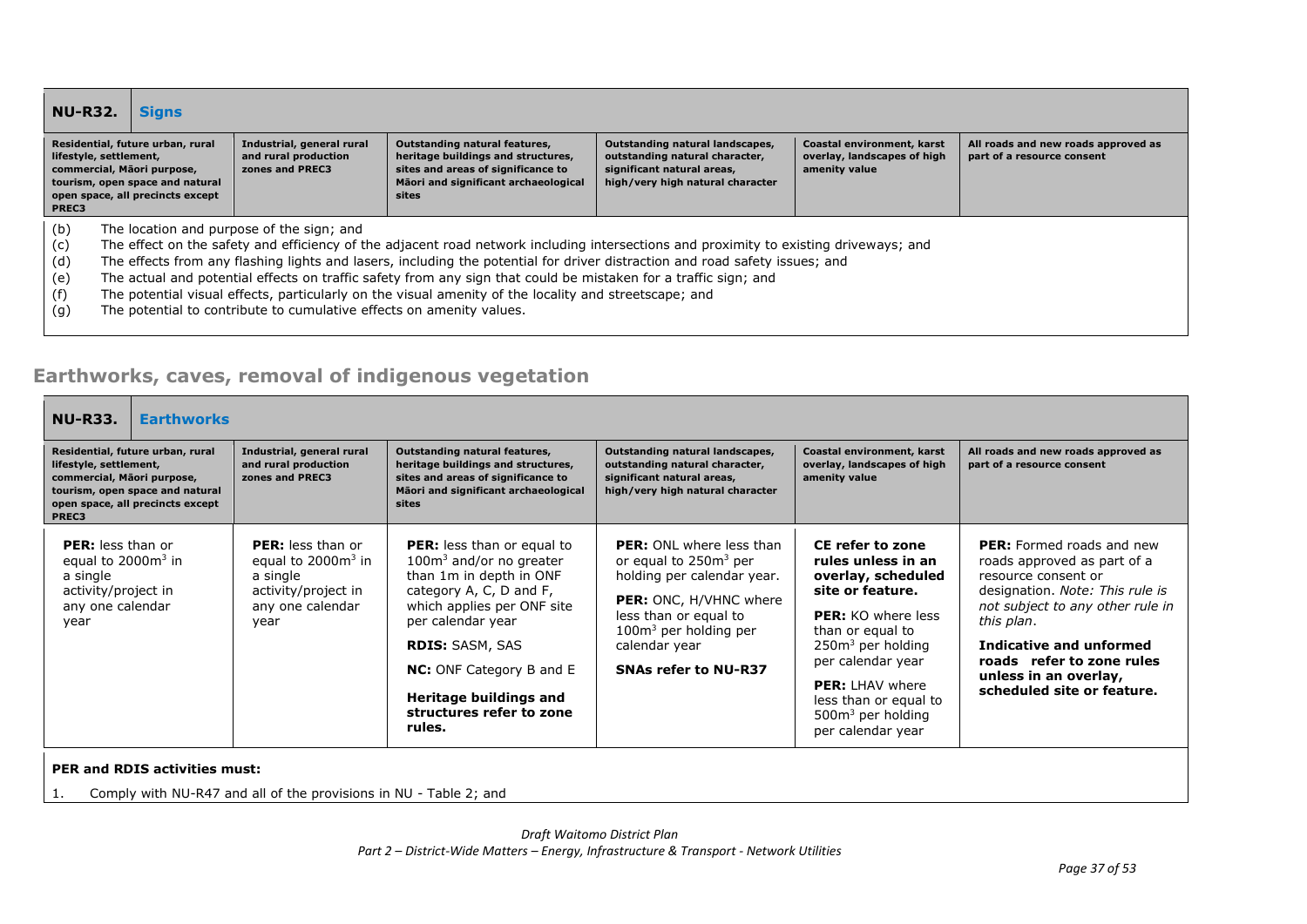### **NU-R33. Earthworks**

| Residential, future urban, rural<br>lifestyle, settlement,<br>commercial, Māori purpose, | Industrial, general rural<br>and rural production<br>zones and PREC3 | Outstanding natural features,<br>heritage buildings and structures,<br>sites and areas of significance to | Outstanding natural landscapes,<br>outstanding natural character,<br>significant natural areas, | Coastal environment, karst<br>overlay, landscapes of high<br>amenity value | All roads and new roads approved as<br>part of a resource consent |
|------------------------------------------------------------------------------------------|----------------------------------------------------------------------|-----------------------------------------------------------------------------------------------------------|-------------------------------------------------------------------------------------------------|----------------------------------------------------------------------------|-------------------------------------------------------------------|
| tourism, open space and natural                                                          |                                                                      | Māori and significant archaeological                                                                      | high/very high natural character                                                                |                                                                            |                                                                   |
| open space, all precincts except                                                         |                                                                      | sites                                                                                                     |                                                                                                 |                                                                            |                                                                   |
| <b>DDFC3</b>                                                                             |                                                                      |                                                                                                           |                                                                                                 |                                                                            |                                                                   |

- 2. Not be located within the area defined in the Planning Maps as a coastal hazard area or hazard area (refer to NU-R47) or within 20 m radius of an entry or opening into any cave or sinkhole (refer to NU-R35); and
- 3. Earthworks are permitted within 5 m from the edge of a water body where:
	- (i) The works are for maintenance purposes on or within 2 m of existing roads, driveways, tracks, fences or water intake/discharge structures.
	- (ii) The works are required in the event of a track being destroyed by flooding or landslip or other natural hazard and there are no alternative options to obtain access to an existing network utility.
	- (iii) The works are for flood management or flood protection purposes where these are undertaken, maintained and/or operated by the District or Regional Council or its contractor; or
	- (iv) The works are for the operation and maintenance of existing district roads, bridges and state highways within the existing road reserve or designation boundary.

### **PER activities that do not comply are RDIS activities, except within outstanding natural features (category A, C, D and F), areas of outstanding natural character and high/very high natural character where they are NC.**

*Note: An archaeological authority from Heritage New Zealand Pouhere Taonga may be required.*

### **Where the activity is a RDIS activity, the matters over which discretion is restricted are:**

- (a) The extent and effect of non-compliance with any rule and any matters of discretion in the rule; and
- (b) The technical, functional and operational needs of and benefits from the network utility and the works proposed; and
- (c) Whether the works or actions will result in additional public health and/or safety risks; and
- (d) Whether the earthworks detract from or adversely affects the values of an overlay, scheduled site or feature, or adversely affect the hydrological and geological values of a karst system or natural feature; and
- (e) Outcomes from consultation with mana whenua and Heritage New Zealand Pouhere Taonga where relevant; and
- (f) Effects on the natural character of the coast, coastal processes or water bodies; and
- (g) The location, timing of construction, design and density of soil disturbance; and
- (h) The method of sediment retention and sediment runoff control to be adopted; and
- (i) Measures to manage overland flow including adverse effects on adjacent properties; and
- (j) Measures to maintain slope stability or prevent exacerbation of any pre-existing deep-seated land instability; and
- (k) Any measures to reduce or mitigate adverse effects including traffic, dust, and the rehabilitation of land following the completion of the activity.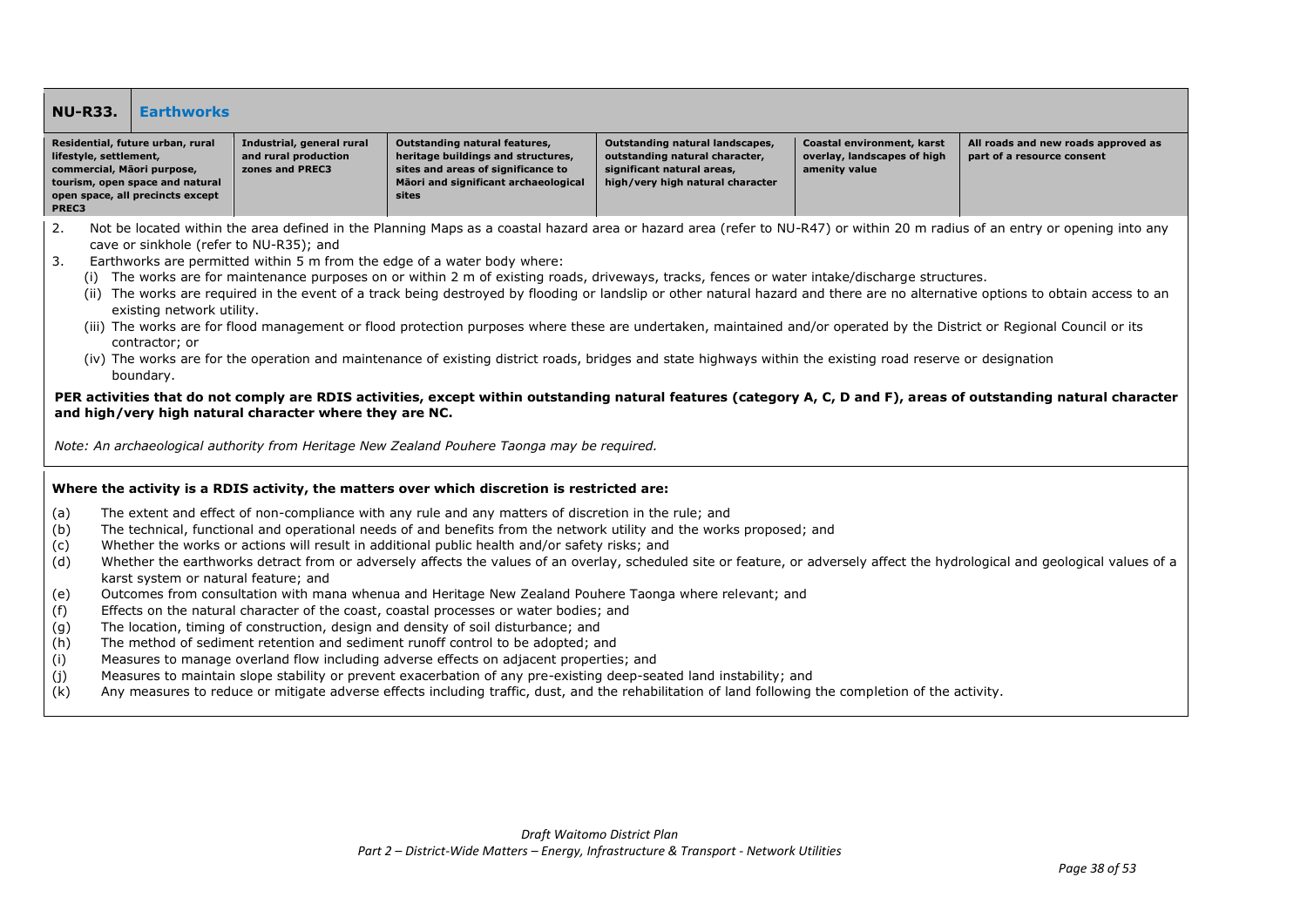#### **NU-R34. Creation of new entrances into caves, structures within caves or other modifications to cave features NU-R35. Any earthworks or clearance of vegetation (other than plant pest species or wilding pines) within a 20 m radius of an entry or opening into any cave or sinkhole Residential, future urban, rural lifestyle, settlement, commercial, Māori purpose, tourism, open space and natural open space, all precincts except PREC3 Industrial, general rural and rural production zones and PREC3 Outstanding natural features, heritage buildings and structures, sites and areas of significance to Māori and significant archaeological sites Outstanding natural landscapes, outstanding natural character, significant natural areas, high/very high natural character Coastal environment, karst overlay, landscapes of high amenity value All roads and new roads approved as part of a resource consent DIS DIS DIS:** HH, SASM, SAS **NC:** ONF **DIS:** ONC, V/HNCL **NC:** ONL, SNAs **DIS:** CE, LHAV **NC:** KO **DIS**

| <b>NU-R36.</b>                                                                                                                                                           | Any fill or rubbish placement into any cave or sinkhole OR within a 20 m radius of an entry or opening into any cave or sinkhole |                                                                                                                                                            |                                                                                                                                     |                                                                            |                                                                   |  |  |
|--------------------------------------------------------------------------------------------------------------------------------------------------------------------------|----------------------------------------------------------------------------------------------------------------------------------|------------------------------------------------------------------------------------------------------------------------------------------------------------|-------------------------------------------------------------------------------------------------------------------------------------|----------------------------------------------------------------------------|-------------------------------------------------------------------|--|--|
| Residential, future urban, rural<br>lifestyle, settlement,<br>commercial, Māori purpose,<br>tourism, open space and natural<br>open space, all precincts except<br>PREC3 | Industrial, general rural<br>and rural production<br>zones and PREC3                                                             | Outstanding natural features,<br>heritage buildings and structures,<br>sites and areas of significance to<br>Māori and significant archaeological<br>sites | Outstanding natural landscapes,<br>outstanding natural character,<br>significant natural areas,<br>high/very high natural character | Coastal environment, karst<br>overlay, landscapes of high<br>amenity value | All roads and new roads approved as<br>part of a resource consent |  |  |
| <b>DIS</b>                                                                                                                                                               | <b>DIS</b>                                                                                                                       | <b>DIS:</b> HH, SASM, SAS<br>PR: ONF                                                                                                                       | <b>DIS: ONC, V/HNCL</b><br><b>NC:</b> ONL, SNAs                                                                                     | <b>DIS: CE, LHAV</b><br>PR: KO                                             | <b>DIS</b>                                                        |  |  |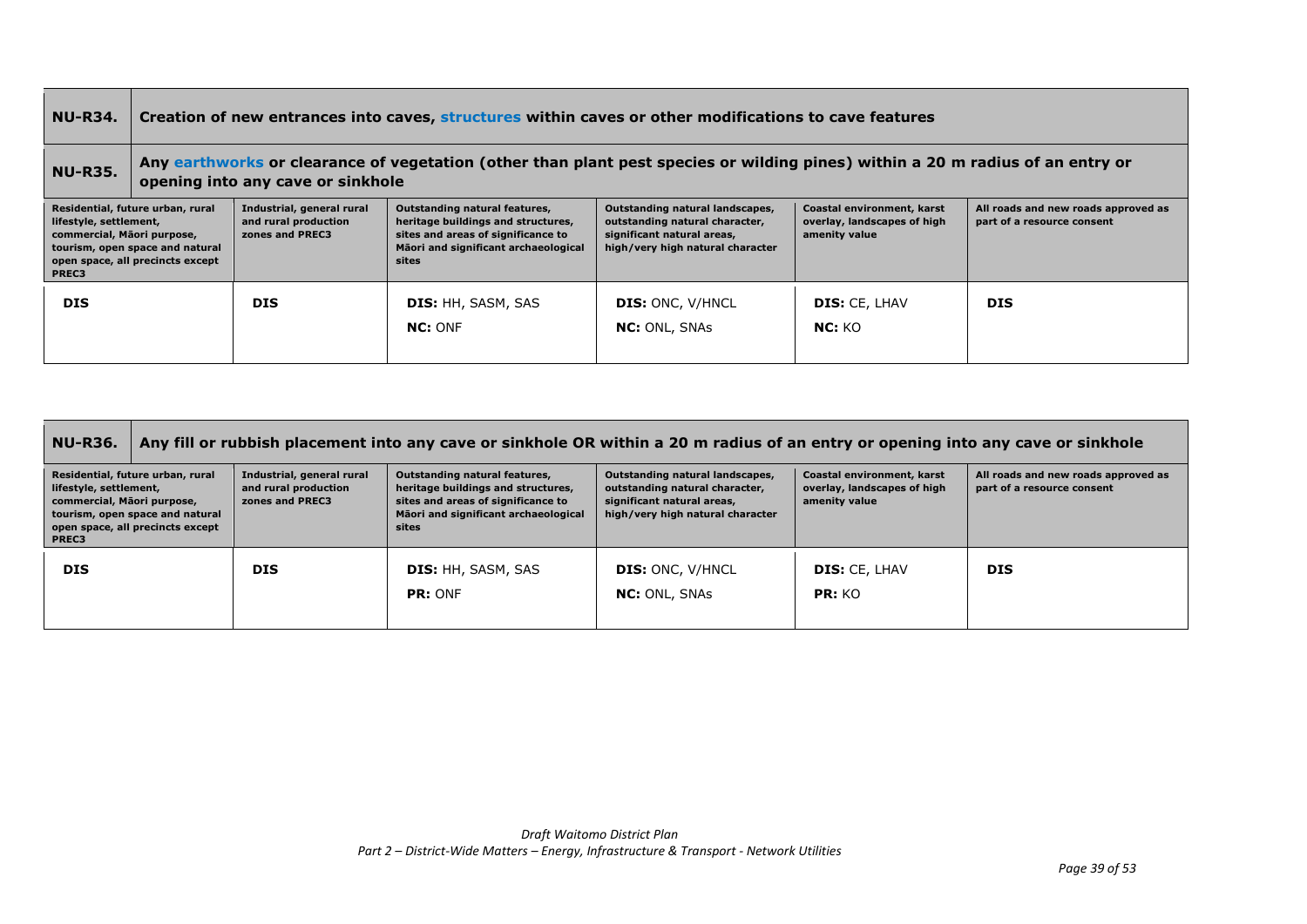| <b>NU-R37.</b>                                                                                                                                                        | <b>Removal of indigenous vegetation</b>                              |                                                                                                                                                                                                                                                                               |                                                                                                                                                                                                                           |                                                                                                                                                                                                                                |                                                                   |  |
|-----------------------------------------------------------------------------------------------------------------------------------------------------------------------|----------------------------------------------------------------------|-------------------------------------------------------------------------------------------------------------------------------------------------------------------------------------------------------------------------------------------------------------------------------|---------------------------------------------------------------------------------------------------------------------------------------------------------------------------------------------------------------------------|--------------------------------------------------------------------------------------------------------------------------------------------------------------------------------------------------------------------------------|-------------------------------------------------------------------|--|
| Residential, future urban, rural<br>lifestyle, settlement, commercial,<br>Māori purpose, tourism, open<br>space and natural open space, all<br>precincts except PREC3 | Industrial, general rural<br>and rural production<br>zones and PREC3 | Outstanding natural features,<br>heritage buildings and structures,<br>sites and areas of significance to<br>Māori and significant archaeological<br>sites                                                                                                                    | Outstanding natural landscapes,<br>outstanding natural character,<br>significant natural areas,<br>high/very high natural character                                                                                       | Coastal environment, karst<br>overlay, landscapes of high<br>amenity value                                                                                                                                                     | All roads and new roads approved<br>as part of a resource consent |  |
| <b>PER</b>                                                                                                                                                            | <b>PER</b>                                                           | SAS see historic heritage<br>chapter.<br><b>PER:</b> HH, SASM<br><b>PER:</b> ONL where less than<br>or equal to 5000m <sup>2</sup> per<br>holding per calendar year<br><b>RDIS: ONL where greater</b><br>than $5000m^2$ per holding per<br>calendar year.<br><b>RDIS: ONF</b> | <b>PER: SNA</b><br><b>RDIS: H/VHNC where less</b><br>than or equal to $5000m^2$<br>per holding per calendar<br>year<br><b>DIS:</b> H/VHNC where<br>greater than 5000m <sup>2</sup> per<br>calendar year<br><b>NC: ONC</b> | <b>CE and LHAV see zone</b><br>rules<br><b>PER:</b> KO where less than<br>or equal to 5000m <sup>2</sup> per<br>holding per calendar year<br><b>RDIS:</b> KO where greater<br>than $5000m^2$ per holding<br>per calendar year. | <b>PER</b>                                                        |  |

### **PER activities must (except for SNA):**

- 1. Permitted activities must not be undertaken within 5 m of a water body, except where:
	- (i) Required by statute or regulations, including the Electricity (Hazards from Trees) Regulations 2003 and the Telecommunications Act 2001; or
	- (ii) Indigenous vegetation is threatening or damaging a network utility; or
	- (iii) For maintenance purposes on or within 2 m of existing roads, driveways, tracks, fences or water intake/discharge structures; or
	- (iv) Required in the event of a track being destroyed by flooding or landslip or other natural hazard and there are no alternative options to obtain access to an existing network utility.
	- (v) The removal of indigenous vegetation is for flood management or flood protection purposes where these are undertaken, maintained and/or operated by the District or Regional Council; or
	- (vi) The removal of indigenous vegetation is for the operation and maintenance of existing district roads, bridges and state highways.

### **PER activities (outside of an SNA) that do not comply are RDIS activities**

*Note: There are no rules in this plan that control the removal of exotic vegetation other than in relation to plantation forestry.* 

*Note: NU-R37 does not apply to the part of Waitomo district which is within the Manawatū-Whanganui Region. In this part of the district, clearance or removal of indigenous vegetation is controlled by the provisions of the Manawatū-Whanganui Regional Plan.*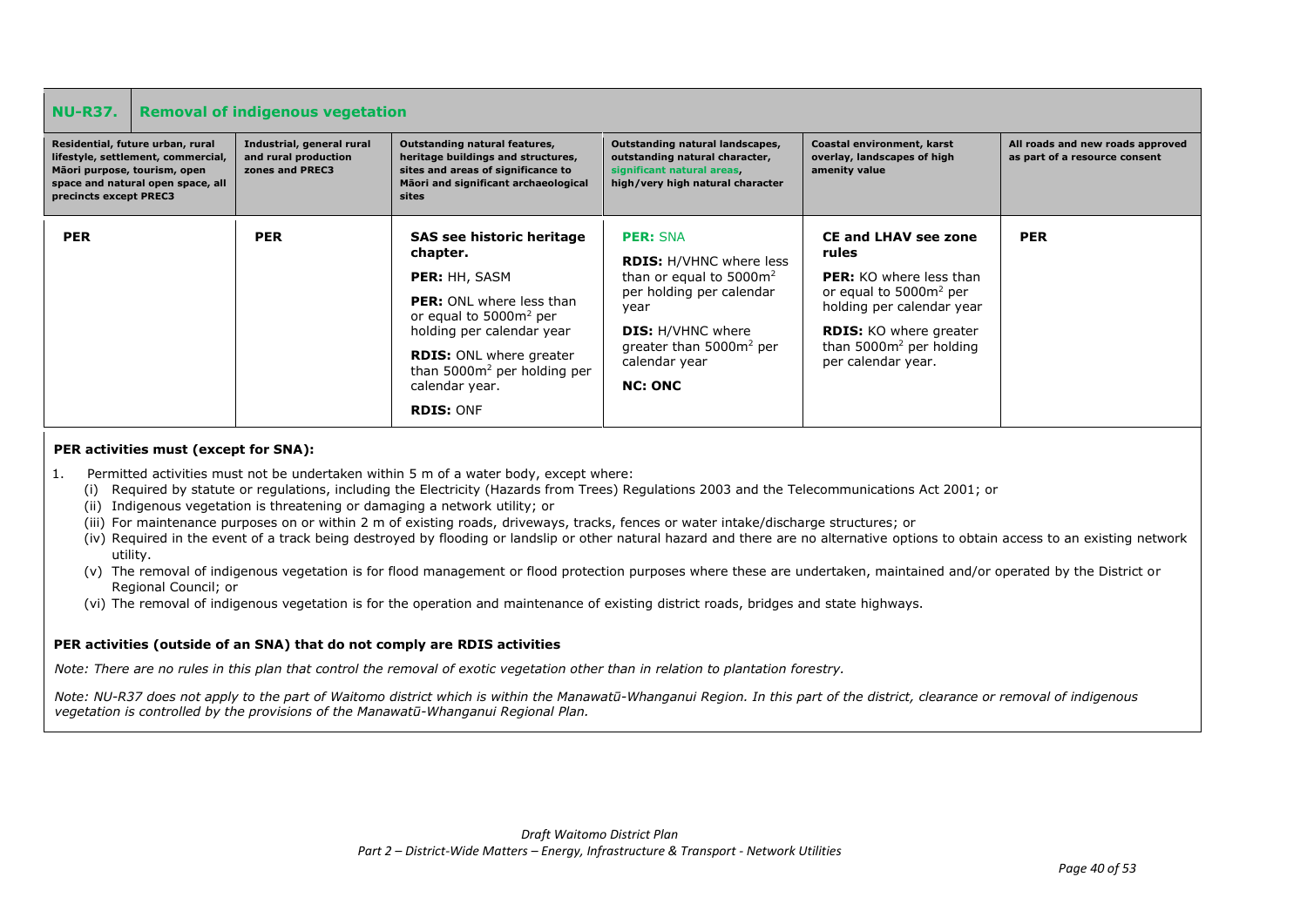|                  | <b>NU-R37.</b><br><b>Removal of indigenous vegetation</b>                                                                                                                          |                                                                       |                                                                                                                                                                                                                              |                                                                                                                                     |                                                                            |                                                                   |  |  |
|------------------|------------------------------------------------------------------------------------------------------------------------------------------------------------------------------------|-----------------------------------------------------------------------|------------------------------------------------------------------------------------------------------------------------------------------------------------------------------------------------------------------------------|-------------------------------------------------------------------------------------------------------------------------------------|----------------------------------------------------------------------------|-------------------------------------------------------------------|--|--|
|                  | Residential, future urban, rural<br>lifestyle, settlement, commercial,<br>Māori purpose, tourism, open<br>space and natural open space, all<br>precincts except PREC3              | Industrial, general rural<br>and rural production<br>zones and PREC3  | Outstanding natural features,<br>heritage buildings and structures,<br>sites and areas of significance to<br>Māori and significant archaeological<br>sites                                                                   | Outstanding natural landscapes,<br>outstanding natural character,<br>significant natural areas.<br>high/very high natural character | Coastal environment, karst<br>overlay, landscapes of high<br>amenity value | All roads and new roads approved<br>as part of a resource consent |  |  |
|                  | <b>PER activities in an SNA must:</b>                                                                                                                                              |                                                                       |                                                                                                                                                                                                                              |                                                                                                                                     |                                                                            |                                                                   |  |  |
| 2.               |                                                                                                                                                                                    | Not exceed 150 m <sup>2</sup> of clearance per holding calendar year; |                                                                                                                                                                                                                              |                                                                                                                                     |                                                                            |                                                                   |  |  |
| <b>AND</b><br>3. |                                                                                                                                                                                    |                                                                       | Be required by statute or regulations, including the Electricity (Hazards from Trees) Regulations 2003 and the Telecommunications Act 2001; or                                                                               |                                                                                                                                     |                                                                            |                                                                   |  |  |
| 4.               |                                                                                                                                                                                    |                                                                       | Be undertaken because indigenous vegetation is threatening or damaging a network utility; or                                                                                                                                 |                                                                                                                                     |                                                                            |                                                                   |  |  |
| 5.               |                                                                                                                                                                                    |                                                                       | Be for maintenance purposes on or within 2 m of existing roads, driveways, tracks, fences or water intake/discharge structures.                                                                                              |                                                                                                                                     |                                                                            |                                                                   |  |  |
|                  |                                                                                                                                                                                    | PER activities in SNA that do not comply are DIS activities           |                                                                                                                                                                                                                              |                                                                                                                                     |                                                                            |                                                                   |  |  |
|                  |                                                                                                                                                                                    |                                                                       | Where the activity is a RDIS activity, the matters over which discretion is restricted are:                                                                                                                                  |                                                                                                                                     |                                                                            |                                                                   |  |  |
|                  |                                                                                                                                                                                    |                                                                       |                                                                                                                                                                                                                              |                                                                                                                                     |                                                                            |                                                                   |  |  |
| (a)<br>(b)       |                                                                                                                                                                                    |                                                                       | The extent and effect of non-compliance with any rule and any matters of discretion in the rule; and<br>The technical, functional and operational needs of and benefits from the network utility and the works proposed; and |                                                                                                                                     |                                                                            |                                                                   |  |  |
| (c)              |                                                                                                                                                                                    |                                                                       | Whether the works or actions will result in additional public health and/or safety risks; and                                                                                                                                |                                                                                                                                     |                                                                            |                                                                   |  |  |
| (d)              |                                                                                                                                                                                    |                                                                       | Whether the earthworks detract from or adversely affects the values of an overlay, scheduled site or feature, or adversely affect the hydrological and geological values of a                                                |                                                                                                                                     |                                                                            |                                                                   |  |  |
|                  | karst system or natural feature; and                                                                                                                                               |                                                                       |                                                                                                                                                                                                                              |                                                                                                                                     |                                                                            |                                                                   |  |  |
| (f)              | (e)<br>Effects on the natural character of a water body, the coast and coastal processes; and<br>The location, timing of construction, design and density of soil disturbance; and |                                                                       |                                                                                                                                                                                                                              |                                                                                                                                     |                                                                            |                                                                   |  |  |
| (g)              |                                                                                                                                                                                    |                                                                       | The method of sediment retention and sediment runoff control to be adopted; and                                                                                                                                              |                                                                                                                                     |                                                                            |                                                                   |  |  |
| (h)              |                                                                                                                                                                                    |                                                                       | Measures to manage overland flow including adverse effects on adjacent properties; and                                                                                                                                       |                                                                                                                                     |                                                                            |                                                                   |  |  |
| (i)              |                                                                                                                                                                                    |                                                                       | Measures to maintain slope stability or prevent exacerbation of any pre-existing deep-seated land instability; and                                                                                                           |                                                                                                                                     |                                                                            |                                                                   |  |  |
| (j)              |                                                                                                                                                                                    |                                                                       | Any measures to reduce or mitigate adverse effects including traffic, dust, and the rehabilitation of land following the completion of the activity.                                                                         |                                                                                                                                     |                                                                            |                                                                   |  |  |

# **Structures close to the coast or water bodies**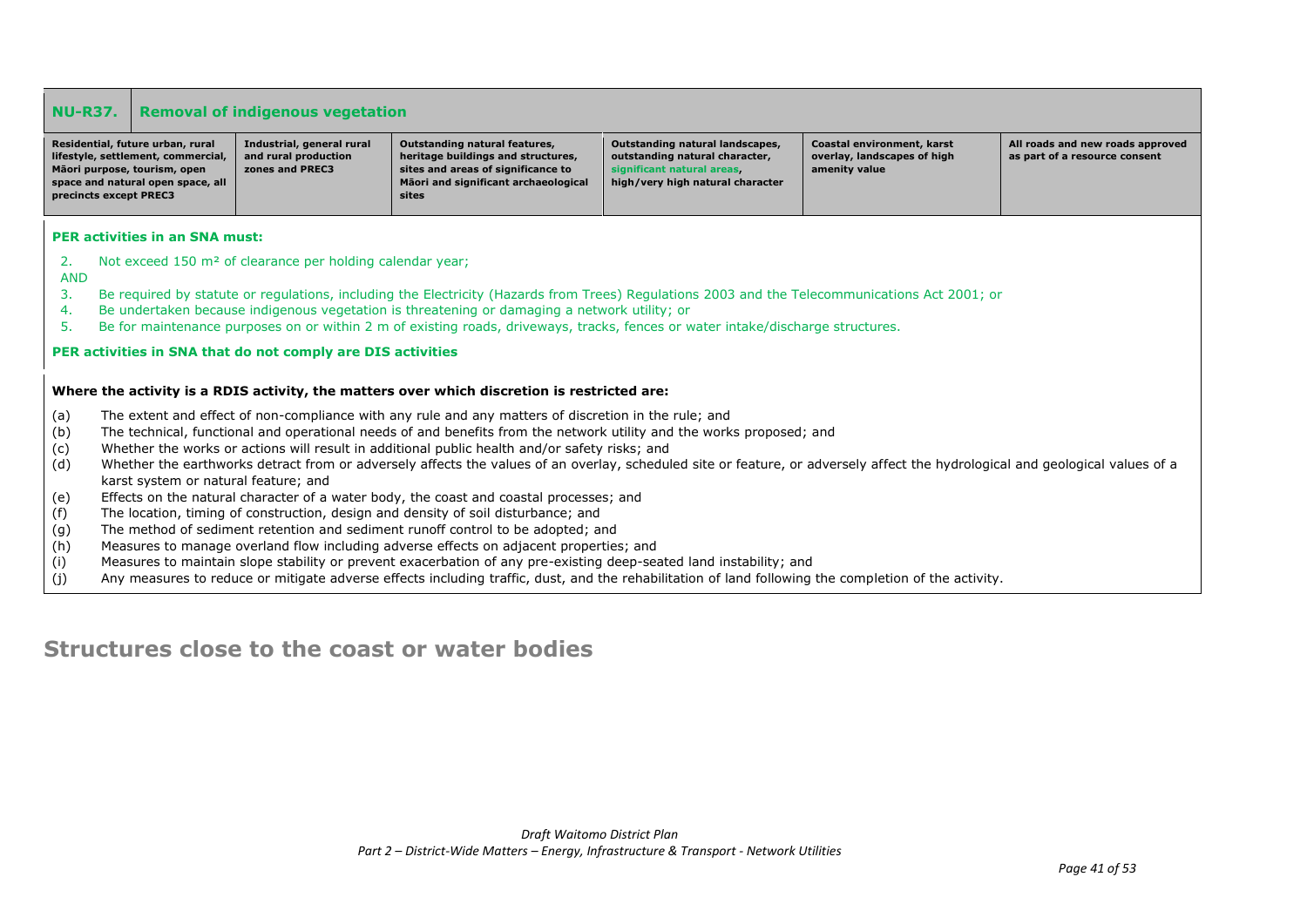### **NU-R38. New buildings adjacent to the open coast**

| Residential, future urban, rural<br>lifestyle, settlement,<br>commercial, Mãori purpose,<br>tourism, open space and natural<br>open space, all precincts except<br>PREC3 | Industrial, general rural<br>and rural production<br>zones and PREC3 | Outstanding natural features,<br>heritage buildings and structures,<br>sites and areas of significance to<br>Mäori and significant archaeological<br>sites | Outstanding natural landscapes,<br>outstanding natural character,<br>significant natural areas,<br>high/very high natural character | Coastal environment, karst<br>overlay, landscapes of high<br>amenity value | All roads and new roads approved as part<br>of a resource consent |
|--------------------------------------------------------------------------------------------------------------------------------------------------------------------------|----------------------------------------------------------------------|------------------------------------------------------------------------------------------------------------------------------------------------------------|-------------------------------------------------------------------------------------------------------------------------------------|----------------------------------------------------------------------------|-------------------------------------------------------------------|
| <b>PER</b>                                                                                                                                                               | <b>PER</b>                                                           | <b>PER</b>                                                                                                                                                 | <b>PER</b>                                                                                                                          | <b>PER</b>                                                                 | <b>PER</b>                                                        |

### **PER activities must:**

- 1. Locate the structure within the area defined by the greater of either:
	- (i) A distance of 200 m from the coast, or
	- (ii) A distance defined by the intercept of a 1V:2H slope with the land surface, as measured from the current seaward toe of bank or the seaward edge of vegetation; or
	- (iii) For any slopes steeper than 1V:2H, a setback from the top landward edge equal to half the height of the top of the slope.

#### AND

2. Be less than or equal to 30  $m^2$  and be used for non-habitable purposes.

### **PER activities that do not comply are RDIS activities and a site-specific coastal hazard assessment is required**

### **Where an activity is RDIS, the matters over which discretion is restricted are:**

- (a) The findings of any site-specific coastal hazard assessment undertaken by an appropriately qualified and experienced coastal scientist or coastal engineer; and
- (b) Consideration of the projected effects of climate change; and
- (c) Consideration of alternative locations.

| <b>NU-R39.</b>                                                | Buildings adjacent to Kawhia harbour or adjacent to a river in the coastal marine area                  |                                                                      |                                                                                                                                                            |                                                                                                                                     |                                                                            |                                                                   |
|---------------------------------------------------------------|---------------------------------------------------------------------------------------------------------|----------------------------------------------------------------------|------------------------------------------------------------------------------------------------------------------------------------------------------------|-------------------------------------------------------------------------------------------------------------------------------------|----------------------------------------------------------------------------|-------------------------------------------------------------------|
| lifestyle, settlement,<br>commercial, Māori purpose,<br>PREC3 | Residential, future urban, rural<br>tourism, open space and natural<br>open space, all precincts except | Industrial, general rural<br>and rural production<br>zones and PREC3 | Outstanding natural features,<br>heritage buildings and structures,<br>sites and areas of significance to<br>Māori and significant archaeological<br>sites | Outstanding natural landscapes,<br>outstanding natural character,<br>significant natural areas,<br>high/very high natural character | Coastal environment, karst<br>overlay, landscapes of high<br>amenity value | All roads and new roads approved as part<br>of a resource consent |
| <b>PER</b>                                                    |                                                                                                         | <b>PER</b>                                                           | <b>PER</b>                                                                                                                                                 | <b>PER</b>                                                                                                                          | <b>PER</b>                                                                 | <b>PER</b>                                                        |

*Draft Waitomo District Plan*

*Part 2 – District-Wide Matters – Energy, Infrastructure & Transport - Network Utilities*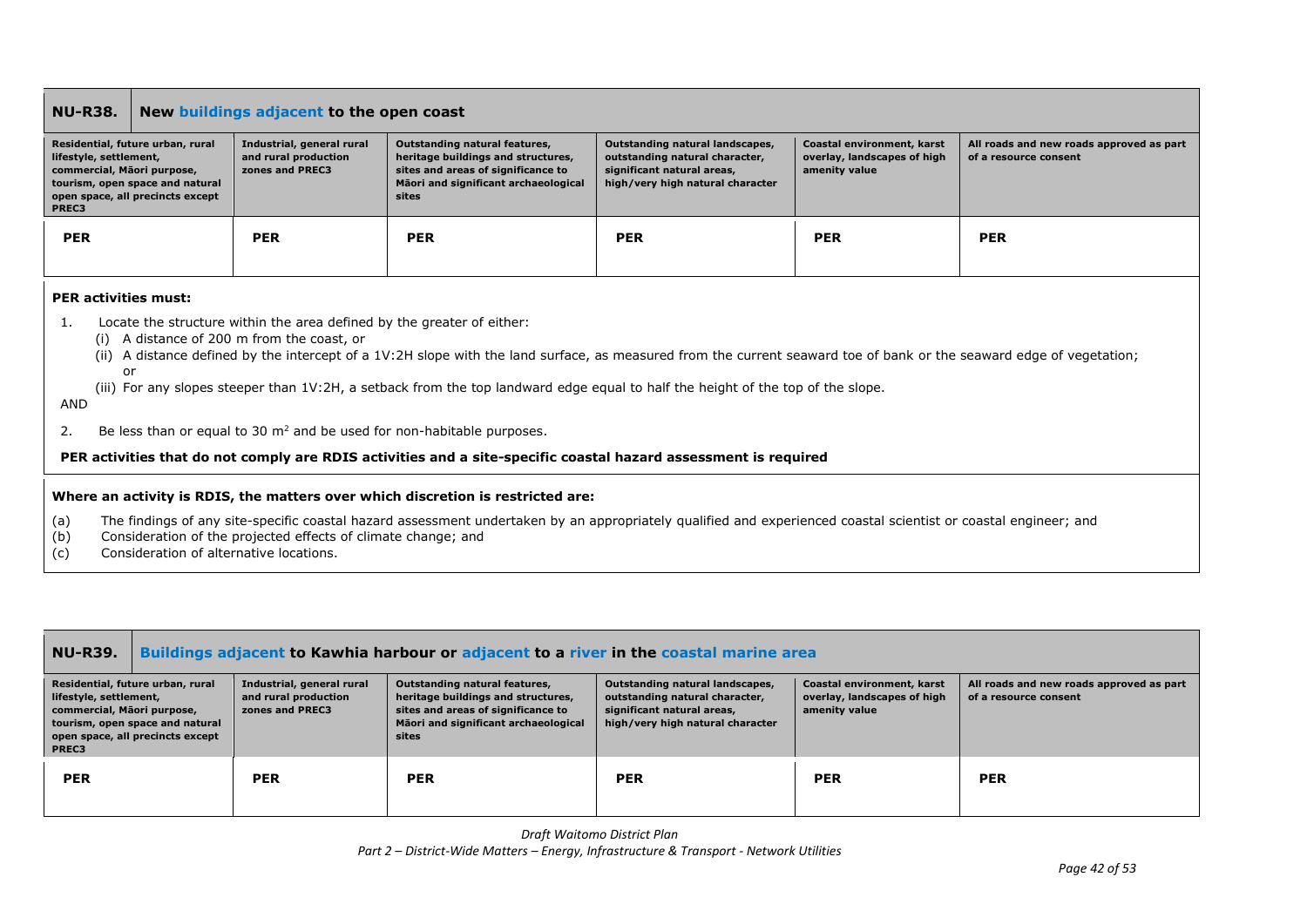### **NU-R39. Buildings adjacent to Kawhia harbour or adjacent to a river in the coastal marine area**

| Residential, future urban, rural | Industrial, general rural | Outstanding natural features,        | Outstanding natural landscapes,  | Coastal environment, karst  | All roads and new roads approved as part |
|----------------------------------|---------------------------|--------------------------------------|----------------------------------|-----------------------------|------------------------------------------|
| lifestyle, settlement,           | and rural production      | heritage buildings and structures,   | outstanding natural character,   | overlay, landscapes of high | of a resource consent                    |
| commercial, Mäori purpose,       | zones and PREC3           | sites and areas of significance to   | significant natural areas,       | amenity value               |                                          |
| tourism, open space and natural  |                           | Māori and significant archaeological | high/very high natural character |                             |                                          |
| open space, all precincts except |                           | sites                                |                                  |                             |                                          |
| PREC3                            |                           |                                      |                                  |                             |                                          |

### **PER activities must:**

- 1. Locate any structure situated on land adjacent to Kawhia harbour or land on the margins of any river which meets the open coast upstream to the boundary of the coastal marine area, within the area defined by the greater of either:
	- (i) A distance of 50 m from the river/harbour margin (as measured from the existing toe of bank); or
	- (ii) A distance defined by the intercept of a 1V:2H slope with the land surface, as measured from the current toe of bank or the seaward edge of vegetation: or
	- (iii) For any slopes steeper than 1V:2H, a setback from the top landward edge equal to half the height of the top of the slope.

### AND

2. Be less than or equal to 30  $m^2$  and be used for non-habitable purposes.

#### **PER activities that do not comply are RDIS activities and a site-specific coastal hazard assessment is required**

#### **Where an activity is RDIS, the matters over which discretion is restricted are:**

- (a) The findings of any site-specific coastal hazard assessment undertaken by an appropriately qualified and experienced coastal scientist or coastal engineer; and
- (b) Consideration of the projected effects of climate change; and
- (c) Consideration of alternative locations.

| <b>NU-R40.</b><br>Buildings and structures adjacent to a water body                                                                                                   |                                                                             |                                                                                                                                                         |                                                                                                                                            |                                                                         |                                                                         |  |  |  |
|-----------------------------------------------------------------------------------------------------------------------------------------------------------------------|-----------------------------------------------------------------------------|---------------------------------------------------------------------------------------------------------------------------------------------------------|--------------------------------------------------------------------------------------------------------------------------------------------|-------------------------------------------------------------------------|-------------------------------------------------------------------------|--|--|--|
| Residential, future urban, rural<br>lifestyle, settlement, commercial,<br>Mãori purpose, tourism, open space<br>and natural open space, all precincts<br>except PREC3 | Industrial, general rural and<br>rural production zones and<br><b>PREC3</b> | Outstanding natural features, heritage<br>buildings and structures, sites and<br>areas of significance to Maori and<br>significant archaeological sites | <b>Outstanding natural landscapes,</b><br>outstanding natural character,<br>significant natural areas,<br>high/very high natural character | Coastal environment, karst overlay,<br>landscapes of high amenity value | All roads and new<br>roads approved as<br>part of a resource<br>consent |  |  |  |
| <b>PER</b><br><b>PER</b><br><b>PER</b><br><b>PER</b><br><b>PER</b><br><b>PER</b>                                                                                      |                                                                             |                                                                                                                                                         |                                                                                                                                            |                                                                         |                                                                         |  |  |  |

#### **PER activities must:**

- 1. Be located at least 25 m from the bankfull channel width (see NU Figure 1);
- OR
- 2. Be a minor utility structure, a pole, tower or streetlight; or

*Draft Waitomo District Plan*

### *Part 2 – District-Wide Matters – Energy, Infrastructure & Transport - Network Utilities*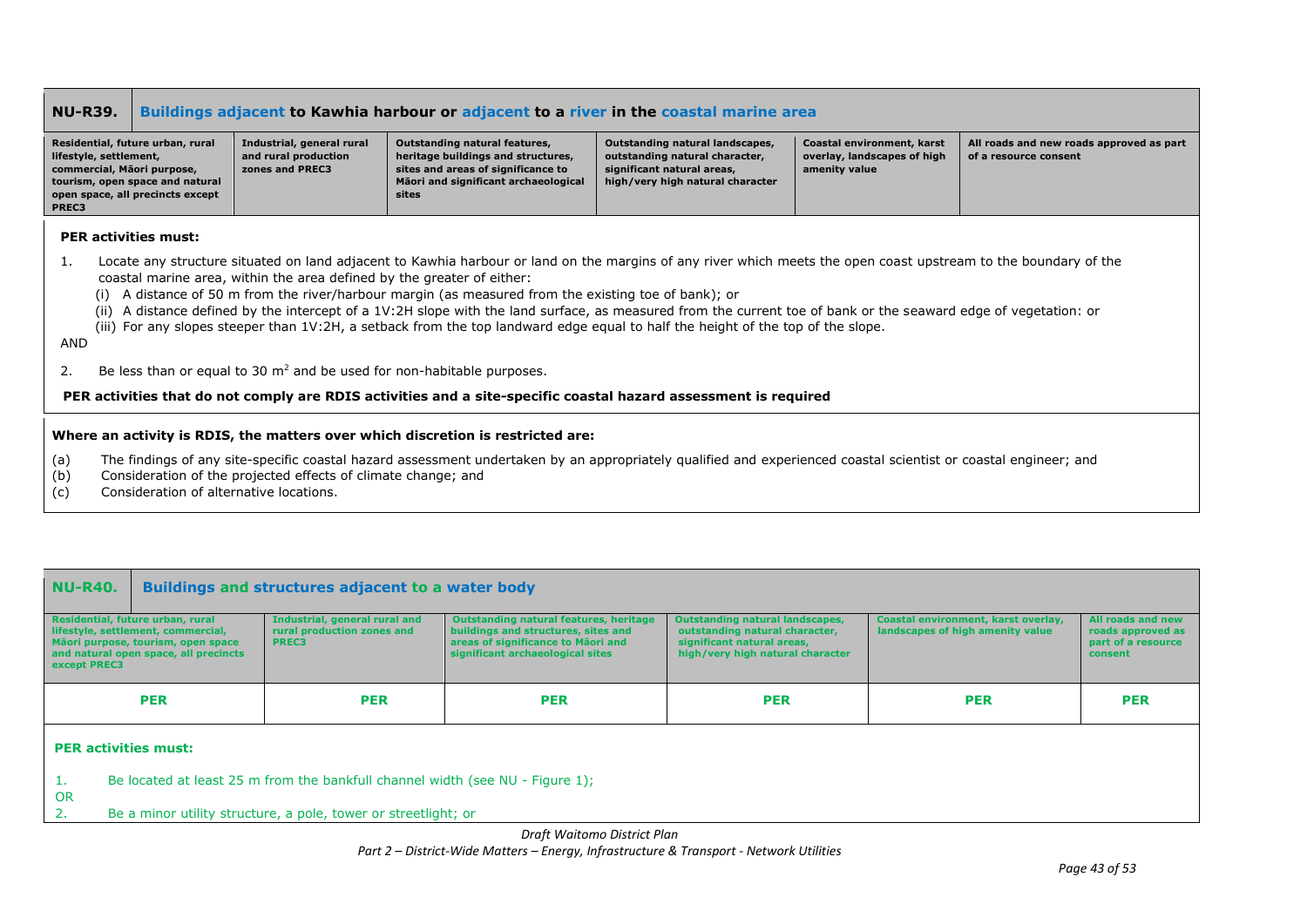

**Subdivision**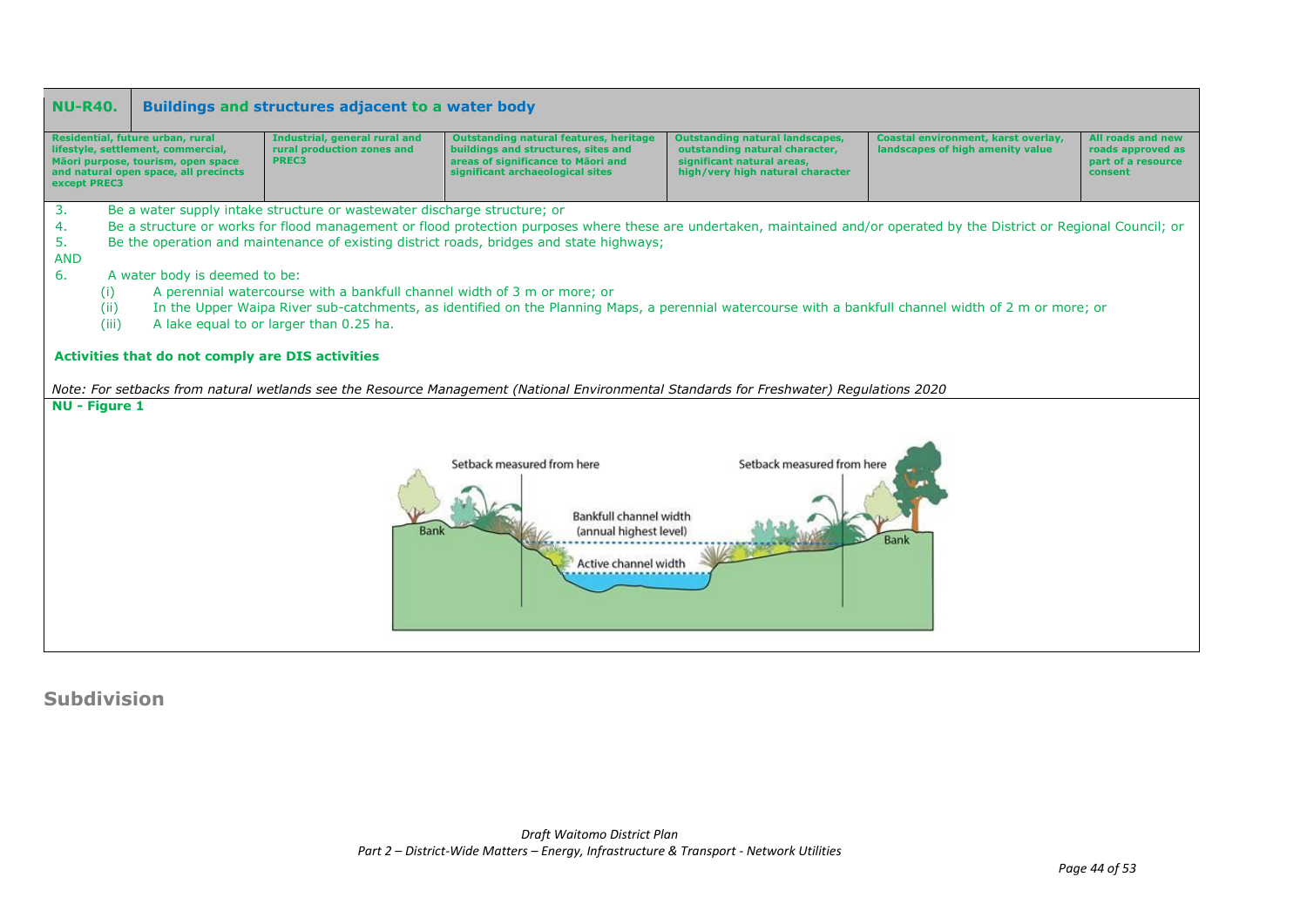| <b>NU-R41.</b>                                                                                                                                                                                                                                   | <b>Subdivision</b> |            |                                                                                                                                                            |                                                                                                                                     |                                                                            |                                                                   |
|--------------------------------------------------------------------------------------------------------------------------------------------------------------------------------------------------------------------------------------------------|--------------------|------------|------------------------------------------------------------------------------------------------------------------------------------------------------------|-------------------------------------------------------------------------------------------------------------------------------------|----------------------------------------------------------------------------|-------------------------------------------------------------------|
| Residential, future urban, rural<br>Industrial, general rural<br>and rural production<br>lifestyle, settlement,<br>commercial, Mäori purpose,<br>zones and PREC3<br>tourism, open space and natural<br>open space, all precincts except<br>PREC3 |                    |            | Outstanding natural features,<br>heritage buildings and structures,<br>sites and areas of significance to<br>Māori and significant archaeological<br>sites | Outstanding natural landscapes,<br>outstanding natural character,<br>significant natural areas,<br>high/very high natural character | Coastal environment, karst<br>overlay, landscapes of high<br>amenity value | All roads and new roads approved as<br>part of a resource consent |
| See SUB-R4                                                                                                                                                                                                                                       |                    | See SUB-R4 | See SUB-R4                                                                                                                                                 | See SUB-R4                                                                                                                          | See SUB-R4                                                                 | See SUB-R4                                                        |

## **Emission of radiofrequency and electromagnetic fields**

| <b>NU-R42.</b>                                                | <b>Emission of radiofrequency fields</b>                                                                |                                                                      |                                                                                                                                                            |                                                                                                                                     |                                                                            |                                                                   |
|---------------------------------------------------------------|---------------------------------------------------------------------------------------------------------|----------------------------------------------------------------------|------------------------------------------------------------------------------------------------------------------------------------------------------------|-------------------------------------------------------------------------------------------------------------------------------------|----------------------------------------------------------------------------|-------------------------------------------------------------------|
| lifestyle, settlement,<br>commercial, Māori purpose,<br>PREC3 | Residential, future urban, rural<br>tourism, open space and natural<br>open space, all precincts except | Industrial, general rural<br>and rural production<br>zones and PREC3 | Outstanding natural features,<br>heritage buildings and structures,<br>sites and areas of significance to<br>Māori and significant archaeological<br>sites | Outstanding natural landscapes,<br>outstanding natural character,<br>significant natural areas,<br>high/very high natural character | Coastal environment, karst<br>overlay, landscapes of high<br>amenity value | All roads and new roads approved as part<br>of a resource consent |
| Where:                                                        | <b>Activity Status: PER</b>                                                                             |                                                                      |                                                                                                                                                            |                                                                                                                                     |                                                                            |                                                                   |

1. The radiofrequency emission complies with the maximum exposure level for the general public in NZS 27721:1999 Radiofrequency Fields - Maximum Exposure Levels - 3KHz to 300GHz.

**Activity status where compliance is not achieved: NC**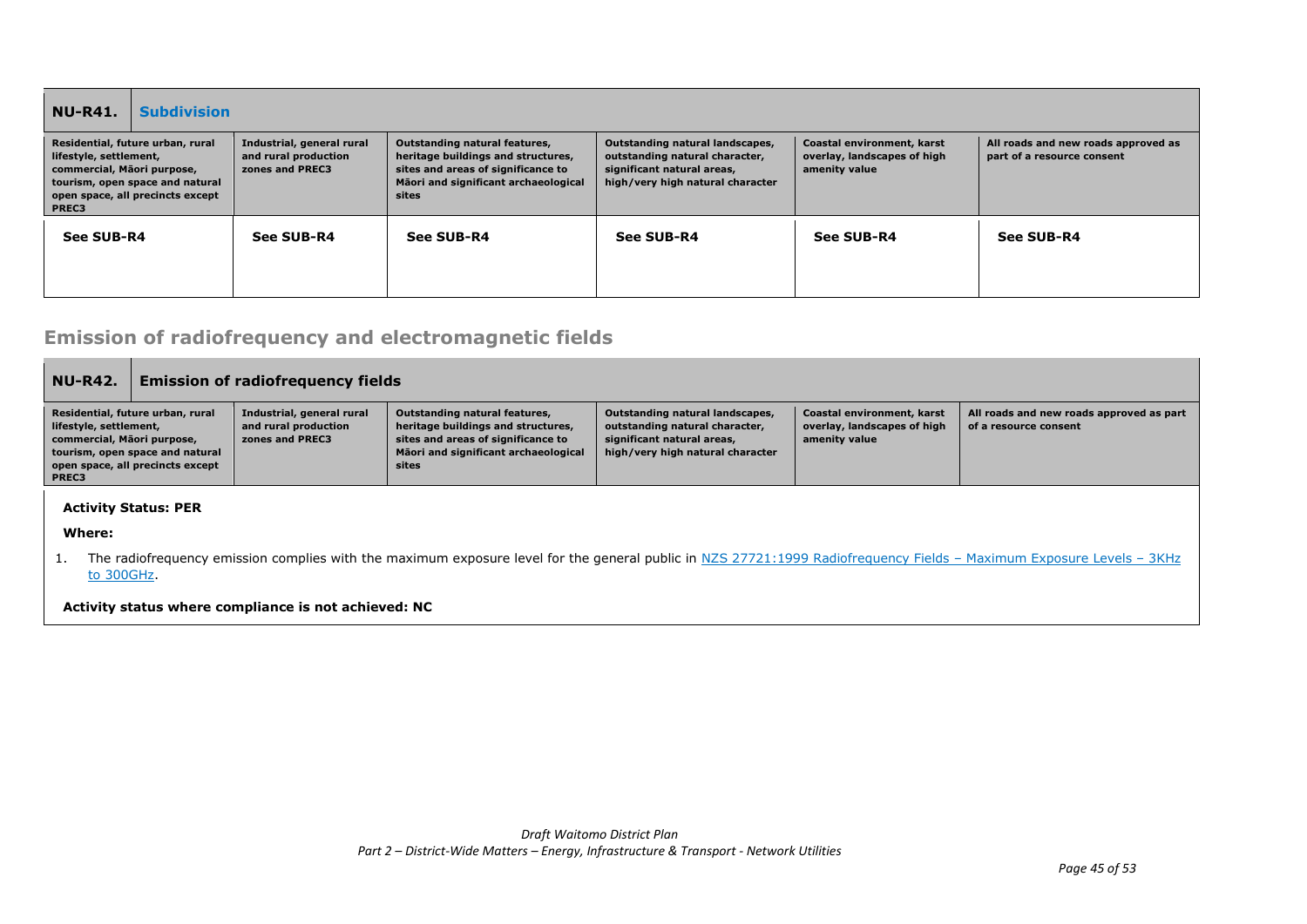| <b>NU-R43.</b>                                                                                                                                                                                                                                                                                                                                                                                    |                                                                                                         | <b>Emission of electric and magnetic fields</b>                      |                                                                                                                                                                   |                                                                                                                                     |                                                                            |                                                                   |
|---------------------------------------------------------------------------------------------------------------------------------------------------------------------------------------------------------------------------------------------------------------------------------------------------------------------------------------------------------------------------------------------------|---------------------------------------------------------------------------------------------------------|----------------------------------------------------------------------|-------------------------------------------------------------------------------------------------------------------------------------------------------------------|-------------------------------------------------------------------------------------------------------------------------------------|----------------------------------------------------------------------------|-------------------------------------------------------------------|
| lifestyle, settlement,<br>commercial, Māori purpose,<br>PREC3                                                                                                                                                                                                                                                                                                                                     | Residential, future urban, rural<br>tourism, open space and natural<br>open space, all precincts except | Industrial, general rural<br>and rural production<br>zones and PREC3 | <b>Outstanding natural features,</b><br>heritage buildings and structures,<br>sites and areas of significance to<br>Māori and significant archaeological<br>sites | Outstanding natural landscapes,<br>outstanding natural character,<br>significant natural areas,<br>high/very high natural character | Coastal environment, karst<br>overlay, landscapes of high<br>amenity value | All roads and new roads approved as part of a<br>resource consent |
|                                                                                                                                                                                                                                                                                                                                                                                                   | <b>Activity Status: PER</b>                                                                             |                                                                      |                                                                                                                                                                   |                                                                                                                                     |                                                                            |                                                                   |
| Where:                                                                                                                                                                                                                                                                                                                                                                                            |                                                                                                         |                                                                      |                                                                                                                                                                   |                                                                                                                                     |                                                                            |                                                                   |
| The emission of electric and magnetic fields must not exceed the International Commission on Non-Ionising Radiation Protection Guidelines for limiting exposure to time varying<br>ı.<br>electric and magnetic fields (1Hz-100kHz) (Health Physics, 2010, 99(6); 818-836)) and recommendations from the World Health Organisation monograph Environmental Health<br>Criteria (No 238, June 2007). |                                                                                                         |                                                                      |                                                                                                                                                                   |                                                                                                                                     |                                                                            |                                                                   |
|                                                                                                                                                                                                                                                                                                                                                                                                   | Activity status where compliance is not achieved: NC                                                    |                                                                      |                                                                                                                                                                   |                                                                                                                                     |                                                                            |                                                                   |

# **Te Kūiti Aerodrome flightpath restrictions**

| <b>NU-R44.</b>                                                                                                                                                           | Non-compliance with the Te Kuiti Aerodrome flightpath height restrictions shown on the Planning Maps |                                                                      |                                                                                                                                                            |                                                                                                                                     |                                                                            |                                                                   |  |
|--------------------------------------------------------------------------------------------------------------------------------------------------------------------------|------------------------------------------------------------------------------------------------------|----------------------------------------------------------------------|------------------------------------------------------------------------------------------------------------------------------------------------------------|-------------------------------------------------------------------------------------------------------------------------------------|----------------------------------------------------------------------------|-------------------------------------------------------------------|--|
| Residential, future urban, rural<br>lifestyle, settlement,<br>commercial, Māori purpose,<br>tourism, open space and natural<br>open space, all precincts except<br>PREC3 |                                                                                                      | Industrial, general rural<br>and rural production<br>zones and PREC3 | Outstanding natural features,<br>heritage buildings and structures,<br>sites and areas of significance to<br>Māori and significant archaeological<br>sites | Outstanding natural landscapes,<br>outstanding natural character,<br>significant natural areas,<br>high/very high natural character | Coastal environment, karst<br>overlay, landscapes of high<br>amenity value | All roads and new roads approved as part of<br>a resource consent |  |
| <b>NC</b>                                                                                                                                                                |                                                                                                      | <b>NC</b>                                                            | <b>NC</b>                                                                                                                                                  | <b>NC</b>                                                                                                                           | <b>NC</b>                                                                  | <b>NC</b>                                                         |  |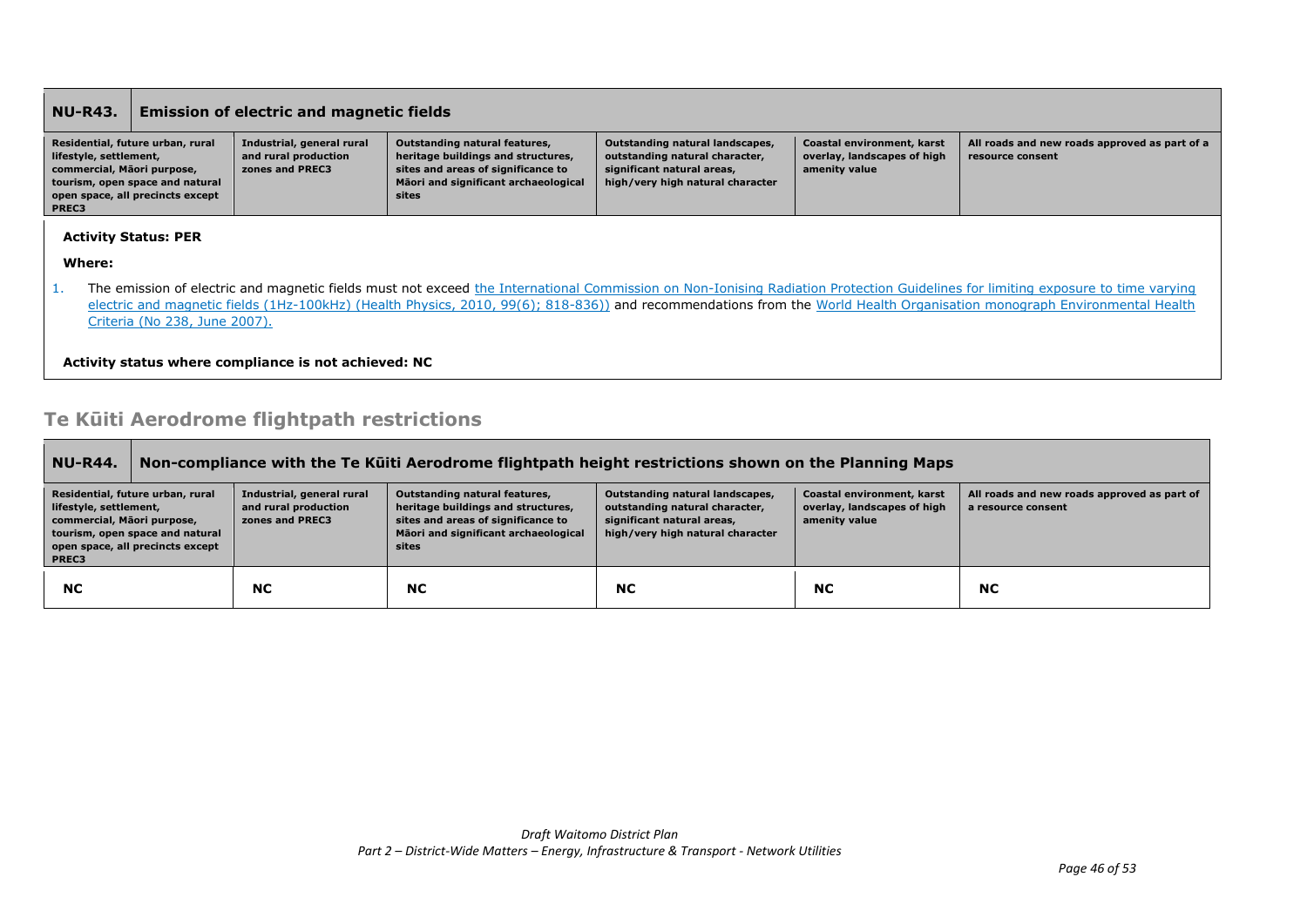### **NU - Table 2 – Performance Standards**

**The standard that applies to roads, designated roads and new roads approved by resource consent is the zone that is directly adjacent to the road where the proposed network utility is intended to be situated, except where there are two or more zones, in that case, the most restrictive zone standard applies.** 

| NU-R45.                                                                                    | Upgrading including realignment of existing underground network utilities                                                                                                                                                                                                                                                                                                                                                                                                                                                                                                                                                                                                                                                                                 |                                                                                                                                                                                                                                                                                                                                                                                                                                                                                                                                                                                                                                     |
|--------------------------------------------------------------------------------------------|-----------------------------------------------------------------------------------------------------------------------------------------------------------------------------------------------------------------------------------------------------------------------------------------------------------------------------------------------------------------------------------------------------------------------------------------------------------------------------------------------------------------------------------------------------------------------------------------------------------------------------------------------------------------------------------------------------------------------------------------------------------|-------------------------------------------------------------------------------------------------------------------------------------------------------------------------------------------------------------------------------------------------------------------------------------------------------------------------------------------------------------------------------------------------------------------------------------------------------------------------------------------------------------------------------------------------------------------------------------------------------------------------------------|
| All zones, all<br>roads, all<br>overlays,<br>scheduled<br>sites &<br>scheduled<br>features | The upgrading, realignment or relocation<br>1.<br>of an underground line, pipe (excluding a<br>gas transmission pipeline), or ancillary<br>structure is within 5 m of the existing<br>alignment or location; or<br>The upgrading, realignment or relocation<br>2.<br>of an underground gas transmission<br>pipeline is within:<br>An existing easement in favour of the<br>(i)<br>pipeline; and<br>(ii) Is within 12 m of the existing<br>alignment or location;<br>AND<br>The upgrading, realignment/relocation or<br>3.<br>removal of existing underground network<br>utilities in outstanding natural features,<br>sites and areas of significance to Māori<br>and significant archaeological sites is a<br>restricted discretionary activity. See NU- | Matters over which discretion is restricted:<br>Site reinstatement and replanting; and<br>(a)<br>The duration, timing and frequency of<br>(b)<br>adverse effects; and<br>Where relevant, effects on the values and<br>(c)<br>characteristics of any overlay, scheduled<br>site or feature.                                                                                                                                                                                                                                                                                                                                          |
|                                                                                            | R3 and NU-R14.                                                                                                                                                                                                                                                                                                                                                                                                                                                                                                                                                                                                                                                                                                                                            |                                                                                                                                                                                                                                                                                                                                                                                                                                                                                                                                                                                                                                     |
| <b>NU-R46.</b>                                                                             | Upgrading of existing above ground network utilities                                                                                                                                                                                                                                                                                                                                                                                                                                                                                                                                                                                                                                                                                                      |                                                                                                                                                                                                                                                                                                                                                                                                                                                                                                                                                                                                                                     |
| All zones, all<br>roads, all<br>overlays,<br>scheduled<br>sites &<br>scheduled<br>features | The realignment, relocation, or<br>1.<br>replacement of a line, pipe, pole, tower,<br>conductor, cross arm, switch,<br>transformer, ancillary structure or access<br>track is within 5 m of the existing<br>alignment or location; providing a pole is<br>not replaced with a tower; and<br>A replacement pole or tower must not<br>2.<br>exceed a height whichever is the lesser of<br>the following:<br>25 m; or<br>(i)<br>The height (network utility) of the<br>(ii)<br>existing pole or tower by more than<br>30 percent, except for the residential,<br>settlement and tourism zones and<br>where located in an outstanding<br>natural feature, heritage buildings<br>and structures, sites and areas of<br>significance to Māori and significant   | Matters over which discretion is restricted:<br>Effects on the safety and efficiency of the<br>(a)<br>road network; and<br>The bulk, height and design of any<br>(b)<br>structure; and<br>The potential visual effects, particularly<br>(c)<br>on the visual amenity of the locality and<br>streetscape; and<br>Whether there is sharing / co-siting of<br>(d)<br>infrastructure; and<br>Site reinstatement and replanting; and<br>(e)<br>(f)<br>The duration, timing and frequency of<br>adverse effects; and<br>Where relevant, effects on the values and<br>(g)<br>characteristics of any overlay, scheduled<br>site or feature. |

*Draft Waitomo District Plan*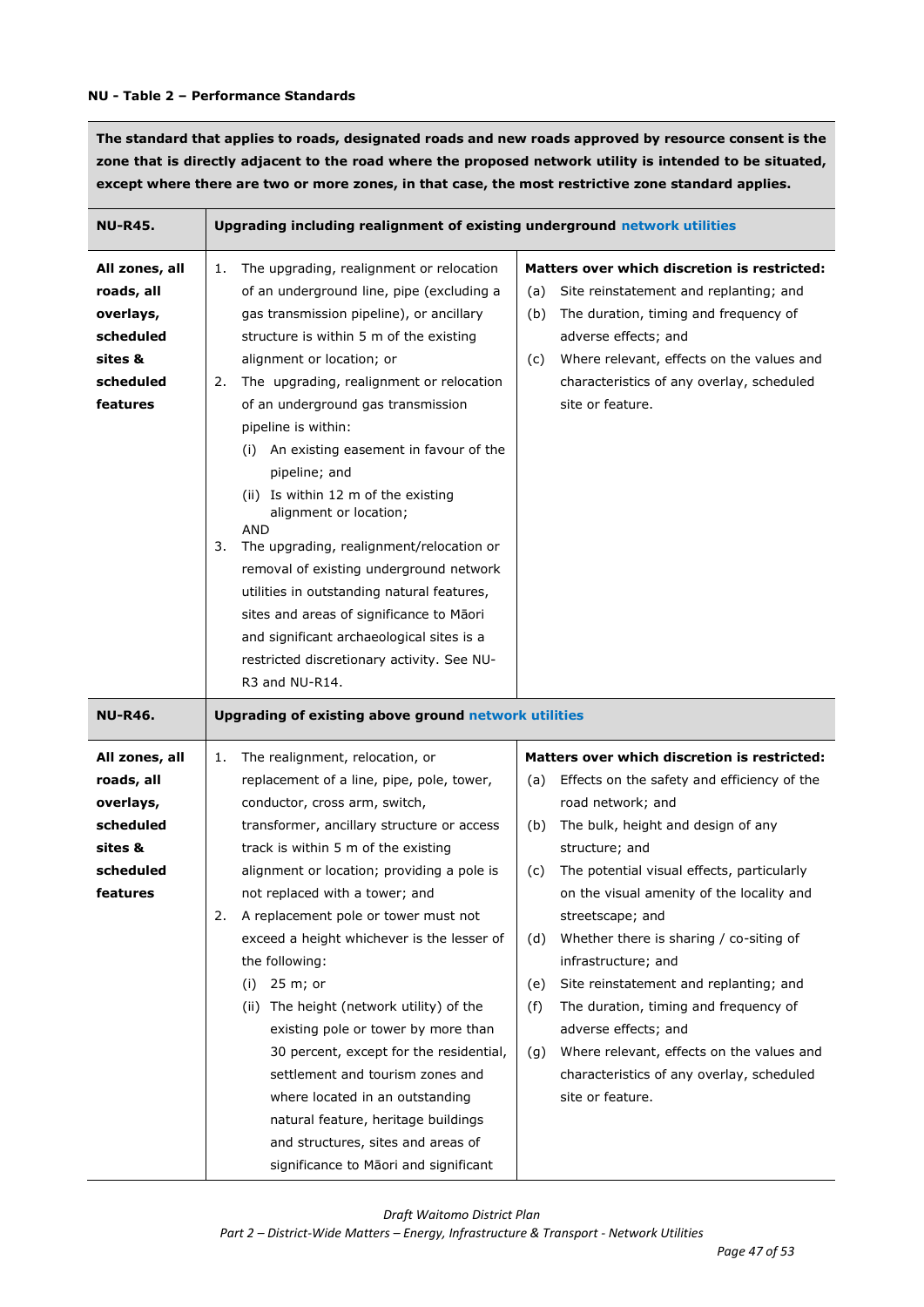|    |       | archaeological sites where it is 10              |  |
|----|-------|--------------------------------------------------|--|
|    |       | percent; and                                     |  |
| 3. |       | The diameter or width of a replacement           |  |
|    | pole: |                                                  |  |
|    | (i)   | Must not exceed twice that of the                |  |
|    |       | replaced pole at its widest point; or            |  |
|    | (ii)  | Where a single pole is replaced with a           |  |
|    |       | pi pole, the width of the pi pole                |  |
|    |       | structure must not exceed 3 times                |  |
|    |       | the width of the replaced pole at its            |  |
|    |       | widest point; and                                |  |
| 4. |       | A replacement tower's footprint must not         |  |
|    |       | exceed the width of the existing tower by        |  |
|    |       | more than 25 percent; and                        |  |
| 5. |       | The diameter of a replacement conductor          |  |
|    |       | or line must not exceed the diameter of          |  |
|    |       | the existing conductor or line or 50 mm,         |  |
|    |       | whichever is the greater.                        |  |
| 6. |       | Additional conductors or lines:                  |  |
|    | (i)   | Must not increase the number of                  |  |
|    |       | conductors or lines by more than 100             |  |
|    |       | percent; and                                     |  |
|    |       | (ii) Must not have a diameter which              |  |
|    |       | exceeds 50 mm; and                               |  |
| 7. |       | Efficient or larger insulators, earthpeaks,      |  |
|    |       | earthmats or lightning rods are added to         |  |
|    |       | the pole; and                                    |  |
| 8. |       | Pole mounted transformers and voltage            |  |
|    |       | regulators not exceeding 2 m <sup>3</sup> and    |  |
|    |       | associated equipment are added to                |  |
|    |       | existing poles, except in the industrial,        |  |
|    |       | rural production, and general rural zones        |  |
|    |       | and roads directly adjoining these zones -       |  |
|    |       | where there is no maximum; and                   |  |
| 9. |       | Small cell units, smart network                  |  |
|    |       | technologies, and other ancillary                |  |
|    |       | equipment not listed elsewhere in this           |  |
|    |       | rule are added, providing that the unit          |  |
|    |       | and equipment are no more than $0.2 \text{ m}^3$ |  |
|    |       | in total for any pole or structure; and          |  |
|    |       | 10. An existing outdoor substation (or parts of  |  |
|    |       | it) are being enclosed within a structure        |  |
|    |       | that meets the permitted activity                |  |
|    |       | standards for the relevant zone; and             |  |
|    |       | 11. The addition of an above-ground line or      |  |
|    |       | pipe to a bridge, culvert or similar             |  |
|    |       | structure; and                                   |  |
|    |       | 12. In all locations:                            |  |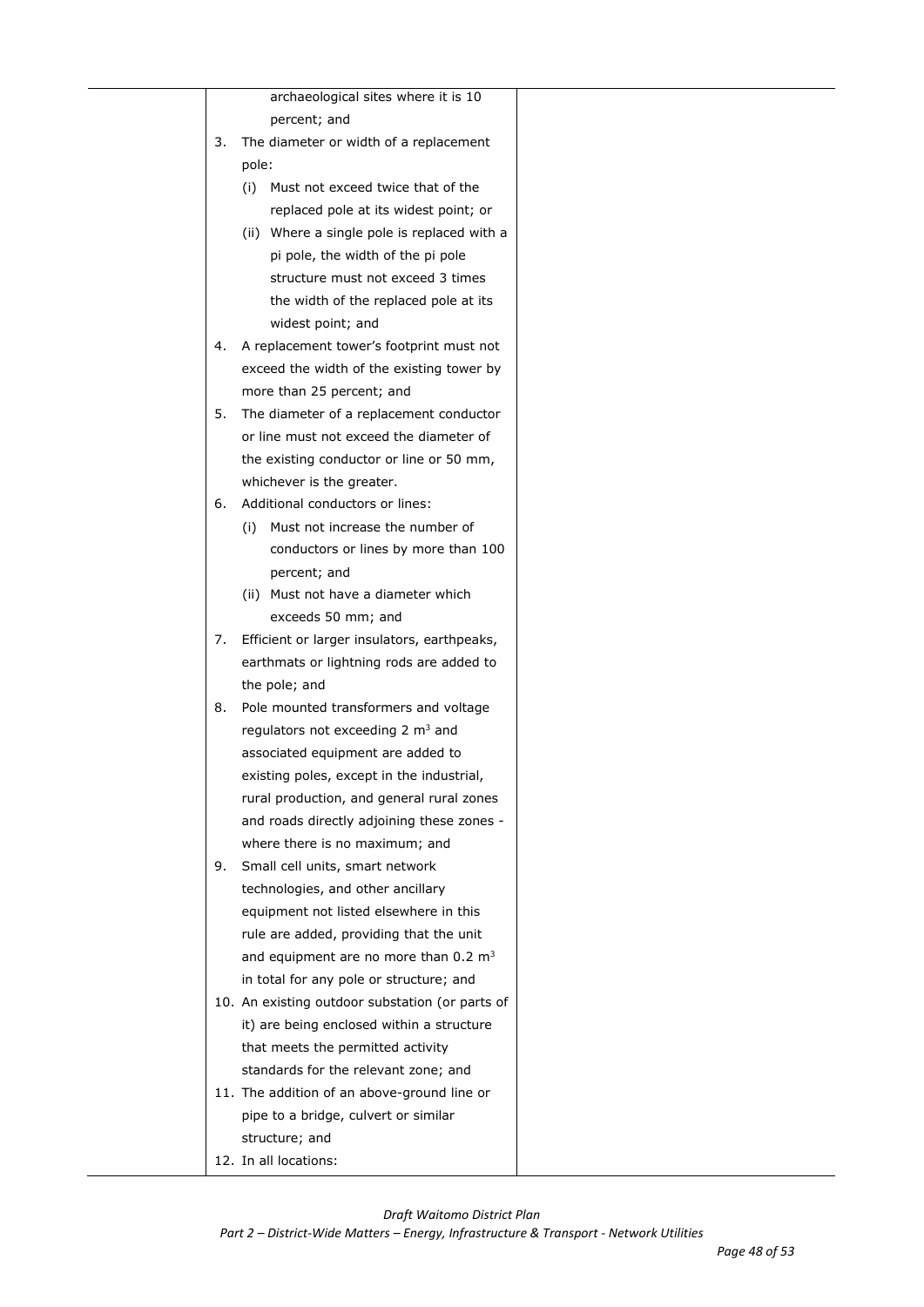|                        | A replacement panel antenna must<br>(i)<br>not increase the face area by more<br>than 20 percent; and<br>(ii) A replacement dish antenna must not<br>increase in diameter by more than 20<br>percent; and<br>13. On or within the site or surroundings of<br>heritage buildings or structures:<br>A replacement antenna must be a<br>(i)<br>similar colour to the scheduled item;<br>and<br>(ii) A replacement panel antenna must<br>not increase the existing face area by<br>more than 20 percent; and<br>(iii) A replacement dish antenna must not<br>increase the existing diameter by |                                                                                           |
|------------------------|--------------------------------------------------------------------------------------------------------------------------------------------------------------------------------------------------------------------------------------------------------------------------------------------------------------------------------------------------------------------------------------------------------------------------------------------------------------------------------------------------------------------------------------------------------------------------------------------|-------------------------------------------------------------------------------------------|
| <b>NU-R47.</b>         | more than 20 percent.<br>Earthworks in a hazard area or coastal hazard area                                                                                                                                                                                                                                                                                                                                                                                                                                                                                                                |                                                                                           |
| All zones, all         | The maximum volume of filling above<br>1.                                                                                                                                                                                                                                                                                                                                                                                                                                                                                                                                                  | Matters over which discretion is restricted:                                              |
| roads, all             | natural ground level must not exceed 20                                                                                                                                                                                                                                                                                                                                                                                                                                                                                                                                                    | The location, timing, design and density<br>(a)                                           |
| overlays,<br>scheduled | $m3$ per site and or exceed a maximum<br>cumulative volume of filling and                                                                                                                                                                                                                                                                                                                                                                                                                                                                                                                  | of soil disturbance and vegetation                                                        |
| sites &                | excavation of 50 $m3$ per site; and                                                                                                                                                                                                                                                                                                                                                                                                                                                                                                                                                        | removal activities and proposed<br>rehabilitation/mitigation measures; and                |
| scheduled<br>features  | Earthworks must not exceed a maximum<br>2.<br>height of 0.2 m of filling above natural                                                                                                                                                                                                                                                                                                                                                                                                                                                                                                     | The functional and operational need to<br>(b)                                             |
|                        | ground level; and                                                                                                                                                                                                                                                                                                                                                                                                                                                                                                                                                                          | locate in a hazard area or coastal hazard<br>area and the consideration of alternative    |
|                        | Earthworks must not exceed a maximum<br>3.                                                                                                                                                                                                                                                                                                                                                                                                                                                                                                                                                 | locations; and                                                                            |
|                        | depth of excavation of 0.5 m below<br>natural ground level.                                                                                                                                                                                                                                                                                                                                                                                                                                                                                                                                | Whether the earthworks would create new<br>(c)<br>or exacerbate existing natural hazards; |
|                        |                                                                                                                                                                                                                                                                                                                                                                                                                                                                                                                                                                                            | and<br>(d)<br>Effects on existing overland flow paths,                                    |
|                        |                                                                                                                                                                                                                                                                                                                                                                                                                                                                                                                                                                                            | surface drainage patterns, flood storage                                                  |
|                        |                                                                                                                                                                                                                                                                                                                                                                                                                                                                                                                                                                                            | capacity and runoff volumes; and<br>Effects on adjoining properties and<br>(e)            |
|                        |                                                                                                                                                                                                                                                                                                                                                                                                                                                                                                                                                                                            | infrastructure, including the transfer of                                                 |
|                        |                                                                                                                                                                                                                                                                                                                                                                                                                                                                                                                                                                                            | risk from the hazard; and<br>Where relevant, effects on the values and<br>(f)             |
|                        |                                                                                                                                                                                                                                                                                                                                                                                                                                                                                                                                                                                            | characteristics of any overlay, scheduled                                                 |
|                        |                                                                                                                                                                                                                                                                                                                                                                                                                                                                                                                                                                                            | site or feature; and<br>The findings of any site-specific hazard<br>(g)                   |
|                        |                                                                                                                                                                                                                                                                                                                                                                                                                                                                                                                                                                                            | assessment undertaken by an                                                               |
|                        |                                                                                                                                                                                                                                                                                                                                                                                                                                                                                                                                                                                            | appropriately qualified and experienced<br>person; and                                    |
|                        |                                                                                                                                                                                                                                                                                                                                                                                                                                                                                                                                                                                            | Consideration of the projected effects of<br>(h)<br>climate change.                       |
|                        |                                                                                                                                                                                                                                                                                                                                                                                                                                                                                                                                                                                            |                                                                                           |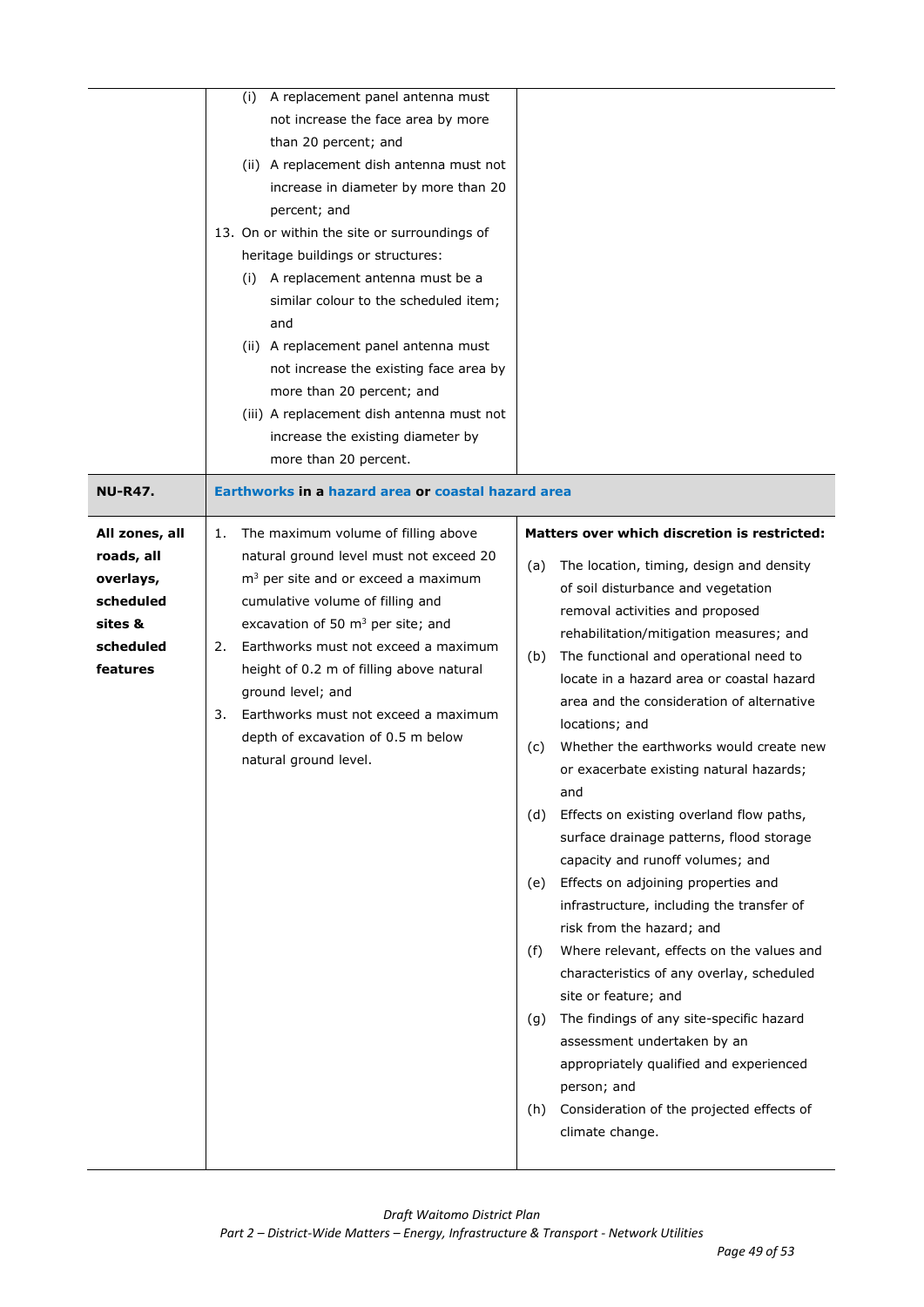| NU-R48.                                                                                    | <b>Noise</b>                                                                                                                                                                                                                                                                                                                                                                                                                                                                                                                                                                                                                                                                                                                                                                                                                                                                                                                                                                                                                                                                                                                                                                                                                                                                                                                                                                                                                                                                                                                                                         |                                                                                                                                                                                                                                                                                                                                                                                                                                                                                                                                                                                                                                                                                                                                                                                                                                                                                                                                                                                                                                                                                                                                         |
|--------------------------------------------------------------------------------------------|----------------------------------------------------------------------------------------------------------------------------------------------------------------------------------------------------------------------------------------------------------------------------------------------------------------------------------------------------------------------------------------------------------------------------------------------------------------------------------------------------------------------------------------------------------------------------------------------------------------------------------------------------------------------------------------------------------------------------------------------------------------------------------------------------------------------------------------------------------------------------------------------------------------------------------------------------------------------------------------------------------------------------------------------------------------------------------------------------------------------------------------------------------------------------------------------------------------------------------------------------------------------------------------------------------------------------------------------------------------------------------------------------------------------------------------------------------------------------------------------------------------------------------------------------------------------|-----------------------------------------------------------------------------------------------------------------------------------------------------------------------------------------------------------------------------------------------------------------------------------------------------------------------------------------------------------------------------------------------------------------------------------------------------------------------------------------------------------------------------------------------------------------------------------------------------------------------------------------------------------------------------------------------------------------------------------------------------------------------------------------------------------------------------------------------------------------------------------------------------------------------------------------------------------------------------------------------------------------------------------------------------------------------------------------------------------------------------------------|
| All zones, all<br>roads, all<br>overlays,<br>scheduled<br>sites &<br>scheduled<br>features | The rules in the noise chapter must be<br>1.<br>complied with, unless provided for in NU-<br>R48.2 to NU-R.48.6 below; and<br>All new roads and altered roads that are<br>2.<br>within the scope of New Zealand Standard<br>NZS 6806:2010 Acoustics-Road traffic<br>noise - new and altered roads, must<br>comply with its requirements; and<br>Noise limits are not applicable to<br>3.<br>temporary diesel generators used in<br>association with a network utility when<br>operated for a duration not exceeding 48<br>hours; and<br>When operating for a duration exceeding<br>4.<br>48 hours, the noise from temporary diesel<br>generators must not exceed a day time<br>noise limit established in the noise<br>chapter for the relevant zone; and<br>The noise from substations and energy<br>5.<br>storage batteries must not exceed:<br>55 dBA(LAeq) between 7am - 10pm<br>(i)<br>and 45 dBA(LAeq) between 10pm -<br>7am at any point within any<br>residential zone, or, at or within<br>the notional boundary of<br>any noise sensitive activity in the<br>general rural, tourism, rural lifestyle,<br>settlement, future urban or Māori<br>purpose zones; and<br>6.<br>Compressors associated with gas<br>transmission pipelines must not exceed:<br>55 dBA(LAeq) between 7am - 10pm<br>(i)<br>and 45 dBA(LAeq) between 10pm -<br>7am at any point within any<br>residential zone, or, at or within<br>the notional boundary of<br>any noise sensitive activity in the<br>general rural, tourism, rural lifestyle,<br>settlement, future urban or Māori | Matters over which discretion is restricted:<br>The matters of discretion associated with<br>(a)<br>any performance standard which cannot<br>be complied with in the noise chapter;<br>and<br>The technical, functional and operational<br>(b)<br>needs of and benefits from the network<br>utility and the works proposed; and<br>The characteristics of the noise being<br>(c)<br>generated including its frequency,<br>intensity, and any special characteristics;<br>and<br>The potential for cumulative effects<br>(d)<br>considering the background noise<br>environment and any special noise<br>characteristics from existing sources; and<br>Effects on people and communities' health<br>(e)<br>and wellbeing, including the potential for<br>sleep disturbance; and<br>(f)<br>Any mitigation of the noise proposed, in<br>accordance with a best practicable option<br>approach including site layout, design and<br>location of structures and equipment and<br>the timing of operations; and<br>The degree to which adverse effects can<br>(g)<br>be mitigated through conditions of<br>consent such as noise attenuation. |
| NU-R49.                                                                                    | purpose zones.<br><b>Parking and access</b>                                                                                                                                                                                                                                                                                                                                                                                                                                                                                                                                                                                                                                                                                                                                                                                                                                                                                                                                                                                                                                                                                                                                                                                                                                                                                                                                                                                                                                                                                                                          |                                                                                                                                                                                                                                                                                                                                                                                                                                                                                                                                                                                                                                                                                                                                                                                                                                                                                                                                                                                                                                                                                                                                         |
| All zones, all                                                                             | Where a network utility is permanently<br>1.                                                                                                                                                                                                                                                                                                                                                                                                                                                                                                                                                                                                                                                                                                                                                                                                                                                                                                                                                                                                                                                                                                                                                                                                                                                                                                                                                                                                                                                                                                                         | Matters over which discretion is restricted:                                                                                                                                                                                                                                                                                                                                                                                                                                                                                                                                                                                                                                                                                                                                                                                                                                                                                                                                                                                                                                                                                            |
| roads, all<br>overlays,<br>scheduled                                                       | staffed, a minimum of one on-site carpark<br>per full time equivalent must be provided                                                                                                                                                                                                                                                                                                                                                                                                                                                                                                                                                                                                                                                                                                                                                                                                                                                                                                                                                                                                                                                                                                                                                                                                                                                                                                                                                                                                                                                                               | The extent and effect of non-compliance<br>(a)<br>with any rule and any matters of                                                                                                                                                                                                                                                                                                                                                                                                                                                                                                                                                                                                                                                                                                                                                                                                                                                                                                                                                                                                                                                      |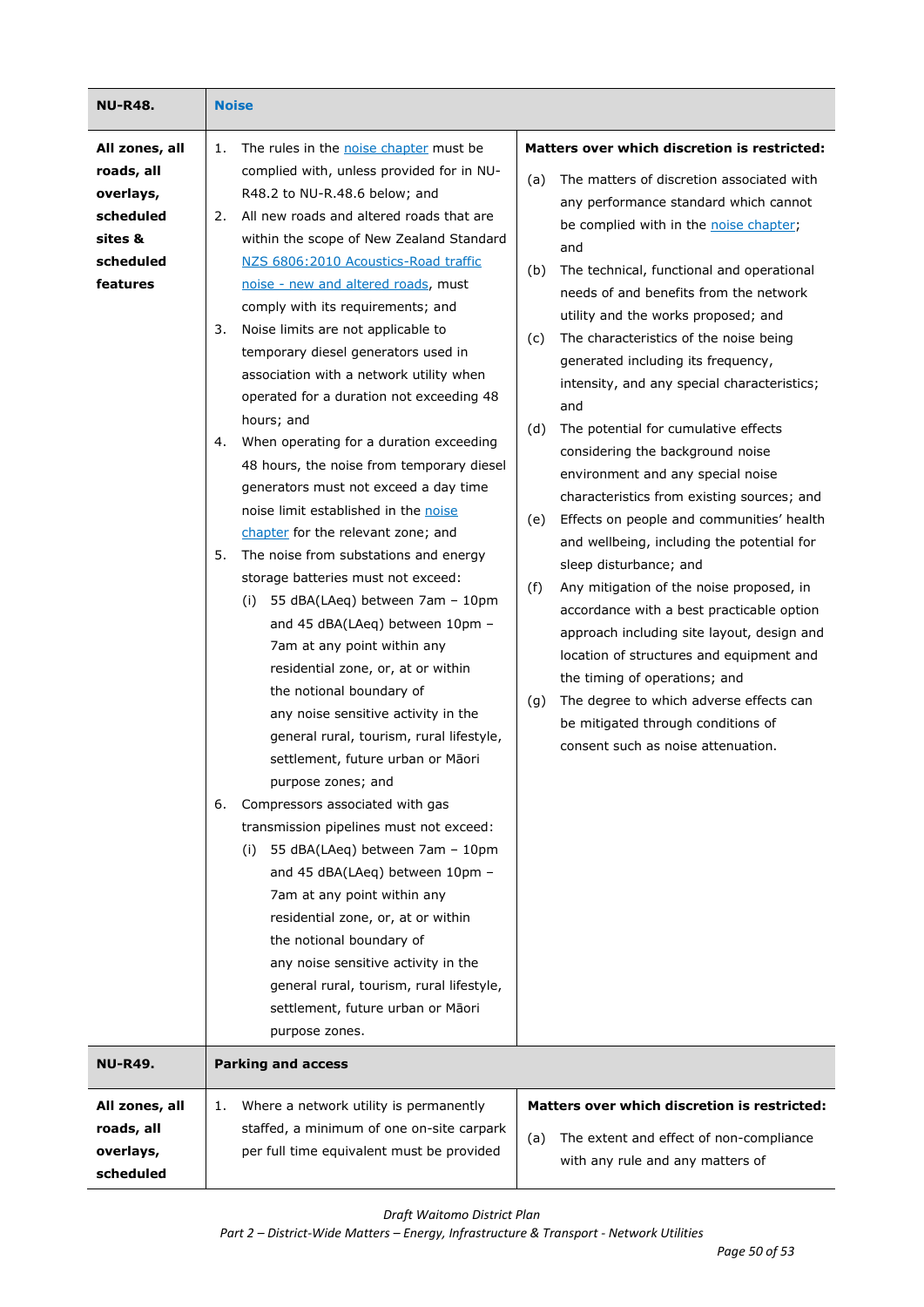| sites &<br>scheduled<br>features                                                           | that complies with all of the performance<br>standards TRAN - Table 2; and<br>Every site must be provided with a vehicle<br>2.<br>access point to a formed road that is<br>constructed to a permanent standard and<br>complies with all of the performance<br>standards in TRAN - Table 2.                                                                                                                                                                                                                                                                                                                                                                                                      | discretion in the rule in TRAN - Table 2;<br>and<br>Adverse effects on the safe, efficient and<br>(b)<br>effective operation of the road transport<br>network; and<br>The extent and effect of non-compliance<br>(c)<br>on vehicle, pedestrian and cyclist safety;<br>and                                                                                                                                                                                                                                                                                                                                                                                                                                                                        |
|--------------------------------------------------------------------------------------------|-------------------------------------------------------------------------------------------------------------------------------------------------------------------------------------------------------------------------------------------------------------------------------------------------------------------------------------------------------------------------------------------------------------------------------------------------------------------------------------------------------------------------------------------------------------------------------------------------------------------------------------------------------------------------------------------------|--------------------------------------------------------------------------------------------------------------------------------------------------------------------------------------------------------------------------------------------------------------------------------------------------------------------------------------------------------------------------------------------------------------------------------------------------------------------------------------------------------------------------------------------------------------------------------------------------------------------------------------------------------------------------------------------------------------------------------------------------|
| <b>NU-R50.</b>                                                                             | regulated activity under NESTF                                                                                                                                                                                                                                                                                                                                                                                                                                                                                                                                                                                                                                                                  | (d)<br>Mitigation measures to address safety.<br>New telecommunication poles and new antennas attached to poles that are not a                                                                                                                                                                                                                                                                                                                                                                                                                                                                                                                                                                                                                   |
| Industrial,<br>general rural<br>and rural<br>production<br>zones and<br><b>PREC3</b>       | The maximum height of any pole must<br>1.<br>not exceed 25 m; and<br>The pole must be located at least 20 m<br>2.<br>from an existing sensitive activity; and<br>The minimum setback from road<br>3.<br>boundaries, minimum setback from<br>internal boundaries and height in relation<br>to boundary standards for the relevant<br>zone must be complied with; and<br>Panel antenna must not exceed a width of<br>4.<br>$0.8$ m; and<br>Dish antennae must not exceed a<br>5.<br>diameter of 1.2 m; and<br>Omni directional 'whip' or dipole antennas<br>6.<br>must not exceed:<br>(i)<br>1.6 m in vertical length; and<br>60 mm in diameter; and<br>(ii)<br>(iii) 1.5 m in horizontal length. | <b>Matters over which discretion is restricted:</b><br>The technical, functional and operational<br>(a)<br>needs of and benefits from the network<br>utility and the works proposed; and<br>Whether the works will result in public<br>(b)<br>health and/or safety risks; and<br>The scale of any structure and how it<br>(c)<br>relates to the existing surroundings and<br>the scale of structures anticipated in the<br>zone; and<br>Effects on the coastline, water bodies and<br>(d)<br>their margins; and<br>The effect on the safety and efficiency of<br>(e)<br>the adjacent road network including<br>intersections and proximity to existing<br>driveways; and<br>(f)<br>The potential to contribute to cumulative<br>adverse effects. |
| <b>NU-R51.</b>                                                                             | regulation valves and/or take off stations and ancillary energy storage batteries                                                                                                                                                                                                                                                                                                                                                                                                                                                                                                                                                                                                               | New substations, ground mounted transformers, compressor/scraper stations, gas                                                                                                                                                                                                                                                                                                                                                                                                                                                                                                                                                                                                                                                                   |
| <b>NU-R52.</b>                                                                             | meteorological equipment                                                                                                                                                                                                                                                                                                                                                                                                                                                                                                                                                                                                                                                                        | Screening of sensing and environmental monitoring equipment including air quality and                                                                                                                                                                                                                                                                                                                                                                                                                                                                                                                                                                                                                                                            |
| All zones, all<br>roads, all<br>overlays,<br>scheduled<br>sites &<br>scheduled<br>features | Boundaries of the area occupied must be<br>1.<br>landscaped by trees so that a solid screen<br>is formed; and<br>The trees must be a minimum height of<br>2.<br>1.5 m at the time of planting.                                                                                                                                                                                                                                                                                                                                                                                                                                                                                                  | <b>Matters over which discretion is restricted:</b><br>The number, species and type of<br>(a)<br>landscaping; and<br>The potential visual effects, particularly<br>(b)<br>on the visual amenity of the locality and<br>streetscape; and<br>In the event another type of screening is<br>(C)<br>proposed the effectiveness of the<br>proposed screening.                                                                                                                                                                                                                                                                                                                                                                                          |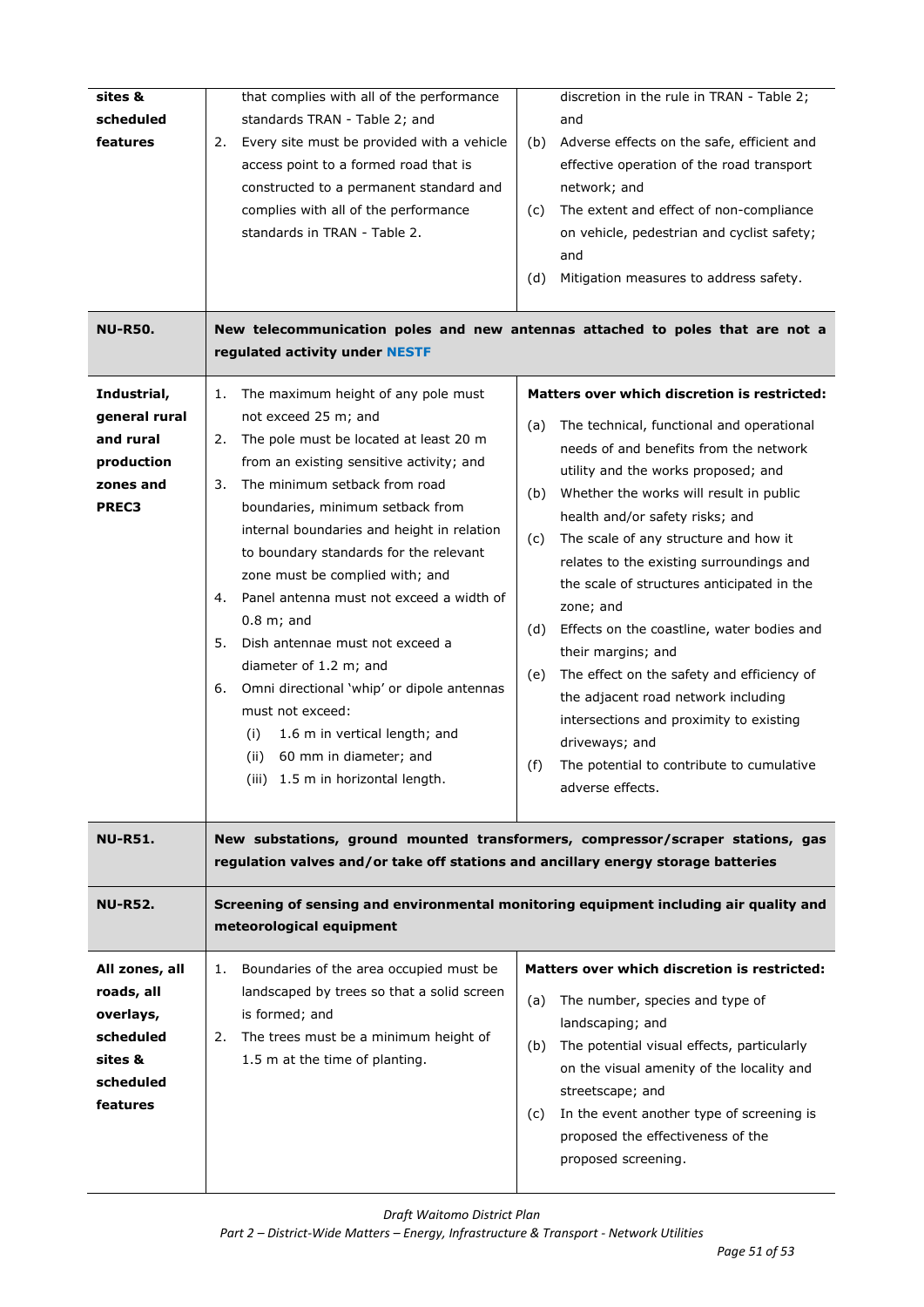| NU-R53.                                                                                    | <b>Signs</b>                                                                                                                                                                                                                                                                                                                                                                                                                                                                                                                                                                                                                                                                                                                                                                                                                                                                                                                                                                                                                                                                                                                     |                                                                                                                                                                                                                                                                                                                                                                                                                                                                                                                                                                                                                                                                                                                                                                                                                                                                                                                                                                                                                                                                                                                                                                                                                                                                       |
|--------------------------------------------------------------------------------------------|----------------------------------------------------------------------------------------------------------------------------------------------------------------------------------------------------------------------------------------------------------------------------------------------------------------------------------------------------------------------------------------------------------------------------------------------------------------------------------------------------------------------------------------------------------------------------------------------------------------------------------------------------------------------------------------------------------------------------------------------------------------------------------------------------------------------------------------------------------------------------------------------------------------------------------------------------------------------------------------------------------------------------------------------------------------------------------------------------------------------------------|-----------------------------------------------------------------------------------------------------------------------------------------------------------------------------------------------------------------------------------------------------------------------------------------------------------------------------------------------------------------------------------------------------------------------------------------------------------------------------------------------------------------------------------------------------------------------------------------------------------------------------------------------------------------------------------------------------------------------------------------------------------------------------------------------------------------------------------------------------------------------------------------------------------------------------------------------------------------------------------------------------------------------------------------------------------------------------------------------------------------------------------------------------------------------------------------------------------------------------------------------------------------------|
| All zones, all<br>roads, all<br>overlays,<br>scheduled<br>sites &<br>scheduled<br>features | No sign must be located in, or project<br>1.<br>over the railway corridor; and<br>No sign must be located in, or project<br>2.<br>over a road, indicative road, vehicle<br>access point, private way, service lane or<br>driveway; and<br>No sign must obstruct the line of sight of<br>3.<br>any corner, bend, intersection, or vehicle<br>or rail crossing; and<br>No sign must be placed within 20 m of a<br>4.<br>road intersection; and<br>5.<br>No sign must obstruct, obscure or impair<br>the view of any official sign; and<br>Other than signs erected by the Road<br>6.<br>Controlling Authority, no sign may be<br>illuminated; and<br>Other than official signs or construction<br>7.<br>signs, not sign must exceed an area of 1<br>$m^2$ ; and<br>Construction signs (excluding fence wrap)<br>8.<br>must:<br>Not exceed a maximum number of<br>(i)<br>4 per site provided that a double-<br>sided sign shall count as 2 signs;<br>and<br>(ii)<br>Not exceed a maximum sign face<br>area of 2 $m^2$ ; and<br>(iii) Not exceed a maximum height of 4<br>m as measured from ground level<br>for freestanding signs. | Matters over which discretion is restricted:<br>The extent to which the sign may be an<br>(a)<br>obstruction to sight distances, official<br>signs or unnecessarily intrude into a<br>driver's field of vision or cause a<br>distraction that affects safety for road<br>users; and<br>The extent to which the sign may cause a<br>(b)<br>physical obstruction; and<br>Proximity to other signs and intersections<br>(c)<br>and potential adverse effects on the<br>safety of road users including<br>pedestrians; and<br>The degree of visual intrusion on the<br>(d)<br>surrounding environment, including from<br>illumination; and<br>For construction signs, the proposed<br>(e)<br>duration of the display period; and<br>(f)<br>Where the sign(s) is proposed to be<br>attached to a building, whether the sign<br>would be complementary to the<br>proportions and design of the building;<br>and<br>The extent to which the impact of the<br>(g)<br>sign(s) would be increased or lessened<br>due to:<br>The visibility of the sign(s); and<br>(i)<br>The length of the road frontage; and<br>(ii)<br>(iii) The shape of the site, topography,<br>natural and built features in the<br>surrounding area; and<br>(iv) Vegetation or other mitigating factors. |
| NU-R54.                                                                                    | Maximum level of light overspill                                                                                                                                                                                                                                                                                                                                                                                                                                                                                                                                                                                                                                                                                                                                                                                                                                                                                                                                                                                                                                                                                                 |                                                                                                                                                                                                                                                                                                                                                                                                                                                                                                                                                                                                                                                                                                                                                                                                                                                                                                                                                                                                                                                                                                                                                                                                                                                                       |
| All zones, all<br>roads, all<br>overlays,<br>scheduled<br>sites &<br>scheduled<br>features | The spill of light from artificial lighting on<br>1.<br>to any site in the general rural zone as<br>measured at or within the notional<br>boundary of any sensitive activity must<br>not exceed 10 lux (horizontal and<br>vertical); and<br>Within the industrial zone, the spill of light<br>2.<br>from artificial lighting must not exceed 20<br>lux (horizontal and vertical) when<br>measured or calculated at points 1.5 m<br>within the boundary of any other site.<br>However, where the site adjoins another                                                                                                                                                                                                                                                                                                                                                                                                                                                                                                                                                                                                             | Matters over which discretion is restricted:<br>Whether artificial lighting is necessary for<br>(a)<br>operation or functional purposes; and<br>The extent to which light overspill may<br>(b)<br>impact on activities occurring on an<br>adjoining property, including areas for<br>outdoor living; and<br>The ability to mitigate adverse effects<br>(c)<br>through the imposition of conditions such<br>as shielding the light; and                                                                                                                                                                                                                                                                                                                                                                                                                                                                                                                                                                                                                                                                                                                                                                                                                                |